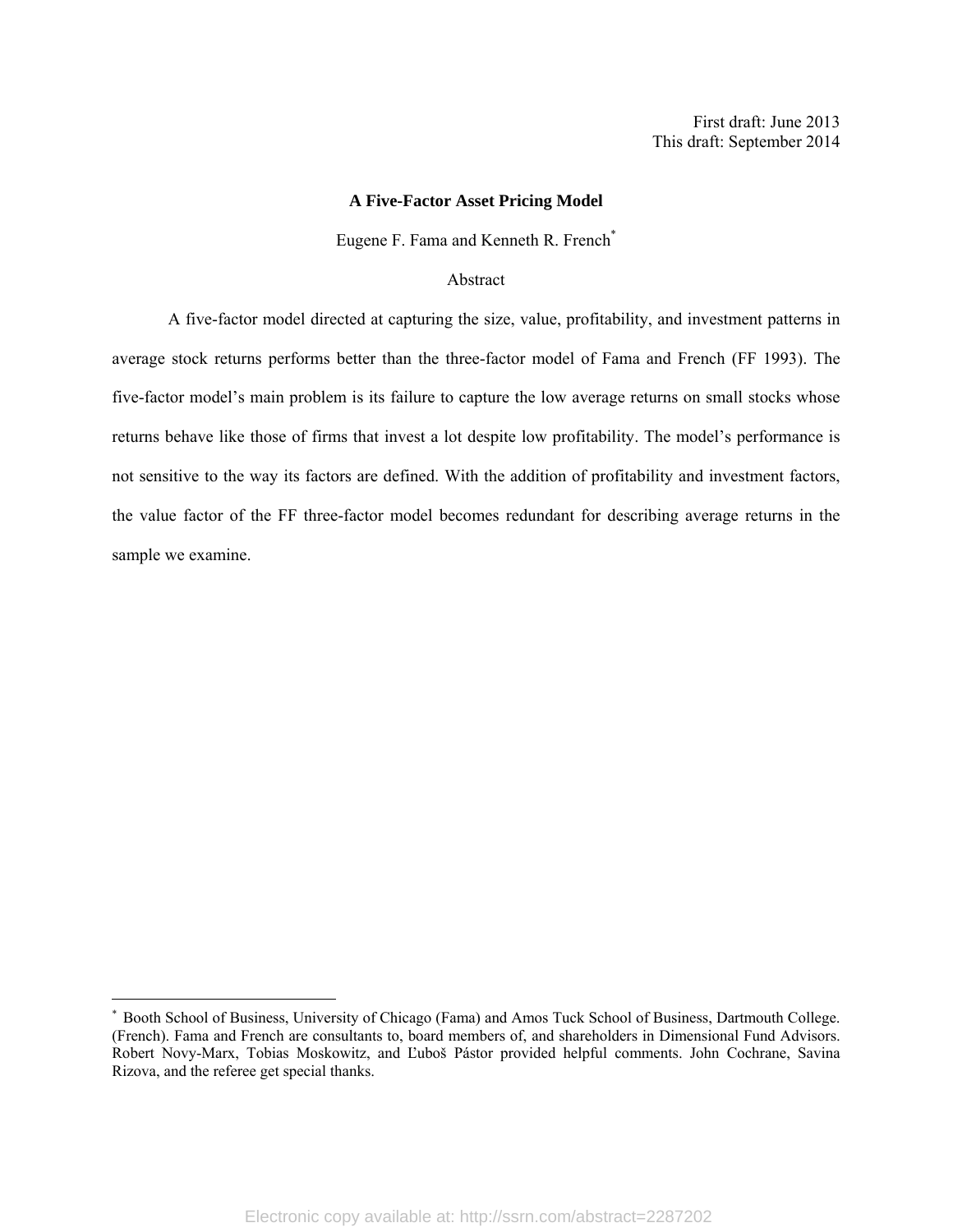There is much evidence that average stock returns are related to the book-to-market equity ratio, *B/M*. There is also evidence that profitability and investment add to the description of average returns provided by *B/M*. We can use the dividend discount model to explain why these variables are related to average returns. The model says the market value of a share of stock is the discounted value of expected dividends per share,

$$
m_{t} = \sum_{\tau=1}^{\infty} \mathbb{E}(d_{t+\tau})/(1+r)^{\tau} \,. \tag{1}
$$

In this equation  $m_t$  is the share price at time t,  $E(d_{t+1})$  is the expected dividend per share for period *t+τ*, and *r* is (approximately) the long-term average expected stock return or, more precisely, the internal rate of return on expected dividends.

Equation  $(1)$  says that if at time *t* the stocks of two firms have the same expected dividends but different prices, the stock with a lower price has a higher (long-term average) expected return. If pricing is rational, the future dividends of the stock with the lower price must have higher risk. The predictions drawn from (1), here and below, are, however, the same whether the price is rational or irrational.

With a bit of manipulation, we can extract the implications of equation (1) for the relations between expected return and expected profitability, expected investment, and *B/M*. Miller and Modigliani (1961) show that that the time *t* total market value of the firm's stock implied by (1) is,

$$
M_{t} = \sum_{\tau=1}^{\infty} \mathbb{E}(Y_{t+\tau} - dB_{t+\tau})/(1+r)^{\tau}.
$$
 (2)

In this equation  $Y_{t+\tau}$ , is total equity earnings for period  $t+\tau$  and  $dB_{t+\tau} = B_{t+\tau} - B_{t+\tau}$  is the change in total book equity. Dividing by time *t* book equity gives,

$$
\frac{M_t}{B_t} = \frac{\sum_{\tau=1}^{\infty} E(Y_{t+\tau} - dB_{t+\tau}) / (1+r)^{\tau}}{B_t}.
$$
\n(3)

Equation (3) makes three statements about expected stock returns. First, fix everything in (3) except the current value of the stock,  $M_t$ , and the expected stock return,  $r$ . Then a lower value of  $M_t$ , or equivalently a higher book-to-market equity ratio,  $B/M_t$ , implies a higher expected return. Next, fix  $M_t$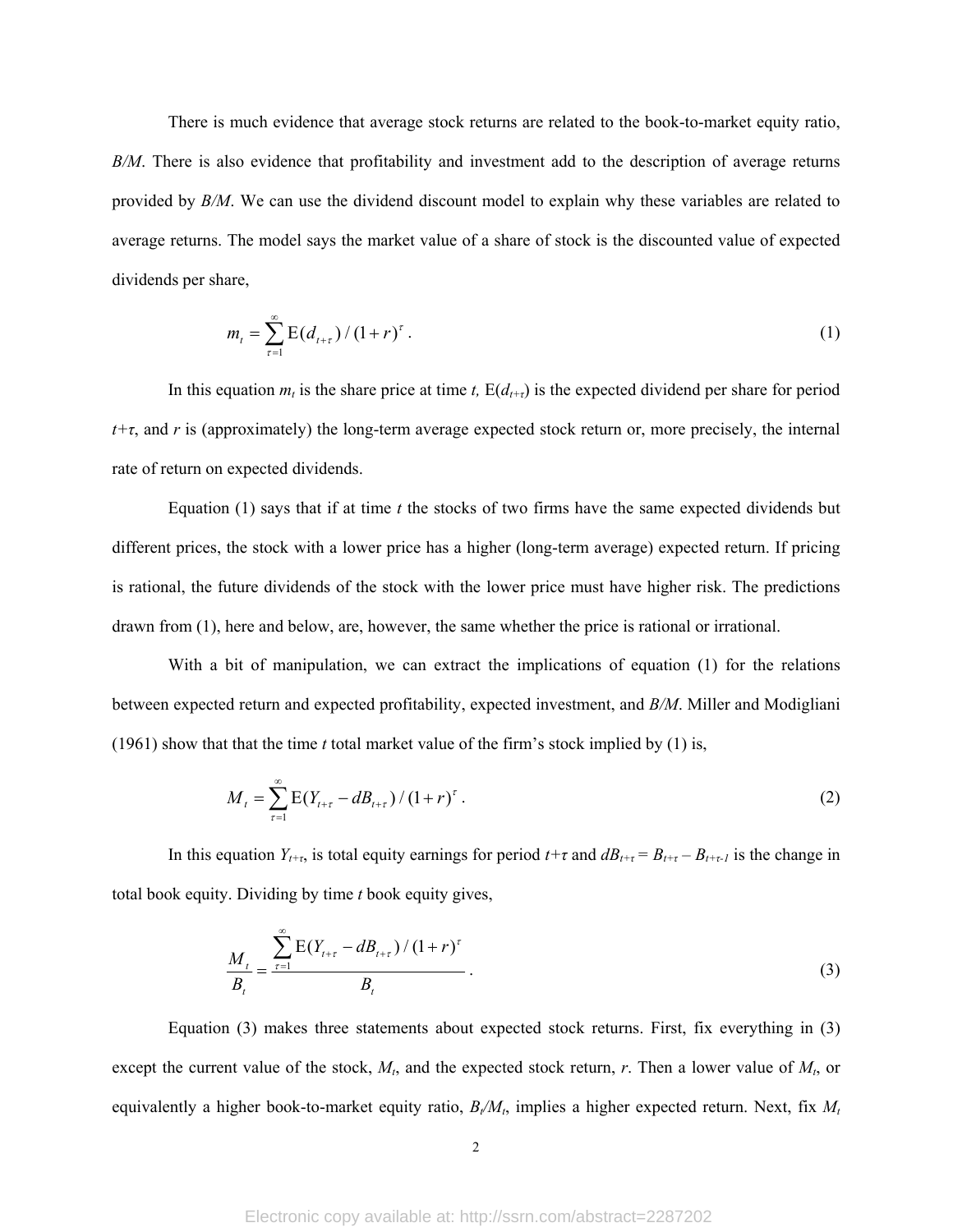and the values of everything in (3) except expected future earnings and the expected stock return. The equation then tells us that higher expected earnings imply a higher expected return. Finally, for fixed values of  $B_t$ ,  $M_t$ , and expected earnings, higher expected growth in book equity – investment – implies a lower expected return. Stated in perhaps more familiar terms, (3) says that  $B/M_t$  is a noisy proxy for expected return because the market cap  $M_t$  also responds to forecasts of earnings and investment.

The research challenge posed by (3) has been to identify proxies for expected earnings and investments. Novy-Marx (2012) identifies a proxy for expected profitability that is strongly related to average return. Aharoni, Grundy, and Zeng (2013) document a weaker but statistically reliable relation between investment and average return. (See also Haugen and Baker 1996, Cohen, Gompers, and Vuolteenaho 2002, Fairfield, Whisenant, and Yohn 2003, Titman, Wei, and Xie 2004, and Fama and French 2006, 2008.) Available evidence also suggests that much of the variation in average returns related to profitability and investment is left unexplained by the three-factor model of Fama and French (FF 1993). This leads us to examine a model that adds profitability and investment factors to the market, size, and *B/M* factors of the FF three-factor model.

 Many "anomaly" variables are known to cause problems for the three-factor model, so it is reasonable to ask why we choose profitability and investment factors to augment the model. Our answer is that they are the natural choices implied by equations (1) and (3). Campbell and Shiller (1988) emphasize that (1) is a tautology that defines the internal rate of return, *r*. Given the stock price and estimates of expected dividends, there is a discount rate *r* that solves equation (1). With clean surplus accounting, equation (3) follows directly from (1), so it is also a tautology. Most asset pricing research focuses on short-horizon returns – we use a one-month horizon in our tests. If each stock's short-horizon expected return is positively related to its internal rate of return in  $(1)$  – if, for example, the expected return is the same for all horizons – the valuation equation implies that the cross-section of expected returns is determined by the combination of current prices and expectations of future dividends. The decomposition of cashflows in (3) then implies that each stock's relevant expected return is determined by its price-to-book ratio and expectations of its future profitability and investment. If variables not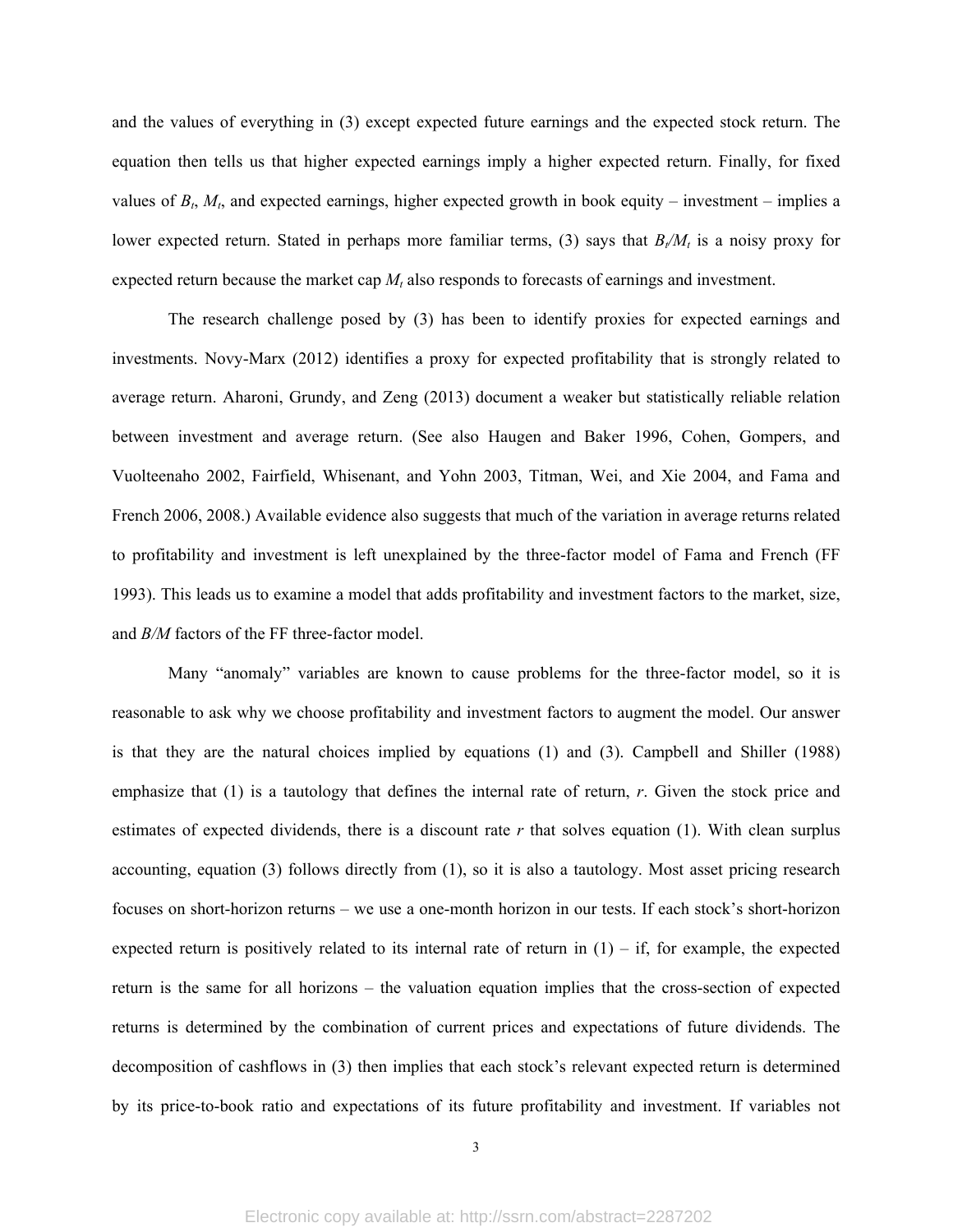explicitly linked to this decomposition, such as *Size* and momentum, help forecast returns, they must do so by implicitly improving forecasts of profitability and investment or by capturing horizon effects in the term structure of expected returns.

We test the performance of the five-factor model in two steps. Here we apply the model to portfolios formed on size, *B/M*, profitability, and investment. As in FF (1993), the portfolio returns to be explained are from finer versions of the sorts that produce the factors. We move to more hostile territory in Fama and French (FF 2014), where we study whether the five-factor model performs better than the three-factor model when used to explain average returns related to prominent anomalies not targeted by the model. We also examine whether model failures are related to shared characteristics of problem portfolios identified in many of the sorts examined here – in other words, whether the asset pricing problems posed by different anomalies are in part the same phenomenon.

We begin (Section I) with a discussion of the five-factor model. Section II examines the patterns in average returns the model is designed to explain. Definitions and summary statistics for different versions of the factors are in Sections III and IV. Section V presents summary asset pricing tests. One Section V result is that for portfolios formed on size, *B/M*, profitability, and investment, the five-factor model provides better descriptions of average returns than the FF three-factor model. Another result is that inferences about the asset pricing models we examine do not seem to be sensitive to the way factors are defined, at least for the definitions considered here. One result in Section V is so striking we caution the reader that it may be specific to this sample: When profitability and investment factors are added to the FF three-factor model, the value factor, *HML,* seems to become redundant for describing average returns. Section VI confirms that the large average *HML* return is absorbed by the exposures of *HML* to the other four factors, especially the profitability and investment factors. Section VII provides asset pricing details, specifically, intercepts and pertinent regression slopes. An interesting Section VII result is that the portfolios that cause major problems in different sorts seem to be cast in the same mold, specifically, small stocks whose returns behave like those of firms that invest a lot despite low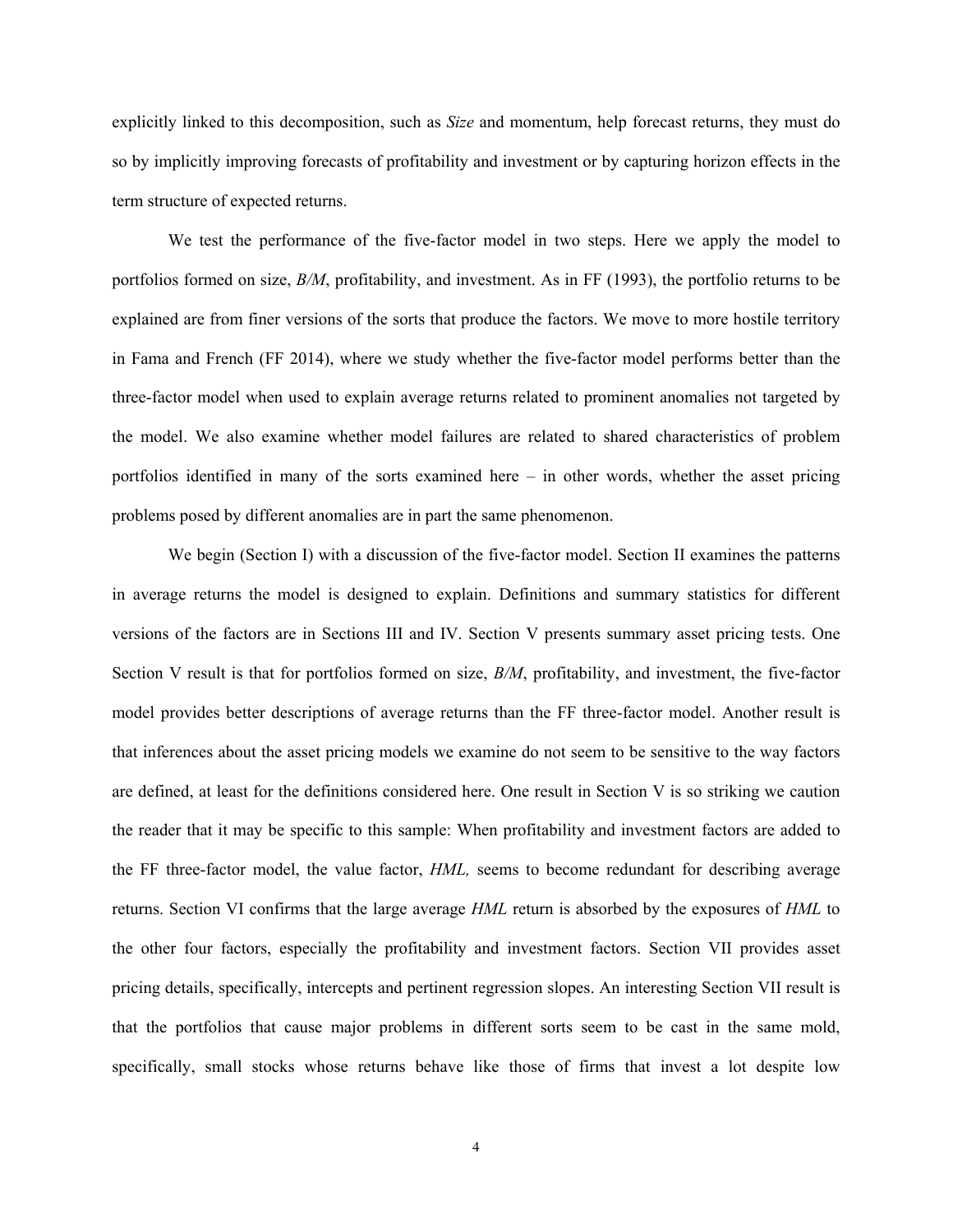profitability. Finally, the paper closest to ours is Hou, Xue, and Zhang (2012). We discuss their work in the concluding Section VIII, where contrasts with our work are easily described.

### **1. The five-factor model**

The FF (1993) three-factor model is designed to capture the relation between average return and *Size* (market capitalization, price times shares outstanding) and the relation between average return and price ratios like *B/M*. At the time of our 1993 paper, these were the two well-known patterns in average returns left unexplained by the CAPM of Sharpe (1964) and Lintner (1965).

Tests of the three-factor model center on the time-series regression,

$$
R_{it} - R_{Ft} = a_i + b_i(R_{Mt} - R_{Ft}) + s_i SMB_t + h_i HML_t + e_{it}.
$$
\n(4)

In this equation  $R_{it}$  is the return on security or portfolio *i* for period *t*,  $R_{Ft}$  is the riskfree return,  $R_{Mt}$ is the return on the value-weight (VW) market portfolio, *SMB*<sub>t</sub> is the return on a diversified portfolio of small stocks minus the return on a diversified portfolio of big stocks, *HML*<sub>t</sub> is the difference between the returns on diversified portfolios of high and low *B/M* stocks, and  $e_{it}$  is a zero-mean residual. Treating the parameters in (4) as true values rather than estimates, if the factor exposures  $b_i$ ,  $s_i$ , and  $h_i$  capture all variation in expected returns, the intercept *ai* is zero for all securities and portfolios *i*.

The evidence of Novy-Marx (2012), Titman, Wei, and Xie (2004), and others says that (4) is an incomplete model for expected returns because its three factors miss much of the variation in average returns related to profitability and investment. Motivated by this evidence and the valuation equation (3), we add profitability and investment factors to the three-factor model,

$$
R_{it} - R_{Ft} = a_i + b_i(R_{Mt} - R_{Ft}) + s_iSMB_t + h_iHML_t + r_iRMW_t + c_iCMA_t + e_{it}.
$$
\n(5)

In this equation  $RMW_t$  is the difference between the returns on diversified portfolios of stocks with robust and weak profitability, and  $CMA_t$  is the difference between the returns on diversified portfolios of the stocks of low and high investment firms, which we call conservative and aggressive. If the exposures to the five factors,  $b_i$ ,  $s_i$ ,  $h_i$ ,  $r_i$ , and  $c_i$ , capture all variation in expected returns, the intercept *ai* in (5) is zero for all securities and portfolios *i*.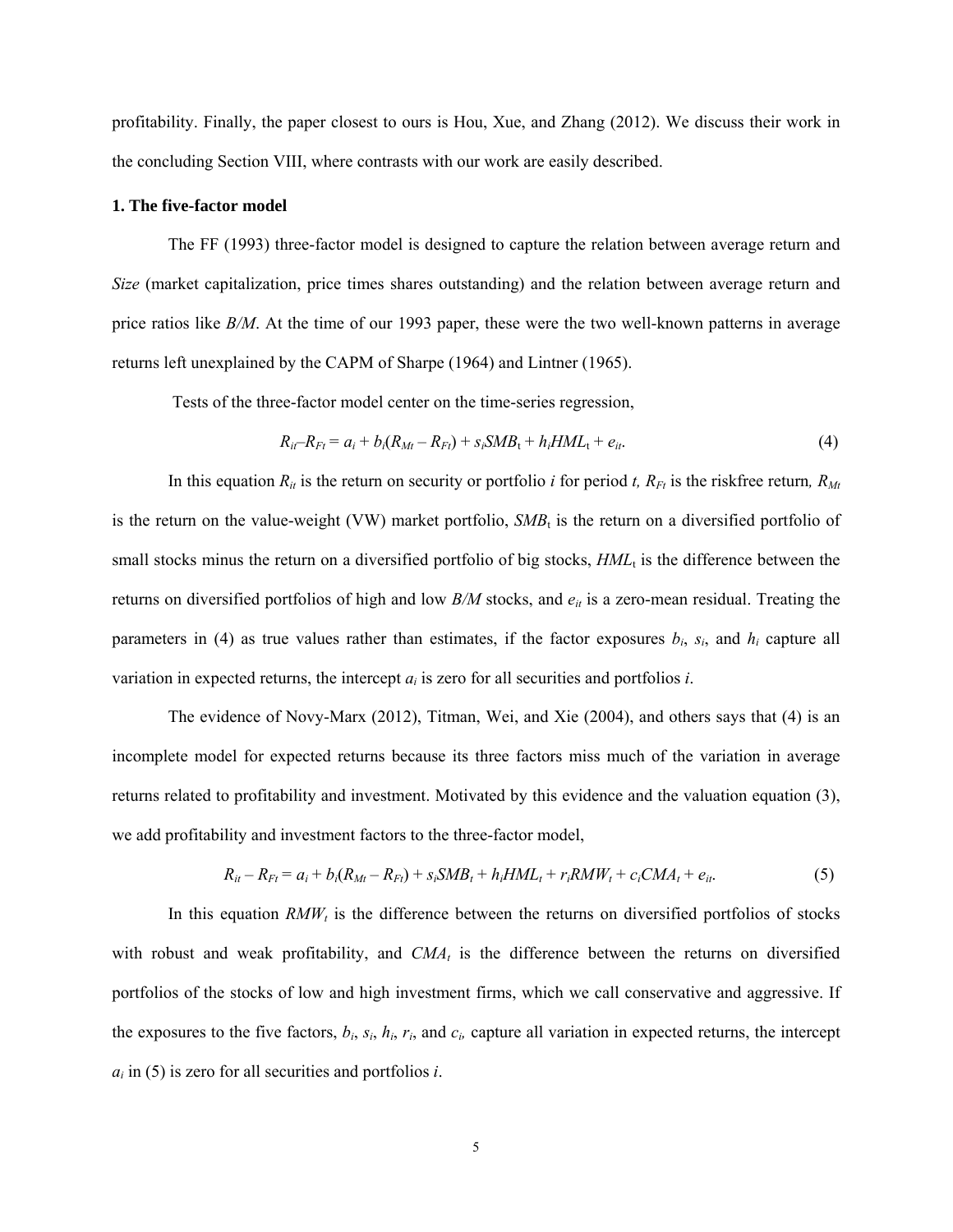We suggest two interpretations of the zero-intercept hypothesis. Leaning on Huberman and Kandel (1987), the first proposes that the mean-variance-efficient tangency portfolio, which prices all assets, combines the riskfree asset, the market portfolio, *SMB*, *HML*, *RMW*, and *CMA*. The more ambitious interpretation proposes (5) as the regression equation for a version of Merton's (1973) model in which up to four unspecified state variables lead to risk premiums that are not captured by the market factor. In this view, *Size*, *B/M*, *OP*, and *Inv* are not themselves state variables, and *SMB*, *HML*, *RMW*, and *CMA* are not state variable mimicking portfolios. Instead, in the spirit of Fama (1996), the factors are just diversified portfolios that provide different combinations of exposures to the unknown state variables. Along with the market portfolio and the riskfree asset, the factor portfolios span the relevant multifactor efficient set. In this scenario, the role of the valuation equation (3) is to suggest factors that allow us to capture the expected return effects of state variables without identifying them.

## **2. The playing field**

Our empirical tests examine whether the five-factor model and models that include subsets of its factors explain average returns on portfolios formed to produce large spreads in *Size*, *B/M*, profitability, and investment. The first step is to examine the *Size*, *B/M*, profitability, and investment patterns in average returns we seek to explain.

Panel A of Table 1 shows average monthly excess returns (returns in excess of the one-month U.S. Treasury bill rate) for 25 value weight (VW) portfolios from independent sorts of stocks into five *Size* groups and five *B/M* groups. (We call them 5x5 *Size*-*B/M* sorts, and for a bit of color we typically refer to the smallest and biggest *Size* quintiles as microcaps and megacaps.) The *Size* and *B/M* quintile breakpoints use only NYSE stocks, but the sample is all NYSE, Amex, and NASDAQ stocks on both CRSP and Compustat with share codes 10 or 11 and data for *Size* and *B/M*. The period is July 1963 to December 2013. Fama and French (1993) use these portfolios to evaluate the three-factor model, and the patterns in average returns in Table 1 are like those in the earlier paper, with 21 years of new data.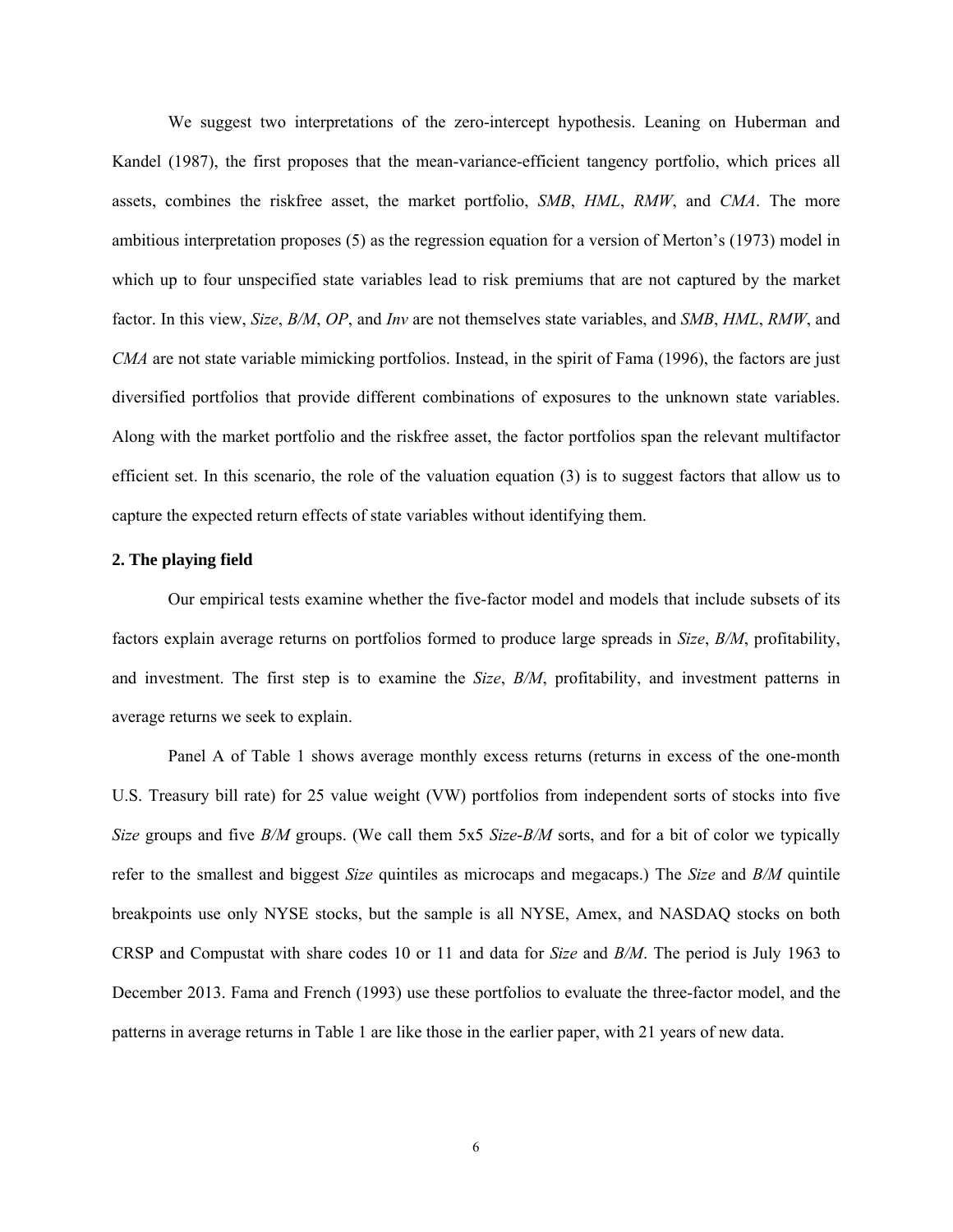In each *B/M* column of Panel A of Table 1, average return typically falls from small stocks to big stocks – the size effect. The first column (low *B/M* extreme growth stocks) is the only exception, and the glaring outlier is the low average return of the smallest (microcap) portfolio. For the other four portfolios in the lowest *B/M* column, there is no obvious relation between *Size* and average return.

The relation between average return and *B/M*, called the value effect, shows up more consistently in Table 1. In every *Size* row, average return increases with *B/M*. As is well-known, the value effect is stronger among small stocks. For example, for the microcap portfolios in the first row, average excess return rises from 0.26% per month for the lowest *B/M* portfolio (extreme growth stocks) to 1.15% per month for the highest *B/M* portfolio (extreme value stocks). In contrast, for the biggest stocks (megacaps) average excess return rises only from 0.46% per month to 0.62%.

 Panel B of Table 1 shows average excess returns for 25 VW portfolios from independent sorts of stocks into *Size* and profitability quintiles. The details of these 5x5 sorts are the same as in Panel A, but the second sort is on profitability rather than *B/M*. For portfolios formed in June of year *t,* profitability (measured with accounting data for the fiscal year ending in *t-*1) is annual revenues minus cost of goods sold, interest expense, and selling, general, and administrative expenses, all divided by book equity at the end of fiscal year *t*-1. We call this variable operating profitability, *OP*, but it is operating profitability minus interest expense. As in all our sorts, the *OP* breakpoints use only NYSE firms.

The patterns in the average returns of the 25 *Size*-*OP* portfolios in Table 1 are like those observed for the *Size*-*B/M* portfolios. Holding operating profitability roughly constant, average return typically falls as *Size* increases. The decline in average return with increasing *Size* is monotonic in the three middle quintiles of *OP*, but for the extreme low and high *OP* quintiles, the action with respect to *Size* is almost entirely due to lower average returns for megacaps.

The profitability effect identified by Novy-Marx (2012) and others is evident in Panel B of Table 1. For every *Size* quintile, extreme high operating profitability is associated with higher average return than extreme low *OP*. In each of the first four *Size* quintiles, the middle three portfolios have similar average returns, and the profitability effect is a low average return for the lowest *OP* quintile and a high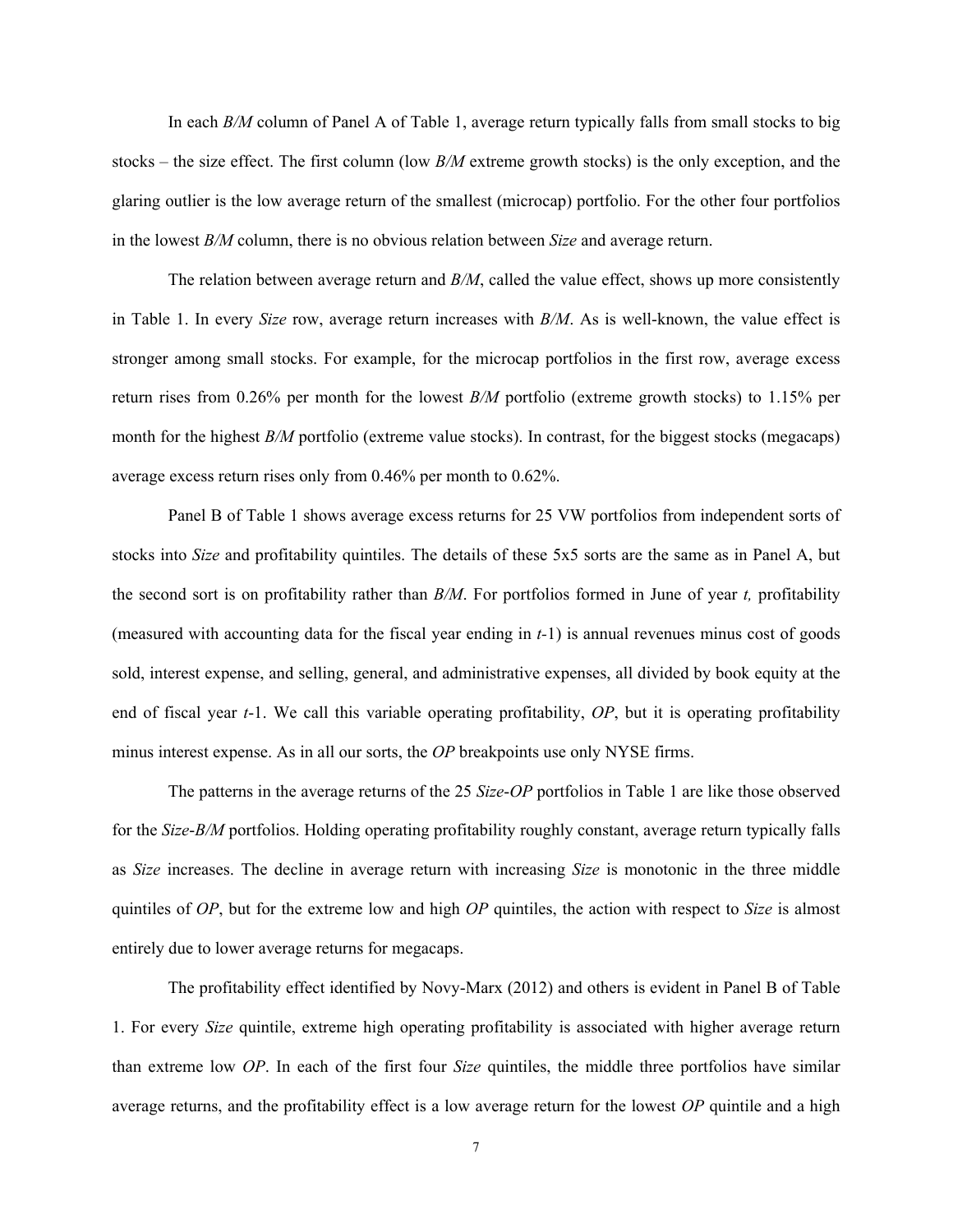average return for the highest *OP* quintile. In the largest *Size* quintile (megacaps), average return increases more smoothly from the lowest to the highest *OP* quintile.

Panel C of Table 1 shows average excess returns for 25 *Size*-*Inv* portfolios again formed in the same way as the 25 *Size*-*B/M* portfolios, but the second variable is now investment (*Inv*). For portfolios formed in June of year *t*, *Inv* is the growth of total assets for the fiscal year ending in *t*-1 divided by total assets at the end of *t*-1. In the valuation equation (3), the investment variable is the expected growth of book equity, not assets. We have replicated all tests using the growth of book equity, with results similar to those obtained with the growth of assets. The main difference is that sorts on asset growth produce slightly larger spreads in average returns. (See also Aharoni, Grundy, and Zeng 2013.) Perhaps the lagged growth of assets is a better proxy for the infinite sum of expected future growth in book equity in (3) than the lagged growth in book equity. The choice is in any case innocuous for all that follows.

In every *Size* quintile the average return on the portfolio in the lowest investment quintile is much higher than the return on the portfolio in the highest *Inv* quintile, but in the smallest four *Size* quintiles this is mostly due to low average returns on the portfolios in the highest *Inv* quintile. There is a size effect in the lowest four quintiles of *Inv*; that is, portfolios of small stocks have higher average returns than big stocks. In the highest *Inv* quintile, however, there is no size effect, and the microcap portfolio in the highest *Inv* group has the lowest average excess return in the matrix, 0.35% per month. The five-factor regressions will show that the stocks in this portfolio are like the microcaps in the lowest *B/M* quintile of Panel A of Table 1; specifically, strong negative five-factor *RMW* and *CMA* slopes say that their stock returns behave like those of firms that invest a lot despite low profitability. The low average returns of these portfolios are lethal for the five-factor model.

Equation (3) predicts that controlling for profitability and investment, *B/M* is positively related to average return, and there are similar conditional predictions for the relations between average return and profitability or investment. The valuation equation does not predict that *B/M*, *OP*, and *Inv* effects show up in average returns without the appropriate controls. Moreover, Fama and French (1995) show that the three variables are correlated. High *B/M* value stocks tend to have low profitability and investment, and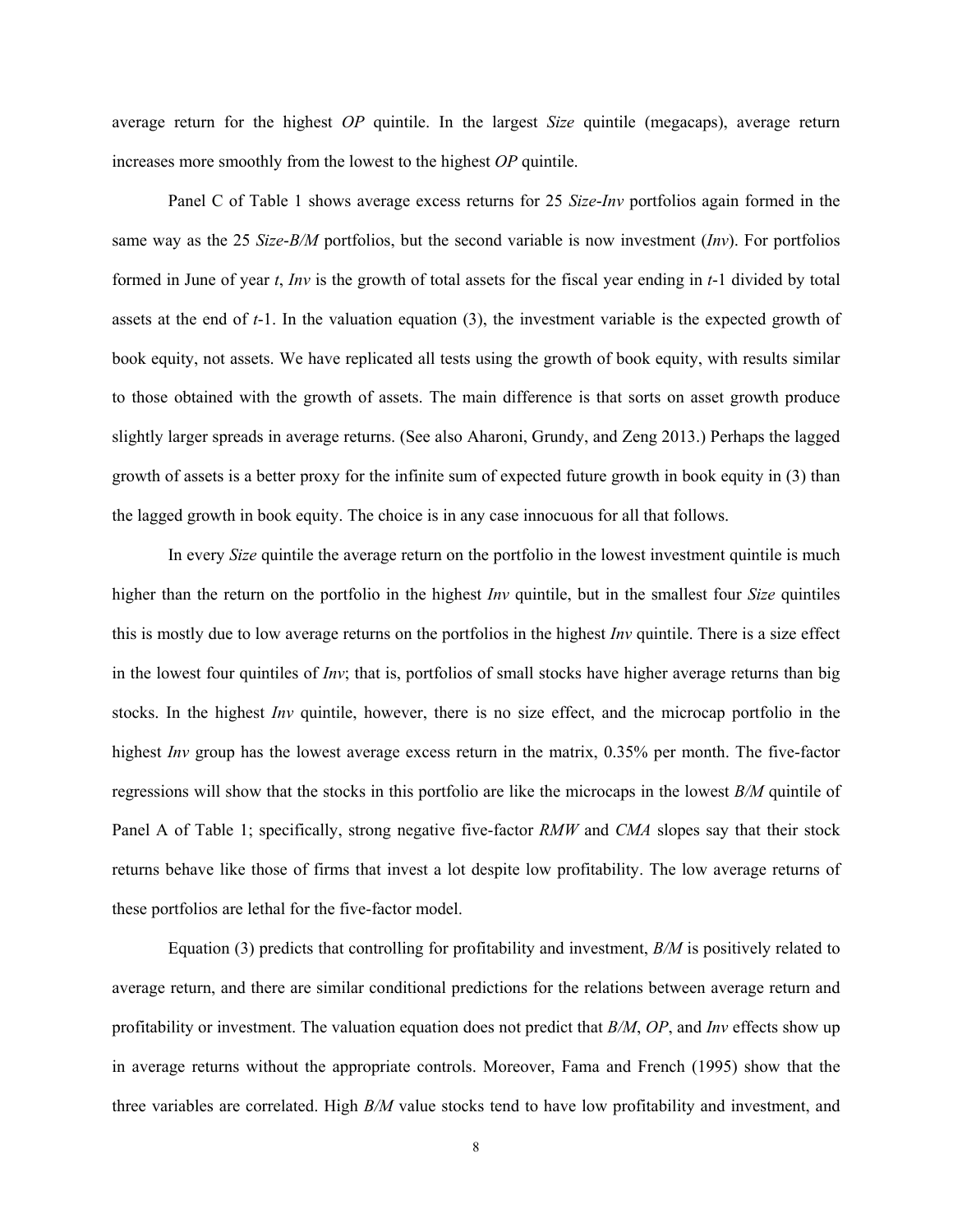low *B/M* growth stocks – especially large low *B/M* stocks – tend to be profitable and invest aggressively. Because the characteristics are correlated, the *Size*-*B/M*, *Size*-*OP*, and *Size*-*Inv* portfolios in Table 1 do not isolate value, profitability, and investment effects in average returns.

To disentangle the dimensions of average returns, we would like to sort jointly on *Size*, *B/M*, *OP*, and *Inv*. Even 3x3x3x3 sorts, however, produce 81 poorly diversified portfolios that have low power in tests of asset pricing models. We compromise with sorts on *Size* and pairs of the other three variables. We form two *Size* groups (small and big), using the median market cap for NYSE stocks as the breakpoint, and we use NYSE quartiles to form four groups for each of the other two sort variables. For each combination of variables we have  $2x4x4 = 32$  portfolios, but correlations between characteristics cause an uneven allocation of stocks. For example, *B/M* and *OP* are negatively correlated, especially among big stocks, so portfolios of stocks with high *B/M* and high *OP* can be poorly diversified. In fact, when we sort stocks independently on *Size*, *B/M*, and *OP*, the portfolio of big stocks in the highest quartiles of *B/M* and *OP* is often empty before July 1974. To spread stocks more evenly in the 2x4x4 sorts, we use separate NYSE breakpoints for small and big stocks in the sorts on *B/M*, *OP*, and *Inv*.

Table 2 shows average excess returns for the 32 *Size*-*B/M*-*OP* portfolios, the 32 *Size*-*B/M*-*Inv* portfolios, and the 32 *Size*-*OP*-*Inv* portfolios. For small stocks, there are strong value, profitability and investment effects in average returns. Controlling for *OP* or *Inv*, average returns of small stock portfolios increase with *B/M*; controlling for *B/M* or *Inv*, average returns also increase with *OP*; and controlling for *B/M* or *OP*, higher *Inv* is associated with lower average returns. Though weaker, the patterns in average returns are similar for big stocks.

In the tests of the five-factor model presented later, two portfolios in Table 2 display the lethal combination of *RMW* and *CMA* slopes noted in the discussion of the *Size*-*B/M* and *Size*-*Inv* portfolios of Table 1. In the *Size*-*B/M*-*OP* sorts, the portfolio of small stocks in the lowest *B/M* and *OP* quartiles has an extremely low average excess return, 0.03% per month. In the Appendix we document that this portfolio has negative five-factor exposures to *RMW* and *CMA* (typical of firms that invest a lot despite lowprofitability) that, at least for small stocks, are associated with low average returns left unexplained by the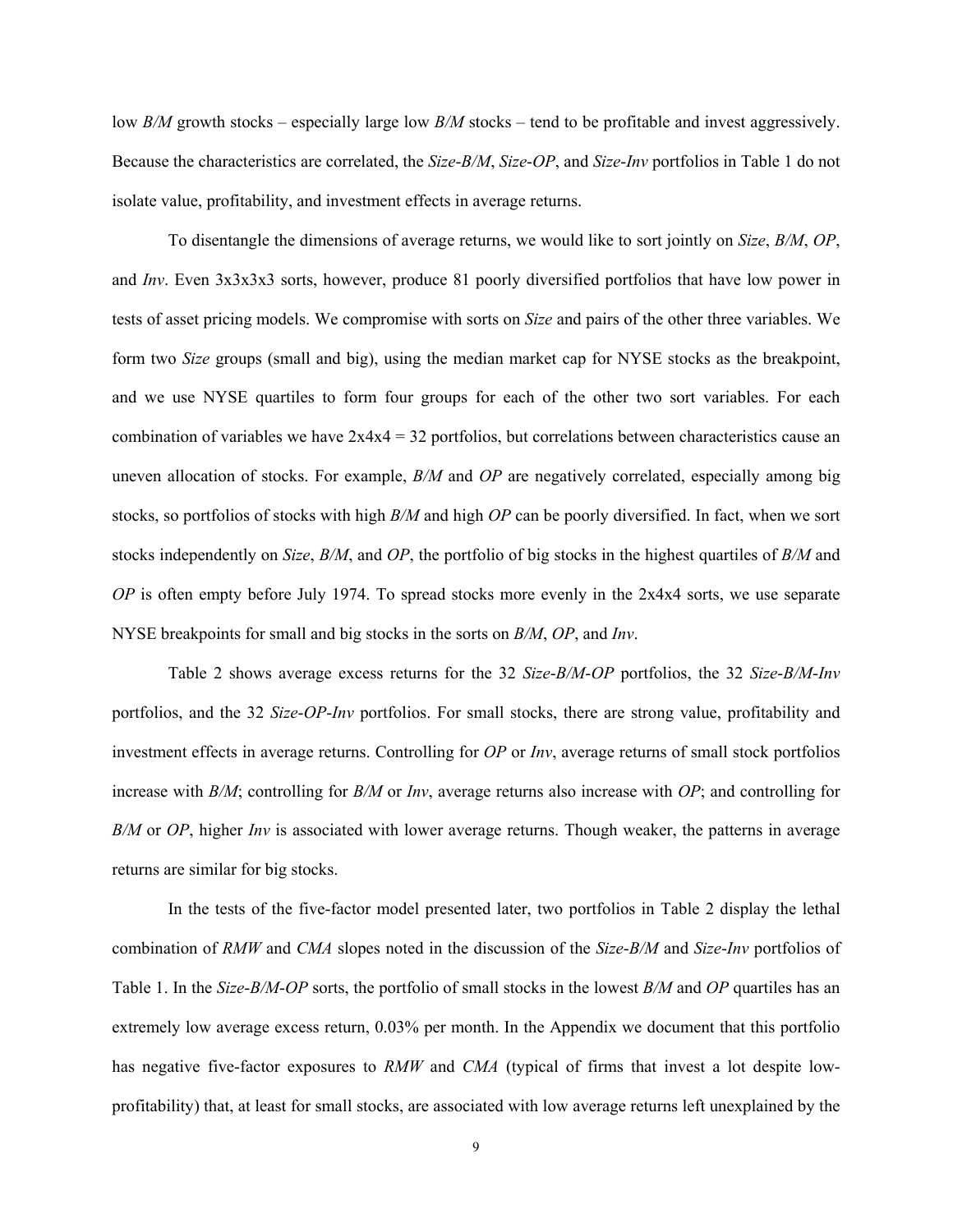five-factor model. In the *Size*-*OP*-*Inv* sorts, the portfolio of small stocks in the lowest *OP* and highest *Inv* quartiles has an even lower average excess return, -0.09% per month. In this case, the five-factor slopes simply confirm that the small stocks in this portfolio invest a lot despite low profitability.

The portfolios in Tables 1 and 2 do not cleanly disentangle the value, profitability, and investment effects in average returns predicted by the valuation equation (3), but we shall see that they expose variation in average returns sufficient to provide strong challenges in asset pricing tests.

# **3. Factor definitions**

To examine whether the specifics of factor construction are important in tests of asset pricing models, we use three sets of factors to capture the patterns in average returns in Tables 1 and 2. The three approaches are described formally and in detail in Table 3. Here we provide a brief summary.

The first approach augments the three factors of Fama and French (1993) with profitability and investment factors defined like the value factor of that model. The *Size* and value factors use independent sorts of stocks into two *Size* groups and three *B/M* groups (independent 2x3 sorts). The *Size* breakpoint is the NYSE median market cap, and the *B/M* breakpoints are the 30<sup>th</sup> and 70<sup>th</sup> percentiles of *B/M* for NYSE stocks. The intersections of the sorts produce six VW portfolios. The *Size* factor, *SMB<sub>BM</sub>*, is the average of the three small stock portfolio returns minus the average of the three big stock portfolio returns. The value factor *HML* is the average of the two high *B/M* portfolio returns minus the average of the two low *B/M* portfolio returns. Equivalently, it is the average of small and big value factors constructed with portfolios of only small stocks and portfolios of only big stocks.

The profitability and investment factors of the 2x3 sorts, *RMW* and *CMA*, are constructed in the same way as *HML* except the second sort is either on operating profitability (robust minus weak) or investment (conservative minus aggressive). Like *HML*, *RMW* and *CMA* can be interpreted as averages of profitability and investment factors for small and big stocks.

The 2x3 sorts used to construct *RMW* and *CMA* produce two additional *Size* factors, *SMB<sub>OP</sub>* and *SMB<sub>Inv</sub>*. The *Size* factor *SMB* from the three 2x3 sorts is defined as the average of *SMB<sub>B/M</sub>*, *SMB<sub>OP</sub>*, and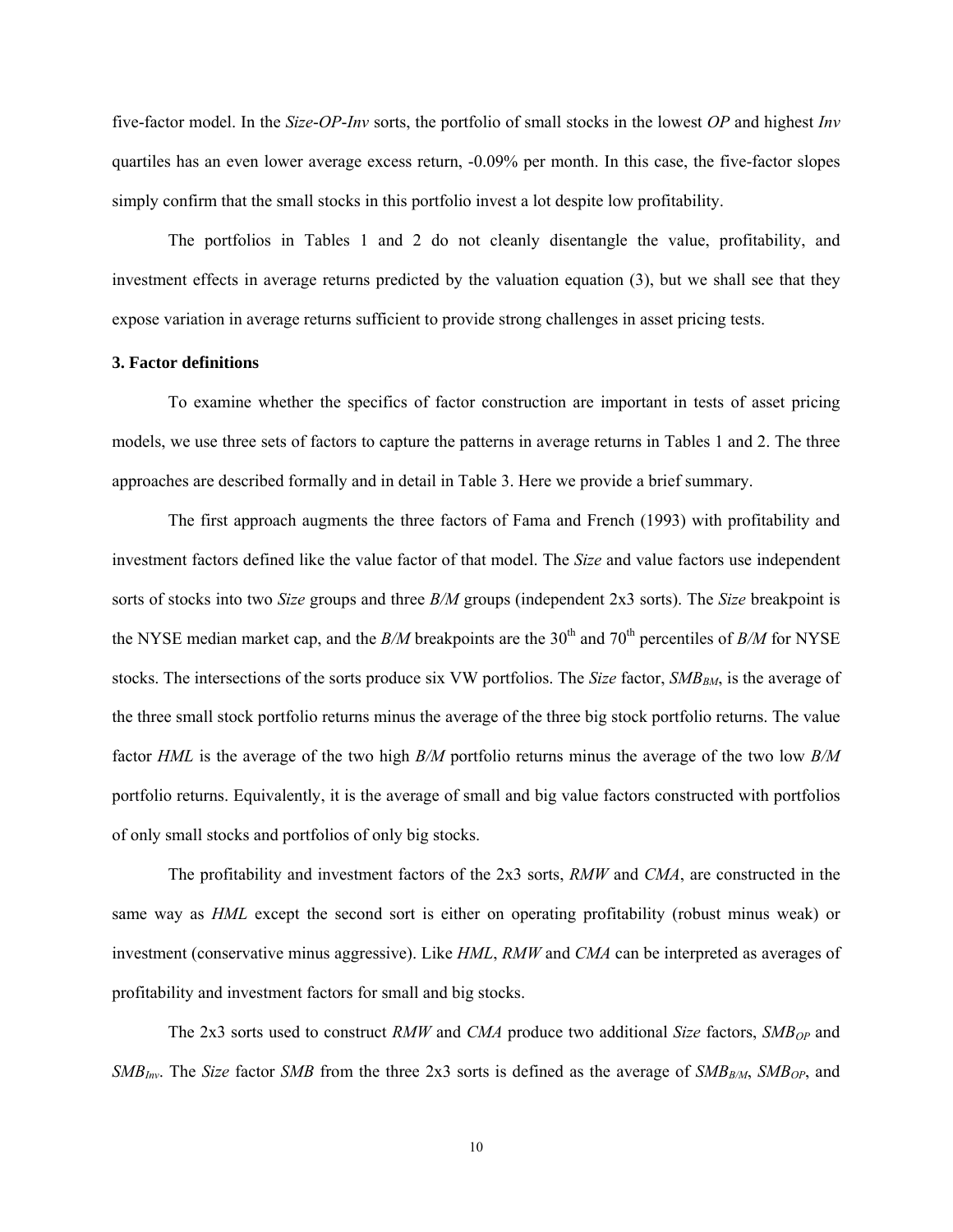*SMB<sub>Inv</sub>*. Equivalently, *SMB* is the average of the returns on the nine small stock portfolios of the three 2x3 sorts minus the average of the returns on the nine big stock portfolios.

When we developed the three-factor model, we did not consider alternative definitions of *SMB* and *HML*. The choice of a 2x3 sort on *Size* and *B/M* is, however, arbitrary. To test the sensitivity of asset pricing results to this choice, we construct versions of *SMB*, *HML*, *RMW*, and *CMA* in the same way as in the 2x3 sorts, but with 2x2 sorts on *Size* and *B/M*, *OP*, and *Inv*, using NYSE medians as breakpoints for all variables (details in Table 3).

Since *HML*, *RMW*, and *CMA* from the 2x3 (or 2x2) sorts weight small and big stock portfolio returns equally, they are roughly neutral with respect to size. Since *HML* is constructed without controls for *OP* and *Inv*, however, it is not neutral with respect to profitability and investment. This likely means that the average *HML* return is a mix of premiums related to *B/M*, profitability, and investment. Similar comments apply to *RMW* and *CMA*.

To better isolate the premiums in average returns related to *Size*, *B/M*, *OP* and *Inv*, the final candidate factors use four sorts to control jointly for the four variables. We sort stocks independently into two *Size* groups, two *B/M* groups, two *OP* groups, and two *Inv* groups using NYSE medians as breakpoints. The intersections of the groups are 16 VW portfolios. The *Size* factor *SMB* is the average of the returns on the eight small stock portfolios minus the average of the returns on the eight big stock portfolios. The value factor *HML* is the average return on the eight high *B/M* portfolios minus the average return on the eight low *B/M* portfolios. The profitability factor, *RMW*, and the investment factor, *CMA*, are also differences between average returns on eight portfolios (robust minus weak *OP* or conservative minus aggressive *Inv*). Though not detailed in Table 3, we can, as usual, also interpret the value, profitability, and investment factors as averages of small and big stock factors.

In the 2x2x2x2 sorts, *SMB* equal weights high and low *B/M*, robust and weak *OP*, and conservative and aggressive *Inv* portfolio returns. Thus, the *Size* factor is roughly neutral with respect to value, profitability, and investment, and this is what we mean when we say the *Size* factor controls for the other three variables. Likewise, *HML* is roughly neutral with respect to *Size*, *OP*, and *Inv*, and similar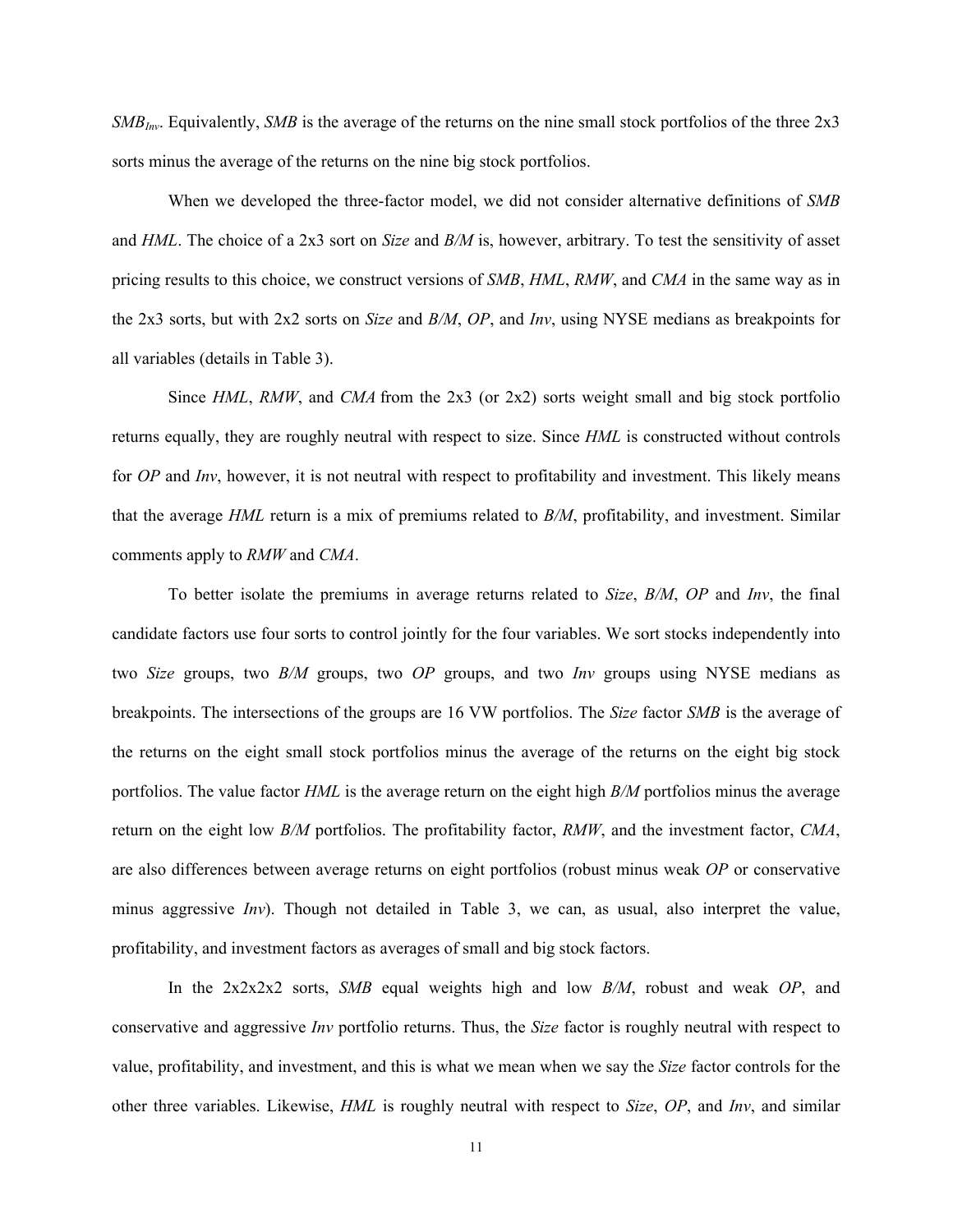comments apply to *RMW* and *CMA*. We shall see, however, that neutrality with respect to characteristics does not imply low correlation between factor returns.

Joint controls likely mean that the factors from the  $2x2x2x2$  sorts better isolate the premiums in average returns related to *B/M*, *OP* and *Inv*. But factor exposures are more important in our eventual inferences. Since multivariate regression slopes measure marginal effects, the five-factor slopes for *HML*, *RMW*, and *CMA* produced by the factors from the 2x3 or 2x2 sorts may isolate exposures to value, profitability, and investment effects in returns as effectively as the factors from the  $2x2x2x2$  sorts.

## **4. Summary statistics for factor returns**

 Table 4 shows summary statistics for factor returns. Summary statistics for returns on the portfolios used to construct the factors are in Appendix Table A1.

 Average *SMB* returns are 0.29% to 0.30% per month for the three versions of the factors (Panel A of Table 4). The standard deviations of *SMB* are similar, 2.87% to 3.13%, and the correlations of the different versions of *SMB* are 0.98 and 1.00 (Panel B of Table 4). The high correlations and the similar means and standard deviations are not surprising since the *Size* breakpoint for *SMB* is always the NYSE median market cap, and the three versions of *SMB* use all stocks. The average *SMB* returns are more than 2.3 standard errors from zero.

 The summary statistics for *HML*, *RMW*, and *CMA* depend more on how they are constructed. The results from the 2x3 and 2x2 sorts are easiest to compare. The standard deviations of the three factors are lower when only two *B/M*, *OP*, or *Inv* groups are used, due to better diversification. In the 2x2 sorts, *HML*, *RMW*, and *CMA* include all stocks, but in the 2x3 sorts, the factors do not use the stocks in the middle 40% of *B/M*, *OP*, and *Inv*. The 2x3 sorts focus more on the extremes of the three variables, and so produce larger average *HML*, *RMW*, and *CMA* returns. For example, the average *HML* return is 0.37% per month in the 2x3 *Size*-*B/M* sorts, versus 0.28% in the 2x2 sorts. Similar differences are observed in average *RMW* and *CMA* returns. The *t-*statistics (and thus the Sharpe ratios) for average *HML*, *RMW,* and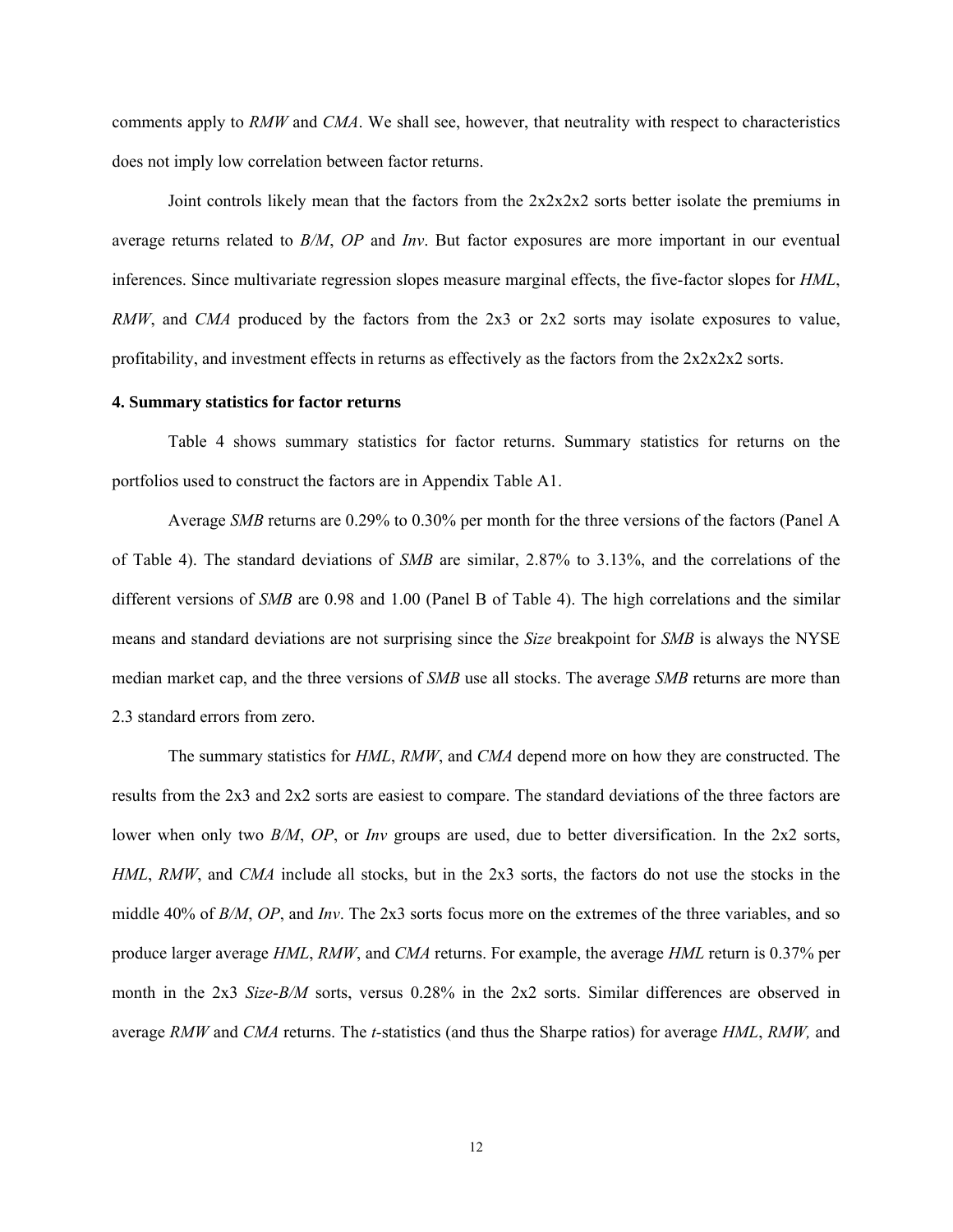*CMA* returns are, however, similar for the 2x3 and 2x2 sorts. The correlations between the factors of the two sorts (Panel B of Table 4) are also high, 0.97 (*HML*), 0.96 (*RMW*), and 0.95 (*CMA*).

 Each factor from the 2x2 and 2x3 sorts controls for *Size* and one other variable. The factors from the 2x2x2x2 sorts control for all four variables. Joint controls have little effect on *HML*. The correlations of the 2x2x2x2 version of *HML* with the 2x2 and 2x3 versions are high, 0.94 and 0.96. The 2x2 and 2x2x2x2 versions of *HML*, which split stocks on the NYSE median *B/M*, have almost identical means and standard deviations, and both means are more than 3.2 standard errors from zero (Panel A of Table 4).

The correlations of *RMW* and *CMA* from the 2x2x2x2 sorts with the corresponding 2x3 and 2x2 factors are lower, 0.80 to 0.87, and joint controls produce an interesting result  $-$  a boost to the profitability premium at the expense of the investment premium. The 2x2x2x2 and 2x2 versions of *RMW* have simlar standard deviations, 1.49% and 1.52% per month, but the  $2x2x2x2$  *RMW* has a larger mean, 0.25% ( $t =$ 4.09) versus 0.17% (*t* = 2.79). The standard deviation of *CMA* drops from 1.48 for the 2x2 version to 1.29 with four-variable controls, and the mean falls from  $0.22$  ( $t = 3.72$ ) to  $0.14\%$  ( $t = 2.71$ ). Thus, with joint controls, there is reliable evidence of an investment premium, but its average value is much lower than those of the other 2x2x2x2 factor premiums.

The value, profitability, and investment factors are averages of small and big stock factors. Here again, joint controls produce interesting changes in the premiums for small and big stocks (Panel A of Table 4). The factors from the 2x3 and 2x2 sorts confirm earlier evidence that the value premium is larger for small stocks (e.g., Fama and French 1993, 2012, Loughran 1997). For example, in the 2x3 *Size-B/M* sorts the average  $HML<sub>S</sub>$  return is 0.53% per month ( $t = 4.05$ ), versus 0.21% ( $t = 1.69$ ) for  $HML<sub>B</sub>$ . The evidence of a value premium in big stock returns is stronger if we control for profitability and investment. The average value of  $HML<sub>B</sub>$  in the 2x2 and 2x3 sorts is less than 1.7 standard errors from zero, but more than 2.2 standard errors from zero in the 2x2x2x2 sorts. Controls for profitability and investment also reduce the spread between the value premiums for small and big stocks. The average difference between *HML<sub>S</sub>* and *HML<sub>B</sub>* falls from 0.24 ( $t = 3.05$ ) in the 2x2 sorts to 0.16 ( $t = 1.91$ ) in the 2x2x2x2 sorts.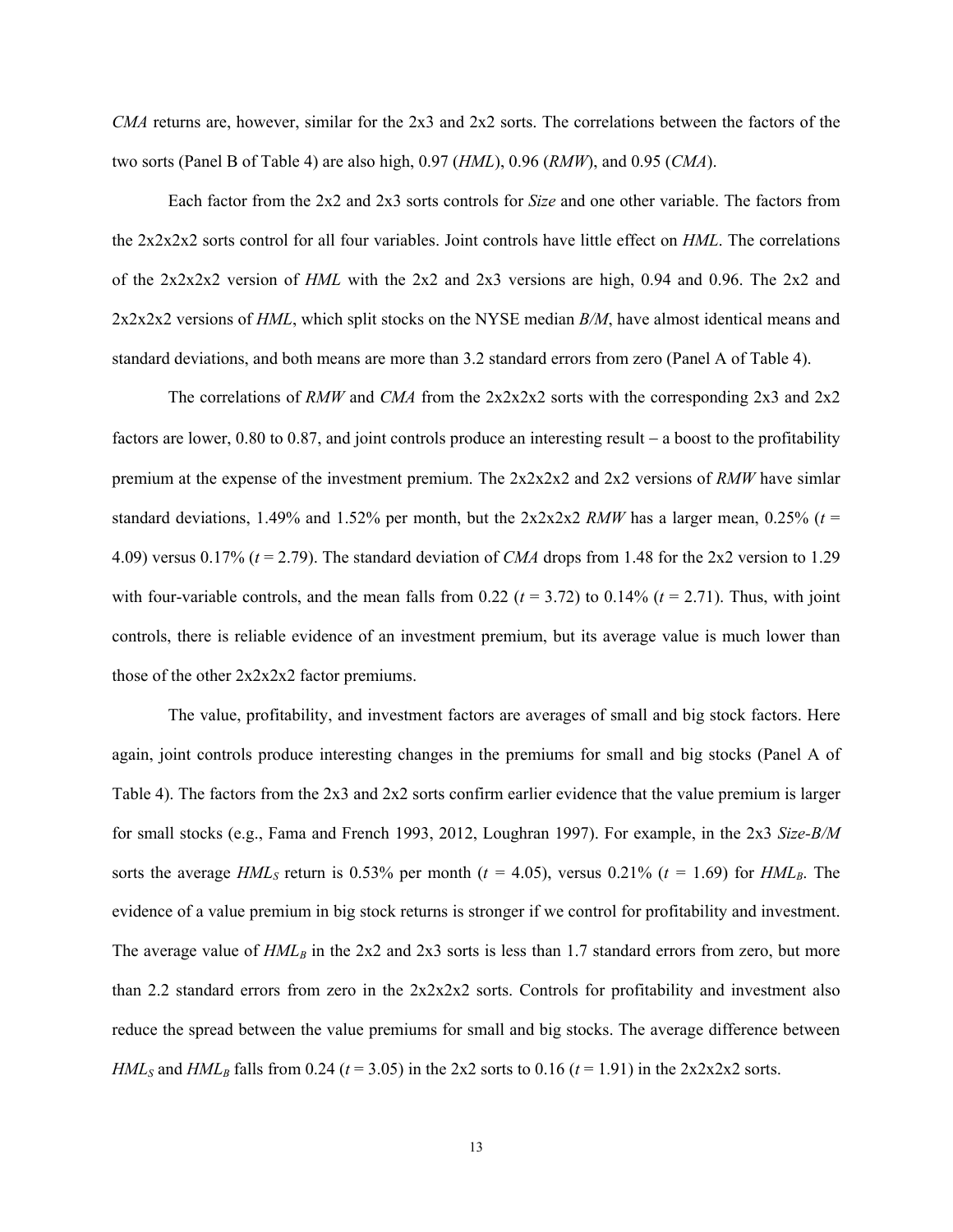For all methods of factor construction, there seem to be expected profitability and investment premiums for small stocks; the average values of *RMW<sub>S</sub>* and *CMA<sub>S</sub>* are at least 2.76 standard errors from zero. The average profitability premium is larger for small stocks than for big stocks, but the evidence that the expected premium is larger is weak. In the  $2x3$  sorts the average difference between  $RMW<sub>S</sub>$  and *RMW<sub>B</sub>* is 1.48 standard errors from zero. In the 2x2 and 2x2x2x2 sorts the average difference between  $RMW_S$  and  $RMW_B$  is less than 1.1 standard errors from zero.

In contrast, there is strong evidence that the expected investment premium is larger for small stocks. The average value of *CMA<sub>S</sub>* is 4.64 to 5.49 standard errors from zero, but the average value of *CMA<sub>B</sub>* is only 1.03 to 2.00 standard errors from zero, and it is more than 2.2 standard errors below the average value of *CMA<sub>S</sub>*. In the 2x2x2x2 sorts the average value of *CMA<sub>B</sub>* is 0.07% per month ( $t = 1.03$ ), and almost all the average value of *CMA* is from small stocks.

 Panel C of Table 4 shows the correlation matrix for each set of factors. With 606 monthly observations, the standard error of the correlations is only 0.04, and most of the estimates are more than three standard errors from zero. The value, profitability, and investment factors are negatively correlated with both the market and the size factor. Since small stocks tend to have higher market betas than big stocks, it makes sense that *SMB* is positively correlated with the excess market return. Given the positive correlation between profitability and investment, it is perhaps surprising that the correlation between the profitability and investment factors is low, -0.19 to 0.15.

The correlations of the value factor with the profitability and investment factors merit comment. When *HML* and *CMA* are from separate 2x2 or 2x3 sorts, the correlation between the factors is about 0.70. This is perhaps not surprising given that high *B/M* value firms tend to be low investment firms. In the 2x2x2x2 sorts the correlation falls about in half, to 0.37, which also is not surprising since the factors from these sorts attempt to neutralize the effects of other factors.

The correlations between *HML* and *RMW* are surprising. When the two factors are from separate *Size*-*B/M* and *Size*-*OP* sorts, the correlation is close to zero, 0.04 in the 2x2 sorts and 0.08 in the 2x3 sorts. When the sorts jointly control for *Size*, *B/M*, *OP*, and *Inv*, the correlation between *HML* and *RMW* jumps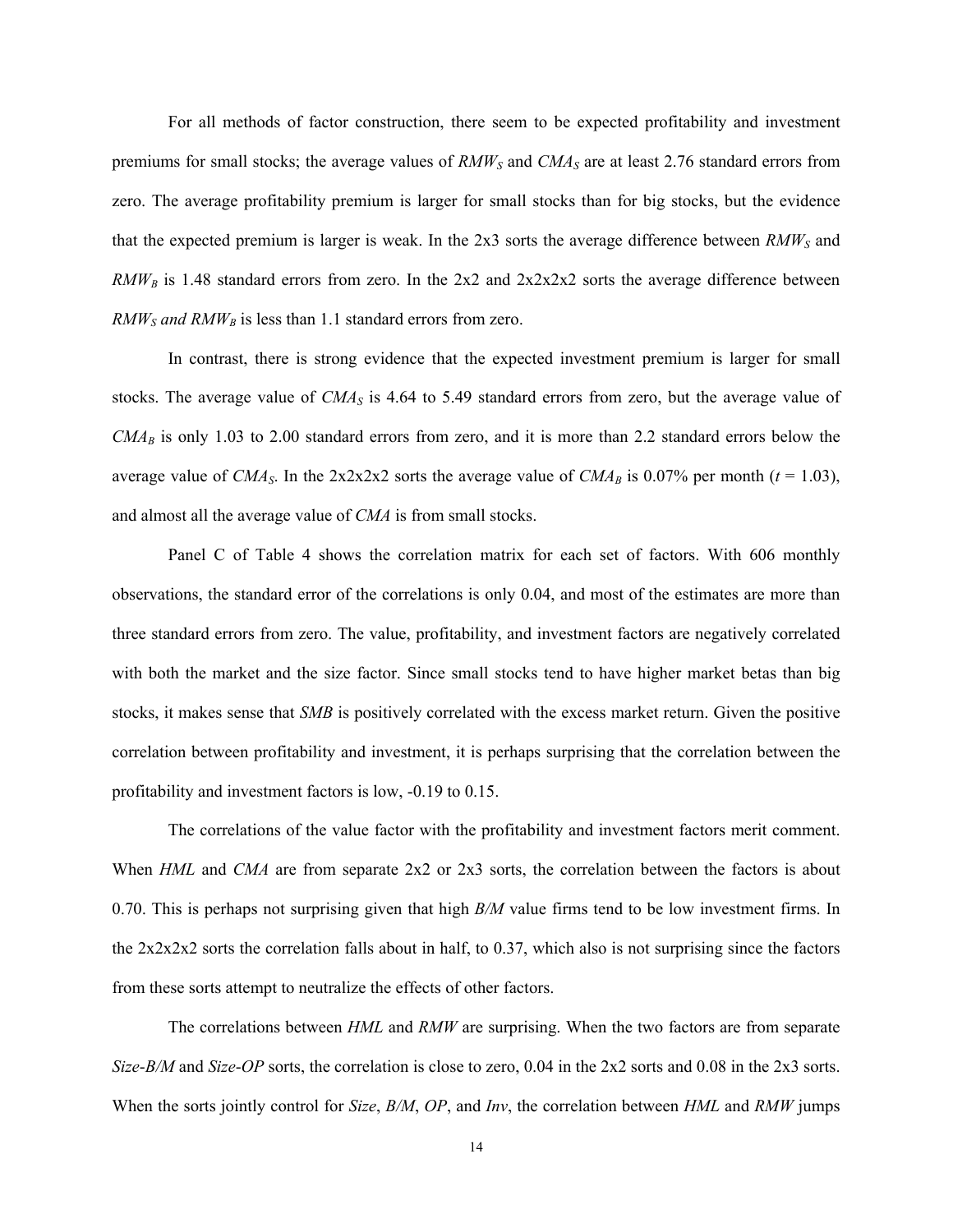to 0.63. There is a simple explanation. Among the 16 portfolios used to construct the  $2x2x2x2$  factors, the two with by far the highest return variances (small stocks with low *B/M*, weak *OP*, and low or high *Inv*) are held short in *HML* and *RMW*. Similarly, the portfolio of big stocks with the highest return variance is held long in the two factors, and the big stock portfolio with the second highest return variance is in the short end of both factors. The high correlation between *HML* and *RMW* is thus somewhat artificial, and it is a negative feature of the factors constructed with joint controls.

Finally, initiated by Carhart (1997), the FF three-factor model is often augmented with a momentum factor. The liquidity factor of Pástor and Stambaugh (2003) is another common addition. We do not show results for models that include these factors since for the LHS portfolios examined here, the two factors have regression slopes close to zero and so produce trivial changes in model performance. The same is true for the LHS anomaly portfolios in FF (2014), except when the LHS portfolios are formed on momentum, in which case including a momentum factor is crucial.

## **5. Model performance summary**

We turn now to our primary task, testing how well the three sets of factors explain average excess returns on the portfolios of Tables 1 and 2. We consider seven asset pricing models: (i) three three-factor models that combine  $R_M - R_F$  and *SMB* with *HML*, *RMW*, or *CMA*; (ii) three four-factor models that combine  $R_M - R_F$ , *SMB*, and pairs of *HML*, *RMW*, and *CMA*; and (iv) the five-factor model.

With seven models, six sets of left hand side (LHS) portfolios, and three sets of right hand side (RHS) factors, it makes sense to restrict attention to models that fare relatively well in the tests. To judge the improvements provided by the profitability and investment factors, we show summary statistics for the original FF (1993) three-factor model, the five-factor model, and the three four-factor models for all sets of LHS portfolios and RHS factors. But we show results for alternative three-factor models only for the 5x5 sorts on *Size* and *OP* or *Inv* and only for the model in which the third factor – *RMW* or *CMA* – is aimed at the second LHS sort variable.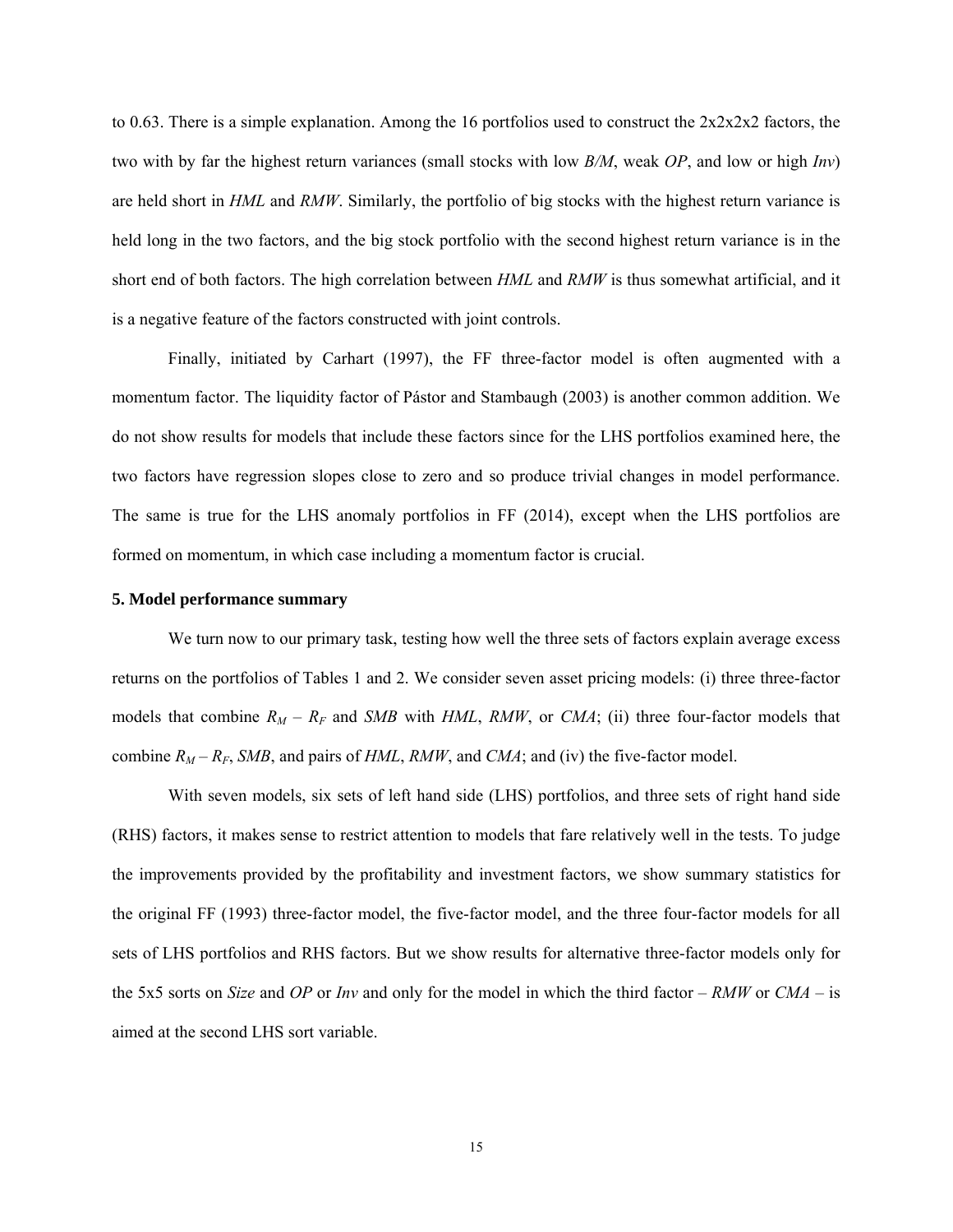If an asset pricing model completely captures expected returns, the intercept is indistinguishable from zero in a regression of an asset's excess returns on the model's factor returns. Table 5 shows the *GRS* statistic of Gibbons, Ross, and Shanken (1989) that tests this hypothesis for combinations of LHS portfolios and factors. The *GRS* test easily rejects all models considered for all LHS portfolios and RHS factors. To save space, the probability, or *p*-value, of getting a *GRS* statistic larger than the one observed if the true intercepts are all zero, is not shown. We can report that for four of the six sets of LHS returns, the *p*-values for all models round to zero to at least three decimals. The models fare best in the tests on the 25 *Size*-*OP* portfolios, but the *p*-values are still less than 0.04. In short, the *GRS* test says all our models are incomplete descriptions of expected returns.

 Asset pricing models are simplified propositions about expected returns that are rejected in tests with power. We are less interested in whether competing models are rejected than in their relative performance, which we judge using *GRS* and other statistics. We want to identify the model that is the best (but imperfect) story for average returns on portfolios formed in different ways.

We are interested in the improvements in descriptions of average returns provided by adding profitability and investment factors to the FF three-factor model. For all six sets of LHS portfolios, the five-factor model produces lower *GRS* statistics than the original three-factor model. Table 5 shows that the average absolute intercepts, *A|ai|*, are also smaller for the five-factor model. For the 25 *Size*-*B/M* portfolios the five-factor model produces minor improvements, less than a basis point, in the average absolute intercept. The improvements are larger for the 25 *Size*-*OP* portfolios (2.0 to 4.3 basis points), the 25 *Size*-*Inv* portfolios (1.8 to 2.7 basis points), the 32 *Size-B/M-OP* portfolios (1.8 to 2.3 basis points), and the 32 *Size*-*B/M*-*Inv* portfolios (3.8 to 4.7 basis points).

Relative to the FF three-factor model, the biggest improvements in the average absolute intercept (6.9 to 8.2 basis points per month) are produced by the five-factor model when applied to the 32 *Size*-*OP*-*Inv* portfolios. This is not surprising since these portfolios are formed on two variables (profitability and investment) not directly targeted by the three-factor model. The results suggest that the FF three-factor model is likely to fare poorly when applied to portfolios with strong profitability and investment tilts.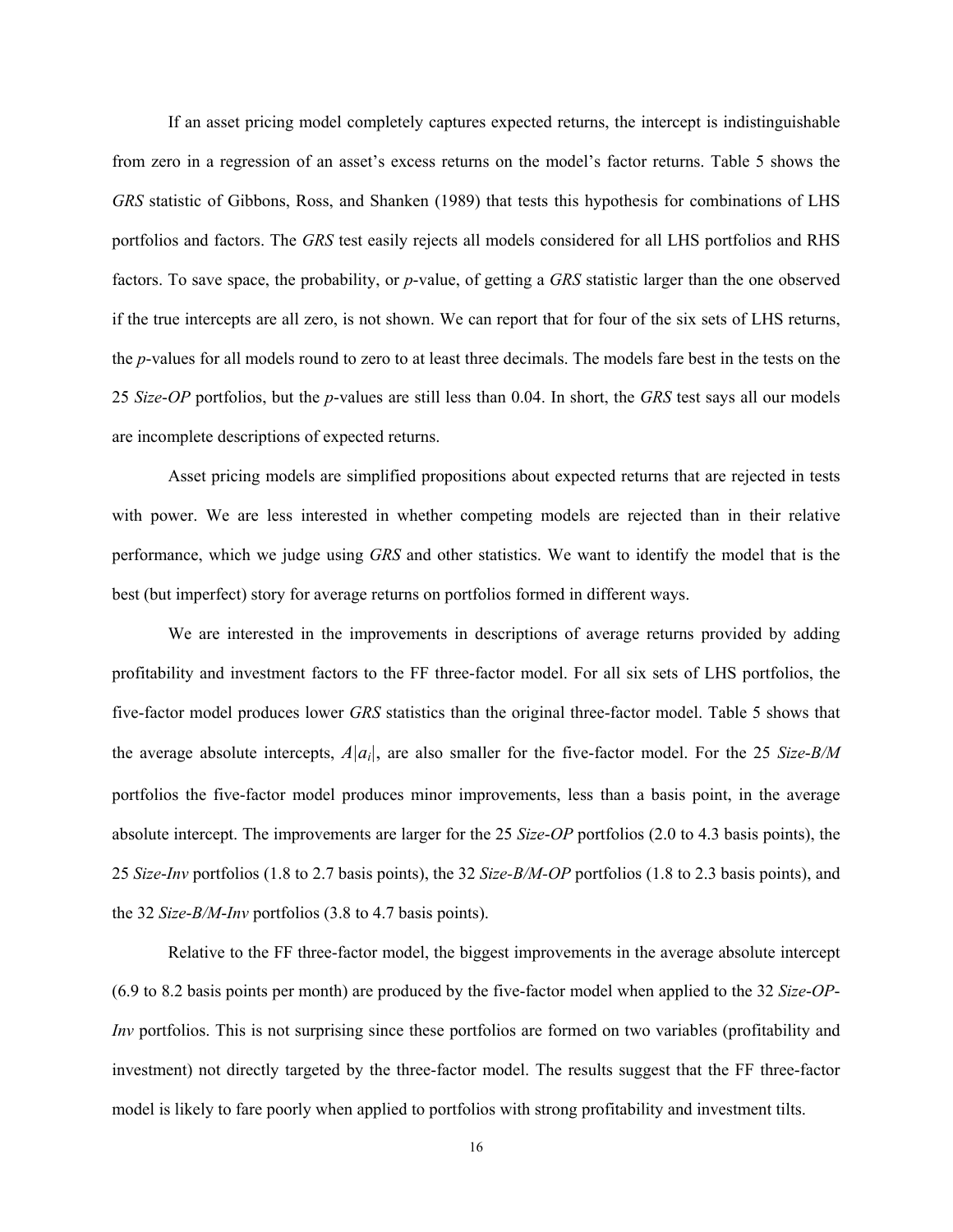Table 5 also shows two ratios that estimate the proportion of the cross-section of expected returns left unexplained by competing models. The numerator of each is a measure of the dispersion of the intercepts produced by a given model for a set of LHS portfolios; the denominator measures the dispersion of LHS expected returns. Define  $\overline{R}_i$  as the time-series average excess return on portfolio *i*, define  $\bar{R}$  as the cross-section average of  $\bar{R}_i$ , and define  $\bar{r}_i$  as portfolio *i*'s deviation from the cross-section average,  $\bar{r}_i = \bar{R}_i - \bar{R}$ . The first estimate is  $A|a_i|/A|\bar{r}_i|$ , the average absolute intercept over the average absolute value of  $\bar{r}_i$ .

The results for  $A|a_i|/A|\bar{r}_i|$  in Table 5 tell us that for different sets of LHS portfolios and factor definitions, the five-factor model's average absolute intercept,  $A|a_i|$ , ranges from 42% to 54% of  $A|\bar{r}_i|$ . Thus, measured in units of return, the five-factor model leaves 42% to 54% of the dispersion of average excess returns unexplained. The dispersion of average excess returns left unexplained by the three-factor model is higher, 54% to 68%. Though not shown in Table 5, we can report that when the CAPM is estimated on the six sets of LHS portfolios,  $A|a_i|/A|\bar{r}_i|$  ranges from 1.26 to 1.55. Thus, CAPM intercepts are more disperse than average returns, a result that persists no matter how we measure dispersion.

Measurement error inflates both the average absolute intercept  $A|a_i|$  and the average absolute deviation  $A|\bar{r}_i|$ . The estimated intercept,  $a_i$ , is the true intercept,  $\alpha_i$ , plus estimation error,  $a_i = \alpha_i +$  $e_i$ . Similarly,  $\bar{r}_i$  is  $\mu_i$ , portfolio *i*'s expected deviation from the grand mean, plus estimation error,  $\bar{r}_i = \mu_i$  + *εi*. We can adjust for measurement error if we focus on squared intercepts and squared deviations.

The cross-section average of  $\mu_i$  is zero, so  $A(\mu_i^2)$  is the cross-section variance of expected portfolio returns, and  $A(\alpha_i^2)/A(\mu_i^2)$  is the proportion of  $A(\mu_i^2)$  left unexplained by a model. Since  $\alpha_i$  is a constant, the expected value of the square of an estimated intercept is the squared value of the true intercept plus the sampling variance of the estimate,  $E(a_i^2) = a_i^2 + E(e_i^2)$ . Our estimate,  $\hat{a}_i^2$ , of the square of the true intercept,  $\alpha_i^2$ , is the difference between the squared estimates of the regression intercept and its standard error. Similarly, our estimate of  $\mu_i^2$ ,  $\hat{\mu}_i^2$ , is the difference between the square of the realized deviation,  $\bar{r}_i^2$ , and the square of its standard error. The ratio of averages,  $A(\hat{a}_i^2)/A(\hat{\mu}_i^2)$ , then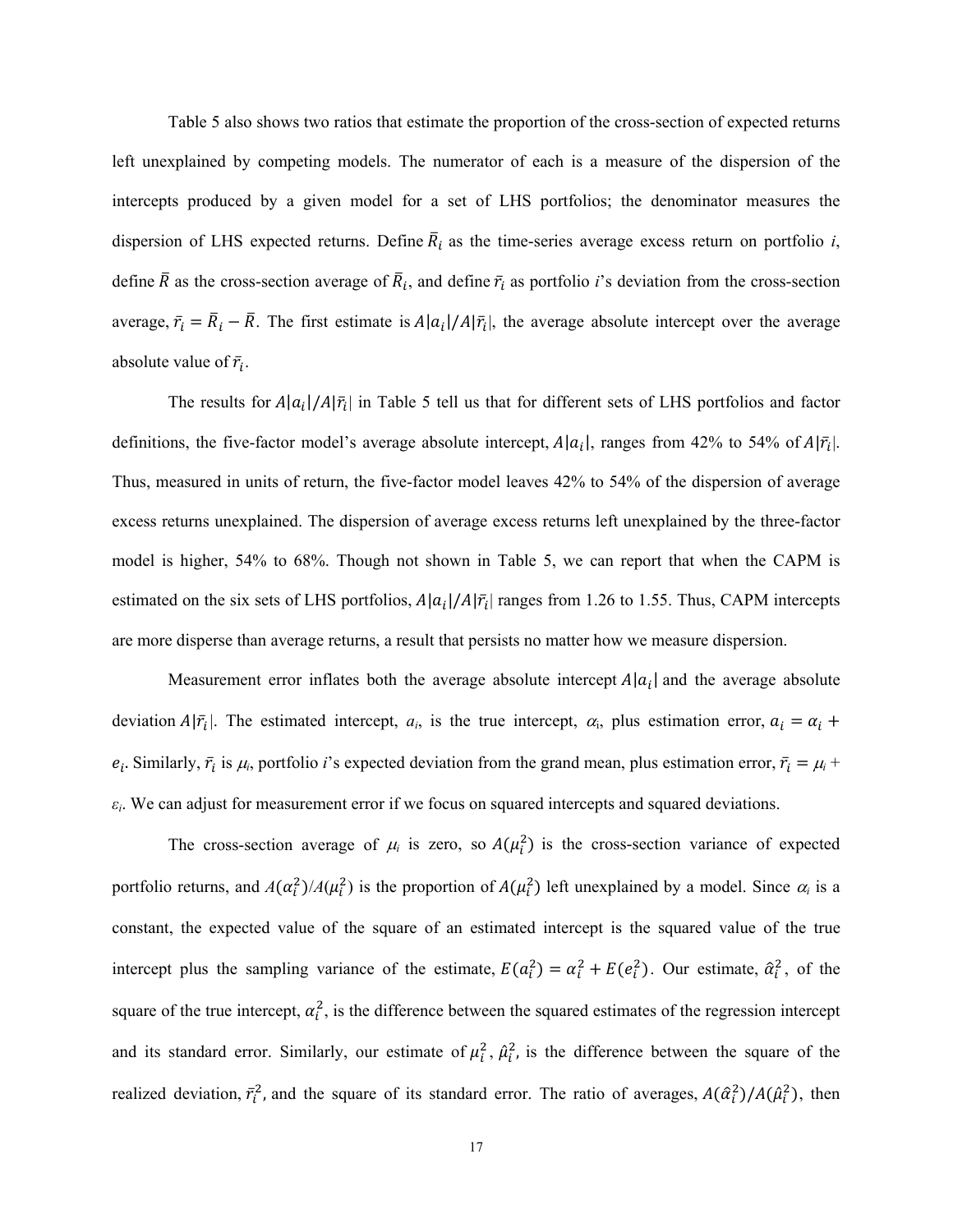estimates the proportion of the variance of LHS expected returns left unexplained. (As such, it is akin to  $1-R^2$  in the regression of LHS expected returns on the expected returns from a model.)

In part because it is in units of return squared and in part because of the corrections for sampling error,  $A(\hat{\alpha}_i^2)/A(\hat{\mu}_i^2)$  provides a more positive picture of the five-factor model than  $A|a_i|/A|\bar{r}_i$ . In the 5x5 sorts, the *Size*-*Inv* portfolios present the biggest challenge, but the estimates suggest that the five-factor model leaves only around 28% of the cross-section variance of expected returns unexplained. The estimate drops to less than 25% for the 25 *Size*-*B/M* portfolios and 6% to 12% for the 25 *Size*-*OP* portfolios. These are far less than the variance ratios produced by the FF three-factor model, which are mostly greater than 50% for the *Size*-*Inv* and *Size*-*OP* portfolios and about 37% for the *Size*-*B/M* portfolios. For the 25 *Size*-*OP* portfolios, however, the five-factor model is not systematically better on any metric than the three-factor model that substitutes *RMW* for *HML*.

The estimates of the cross-section variance of expected returns left unexplained by the five-factor model are lower for the LHS portfolios from the 2x4x4 sorts. For the 32 *Size-OP-Inv* portfolios,  $A(\hat{a}_i^2)$ /  $A(\hat{\mu}_i^2)$  suggests that only about 20% of the cross-section variance of expected returns is left unexplained, versus 61% to 69% for the original three-factor model. The five-factor estimates drop to 13% to 18% for the 32 *Size*-*B/M*-*Inv* portfolios and 10% to 17% for the *Size*-*B/M*-*OP* portfolios, and most are less than half the estimates for the three-factor model.

Two important general results show up in the tests for each of the six sets of LHS portfolios. First, the factors from the 2x3, 2x2, and  $2x2x2x2$  sorts produce much the same results in the tests of a given model. Second, and more interesting, the five-factor model outperforms the FF three-factor model on all metrics and it generally outperforms other models, with one major exception. Specifically, the fivefactor model and the four-factor model that excludes *HML* are similar on all measures of performance, including the *GRS* statistic. We explore this result in Section VI.

Finally, we do not show average values of  $R^2$  in Table 5, but we can report that on average our models absorb a smaller fraction of return variance for the LHS portfolios from the 2x4x4 sorts than for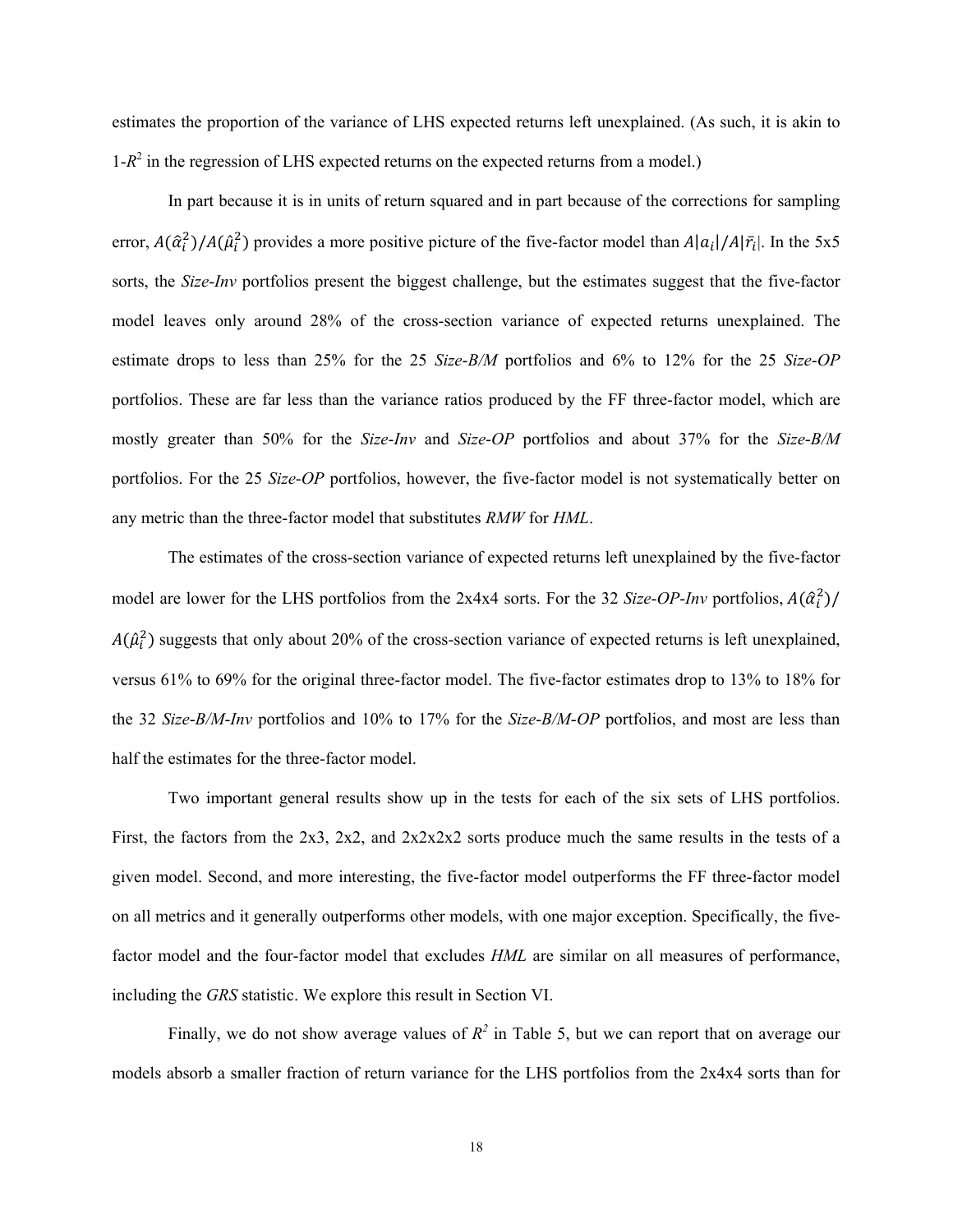the portfolios from the 5x5 sorts. For example, average  $R^2$  in the five-factor regressions is 0.91 to 0.93 for the 5x5 sorts, versus 0.85 to 0.89 for the 2x4x4 sorts. Average  $R^2$  is lower because the LHS portfolios with three sort variables are less diversified. First, the 2x4x4 sorts produce 32 portfolios and the 5x5 sorts produce only 25. Second, correlation between variables limits the diversification of some LHS portfolios. For example, the negative correlation between *OP* and *B/M* means there are often few big stocks in the top quartiles of *OP* and *B/M* (highly profitable extreme value stocks).

# **6.** *HML***: a redundant factor**

The five-factor model never improves the description of average returns from the four-factor model that drops *HML* (Table 5). The explanation is interesting. The average *HML* return is captured by the exposures of *HML* to other factors. Thus, in the five-factor model, *HML* is redundant for describing average returns, at least in U.S. data for 1963-2013.

The evidence is in Table 6, which shows regressions of each of the five factors on the other four. In the  $R_M - R_F$  regressions, the intercepts (average returns unexplained by exposures to *SMB*, *HML*, *RMW*, and *CMA*) are around 0.80% per month, with *t*-statistics greater than 4.7. In the regressions to explain *SMB*, *RMW*, and *CMA*, the intercepts are more than three standard errors from zero. In the *HML* regressions, however, the intercepts are  $-0.04\%$  ( $t = -0.47$ ) for the 2x3 factors, 0.00% ( $t = 0.01$ ) for the 2x2 factors, and  $0.02\%$  ( $t = 0.23$ ) for the 2x2x2x2 factors.

In the spirit of Huberman and Kandel (1987), the evidence suggests that in U.S. data for 1963- 2013, adding *HML* does not improve the mean-variance-efficient tangency portfolio produced by combining the riskfree asset, the market portfolio, *SMB*, *RMW*, and *CMA*. It will be interesting to examine whether this result shows up in U.S. data for the pre-1963 period or in international data.

The slopes in the Table 6 regressions often seem counterintuitive. For example, in the *HML* regressions, the large average *HML* return is mostly absorbed by the slopes for *RMW* and *CMA*. The *CMA* slopes are strongly positive, which is in line with the fact that high *B/M* value firms tend to do little investment. But the *RMW* slopes are also strongly positive, which says that controlling for other factors,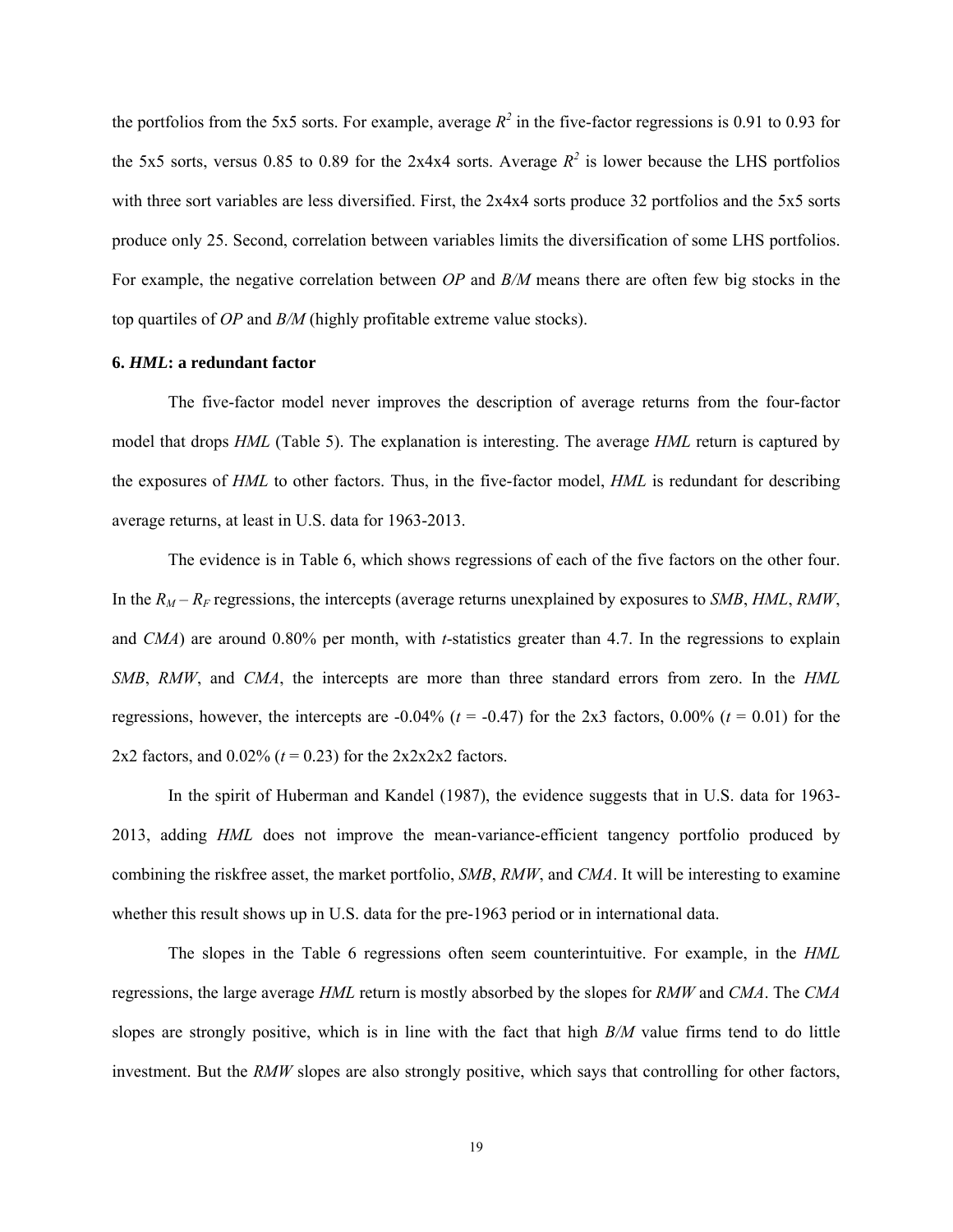value stocks behave like stocks with robust profitability, even though unconditionally value stocks tend to be less profitable. The next section provides more examples of multivariate regression slopes that do not line up with univariate characteristics

## **7. Regression details**

For insights into model performance we next examine regression details, specifically, intercepts and pertinent slopes. To simplify the task, we could drop the five-factor model, given that *HML* is redundant for describing average returns. Though captured by exposures to other factors, however, there is a large value premium in average returns that is often targeted by money managers. Thus, in evaluating investment performance, we probably want to know the exposures of LHS portfolios to the *Size*, *B/M*, *OP*, and *Inv* factors. But we also want other factors to have slopes that reflect the fact that, at least in this sample, the four-factor model that drops *HML* captures average returns as well as the five-factor model.

A twist on the five-factor model (suggested by the referee) meets these goals. Define *HMLO* (orthogonal *HML*) as the sum of the intercept and residual from the regression of *HML* on  $R_M - R_F$ , *SMB*, *RMW*, and *CMA*. Substituting *HMLO* for *HML* in (5) produces an alternative five-factor model,

(6) 
$$
R_{it} - R_{Ft} = a_i + b_i(R_{Mt} - R_{Ft}) + s_iSMB_t + h_iHMLO_t + r_iRMW_t + c_iCMA_t + e_{it}.
$$

The intercept and residual in (6) are the same as in the five-factor regression (5), so the two regressions are equivalent for judging model performance. (The results in Table 5, for example, do not change if we use equation (6) rather than (5).) The *HMLO* slope in (6) is also the same as the *HML* slope in (5), so (6) produces the same estimate of the value tilt of the LHS portfolio. But the estimated mean of *HMLO* (the intercept in the *HML* regressions in Table 6) is near zero, so its slope adds little to the estimate of the expected LHS return from (6). (Table 6 also says that the variance of *HMLO* is about half that of *HML*.) The slopes on the other factors in (6) are the same as in the four-factor model that drops *HML*, so the other factors have slopes that reflect the fact that they capture the information in *HML* about average returns.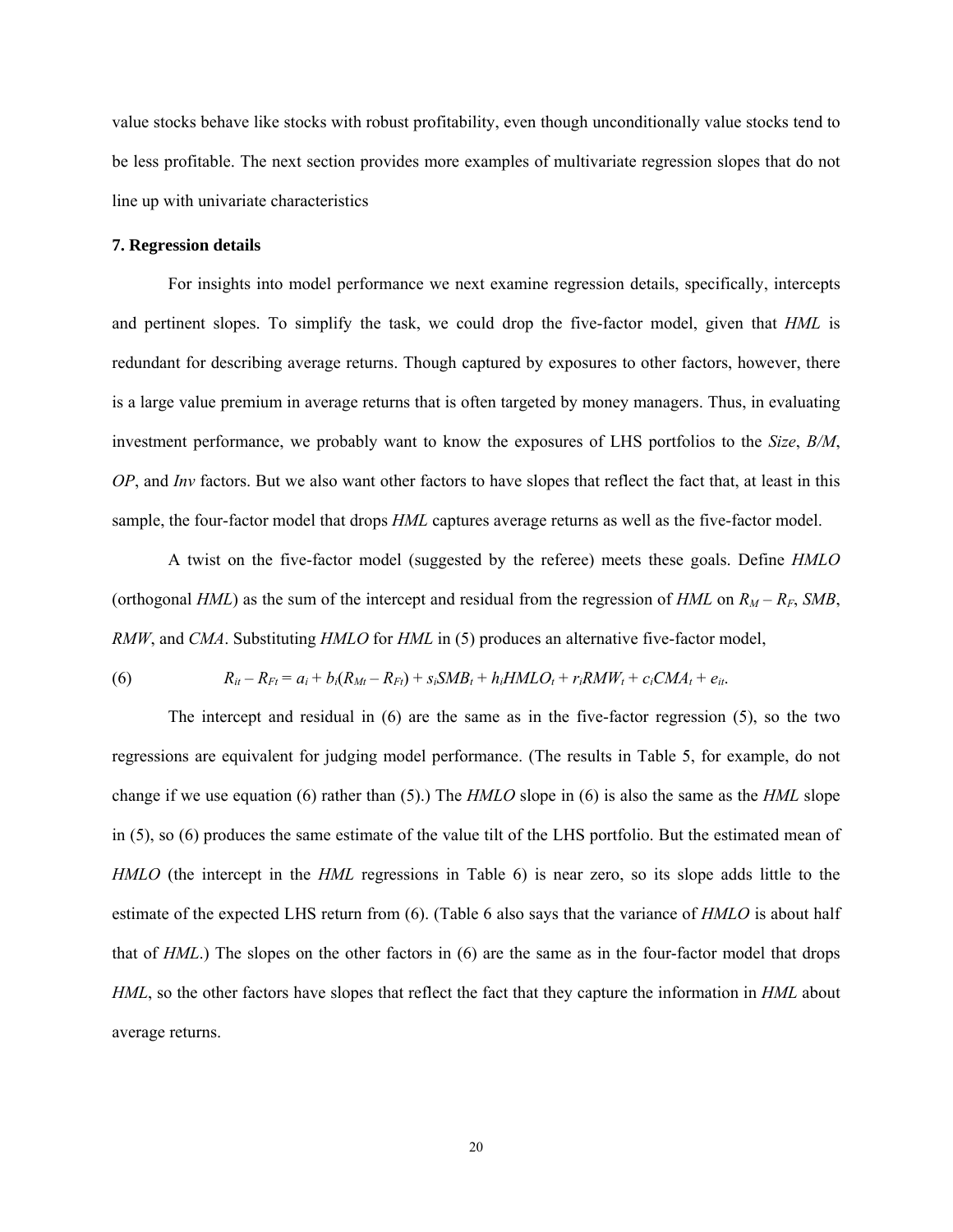The slopes in (6) for different versions of the factors are estimates of the same marginal effects, and we can report that the stories told by the slopes are similar for different versions of the factors. The three versions of the factors also produce much the same descriptions of average returns (Table 5). Thus, we keep the presentation of regression details manageable by focusing on one set of factors. Driven by precedent, we choose the factors from the 2x3 sorts – the FF (1993) approach.

We show regression intercepts and pertinent slopes from (6) for the 25 *Size*-*B/M*, the 25 *Size*-*OP*, the 25 *Size*-*Inv*, and the 32 *Size*-*OP*-*Inv* portfolios. Results for the 32 portfolios formed on *Size*, *B/M*, and either *OP* or *Inv* are relegated to the Appendix since they just reinforce the results for other LHS portfolios. For perspective on the five-factor results, we usually show the regression intercepts from the FF three-factor model, using *HML* rather that *HMLO* as the value factor.

The discussion of regression details is long, and a summary is helpful. Despite rejection on the *GRS* test, the five-factor model performs well: unexplained average returns for individual portfolios are almost all close to zero. The major exception is a portfolio that shows up in many sorts. The stocks in the offending portfolio are small and have negative exposures to *RMW* and *CMA*; that is, their returns behave like those of firms that invest a lot despite low profitability. In each sort that produces such a portfolio, its five-factor intercept is so negative that, using Bonferroni's inequality, we can easily reject the model for the entire set of 25 or 32 LHS portfolios.

### **7.1. 25** *Size***-***B/M* **portfolios**

Panel A of Table 7 shows intercepts from the FF three-factor regressions for the 25 *Size*-*B/M* portfolios. As in Fama and French (1993, 2012), extreme growth stocks (left column of the intercept matrix) are a problem for the three-factor model. The portfolios of small extreme growth stocks produce negative three-factor intercepts and the portfolios of large extreme growth stocks produce positive intercepts. Microcap extreme growth stocks (upper left corner of the intercept matrix) are a huge problem. By itself, the three-factor intercept for this portfolio,  $-0.49\%$  per month ( $t = -5.18$ ), is sufficient to reject the three-factor model as a description of expected returns on the 25 *Size*-*B/M* portfolios.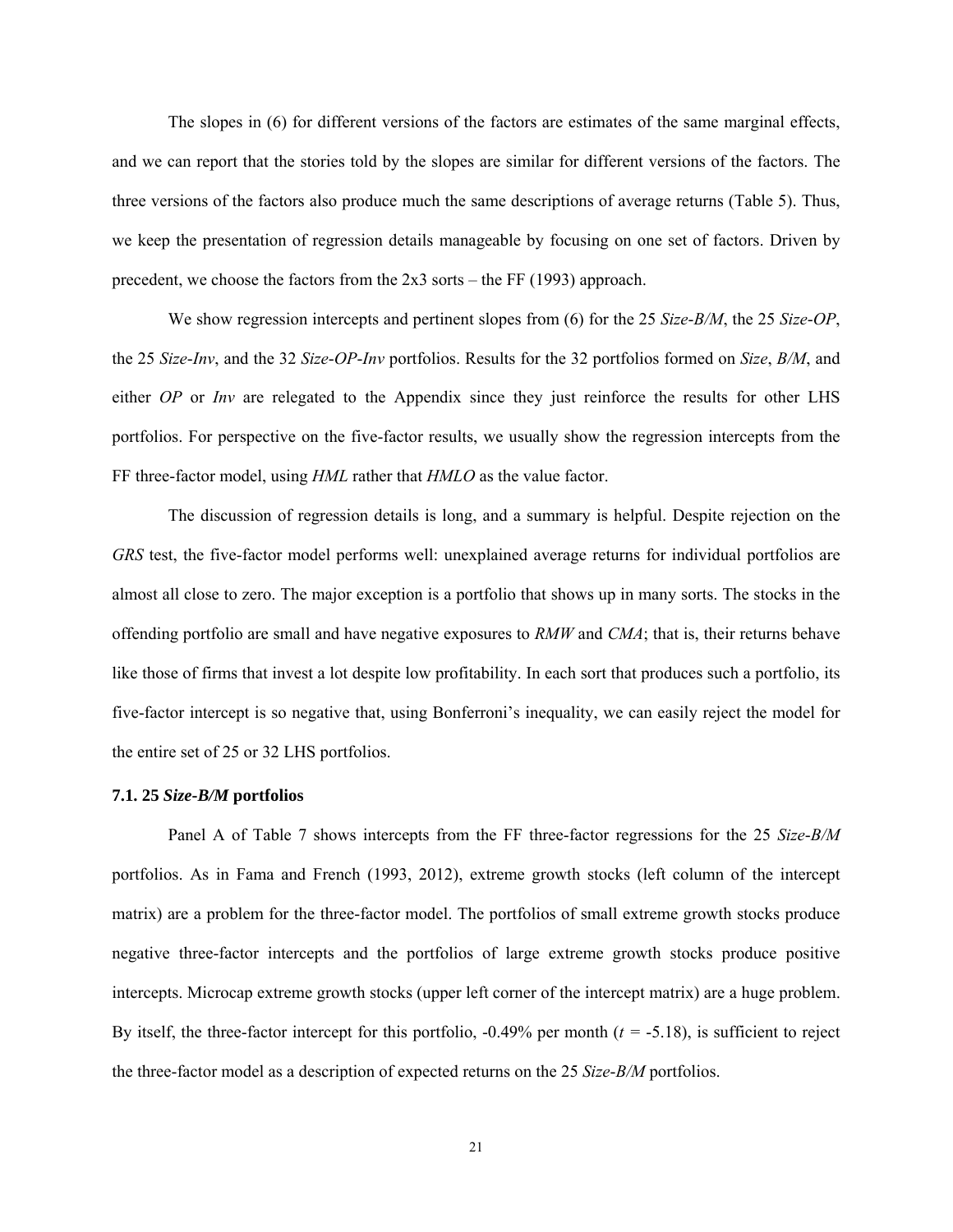The five-factor regression (6) reduces these problems. The intercept for the microcap extreme growth portfolio rises 20 basis points to -0.29 (*t =* -3.31), and the intercepts for three of the other four extreme growth portfolios shrink toward zero (Panel B of Table 7). But the pattern in the extreme growth intercepts – negative for small stocks and positive for large – survives in the five-factor model.

 Panel B of Table 7 shows the five-factor slopes for *HMLO*, *RMW*¸ and *CMA*. The market and *SMB* slopes are not shown. The market slopes are always close to 1.0, and the *SMB* slopes are strongly positive for small stocks and slightly negative for big stocks. The market and *SMB* slopes are similar for different models, so they cannot account for changes in the intercepts observed when factors are added. To save space, here and later, we concentrate on *HMLO*, *RMW*, and *CMA* slopes.

The five-factor slopes provide information about stocks in the troublesome microcap portfolio in the lowest *B/M* quintile. The portfolio's *HMLO* slope  $(-0.43, t = -10.11)$ , and its *CMA* slope  $(-0.57, t$ = -12.27) are similar to those of other extreme growth portfolios. But the portfolio has the most negative *RMW* slope, -0.58 (*t* = -13.26). The *RMW* and *CMA* slopes say the portfolio is dominated by microcaps whose returns behave like those of unprofitable firms that grow rapidly. The portfolio's negative fivefactor loadings on *RMW* and *CMA* absorb about 40% of its three-factor intercept (-0.49,  $t = -5.18$ ), but the five-factor model still leaves a large unexplained average return (-0.29, *t* = -3.31). There is a similar negative intercept in the results to come whenever the LHS assets include a portfolio of small stocks with strong negative *RMW* and *CMA* slopes.

Since lots of what is common in the story for average returns for different sets of LHS portfolios centers on the slopes for *RMW*, *CMA*, and in some cases *HMLO*, an interesting question is whether the factor slopes line up with the profitability (*OP*), investment (*Inv*), and *B/M* characteristics. Summary statistics for the portfolio characteristics, in Table 8, say the answer is often, but not always, yes. The regression slopes always line up with the characteristics used to form a set of LHS portfolios, but not always with other characteristics. For example, the *HMLO* slopes for the 25 *Size*-*B/M* portfolios in Panel B of Table 7 have a familiar pattern – strongly negative for low *B/M* growth stocks and strongly positive for high *B/M* value stocks. The *Size*-*B/M* portfolios are not formed on investment, but strong negative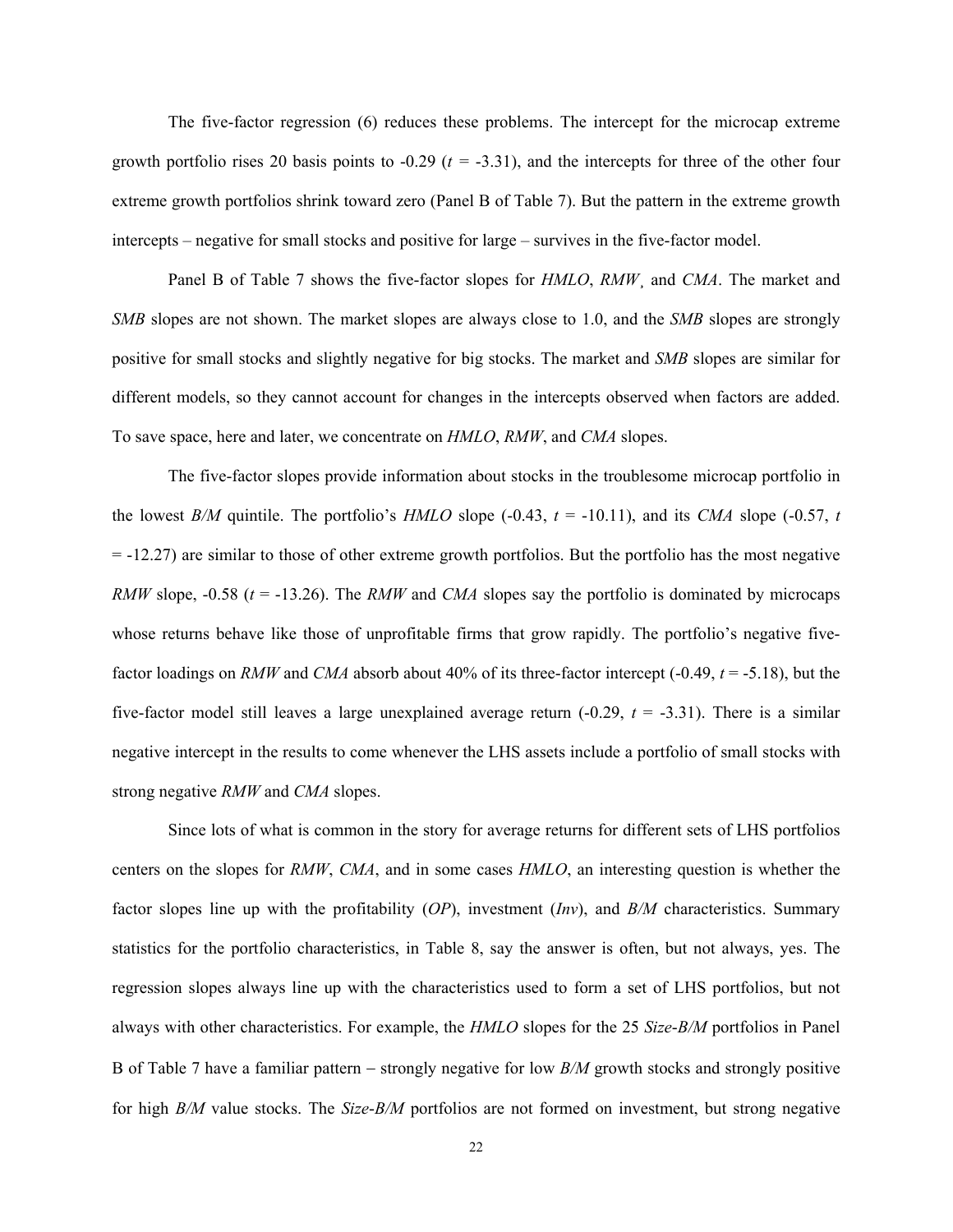*CMA* slopes for low *B/M* growth stocks and strong positive *CMA* slopes for high *B/M* value stocks line up with the evidence in Table 8 that low *B/M* stocks invest aggressively and high *B/M* stocks invest conservatively. On the other hand, profitability is higher for low-*B/M* growth portfolios than for high *B/M* value portfolios (Table 8), but (megacaps aside) this is the reverse of the pattern in the *RMW* slopes (Table 7).

There is, however, no reason to expect that univariate characteristics line up with multivariate regression slopes, which estimate marginal effects holding constant other explanatory variables. Moreover, the characteristics are measured with lags relative to returns. Since pricing should be forward looking, an interesting question for future research is whether *RMW*, *CMA*, and *HMLO* slopes line up better with future values of the corresponding characteristics than with past values.

Since characteristics do not always line up with regression slopes, we are careful when describing the slopes. For example, for the microcap portfolio in the lowest *B/M* quintile, we say that strong negative *RMW* and *CMA* slopes imply that the portfolio contains stocks whose returns "behave like" those of unprofitable firms that grow rapidly. Table 8 says that these firms have grown rapidly, and they are less profitable than extreme growth (low *B/M*) portfolios in larger size quintiles, but they are more profitable than other microcap portfolios.

### **7.2. 25** *Size***-***OP* **portfolios**

The *GRS* test and other statistics in Table 5 say that the five-factor model and the three-factor model that includes *RMW* provide similar descriptions of average returns on the 25 portfolios formed on *Size* and profitability. The five-factor intercepts for the portfolios (Panel B of Table 9) show no patterns and most are close to zero. This is in line with the evidence in Table 5 that average absolute intercepts are smaller for the *Size*-*OP* portfolios than for other LHS portfolios. The highest profitability microcap portfolio produces the most extreme five-factor intercept, -0.15 (*t =* -2.05), but it is modest relative to the most extreme intercept in other sorts.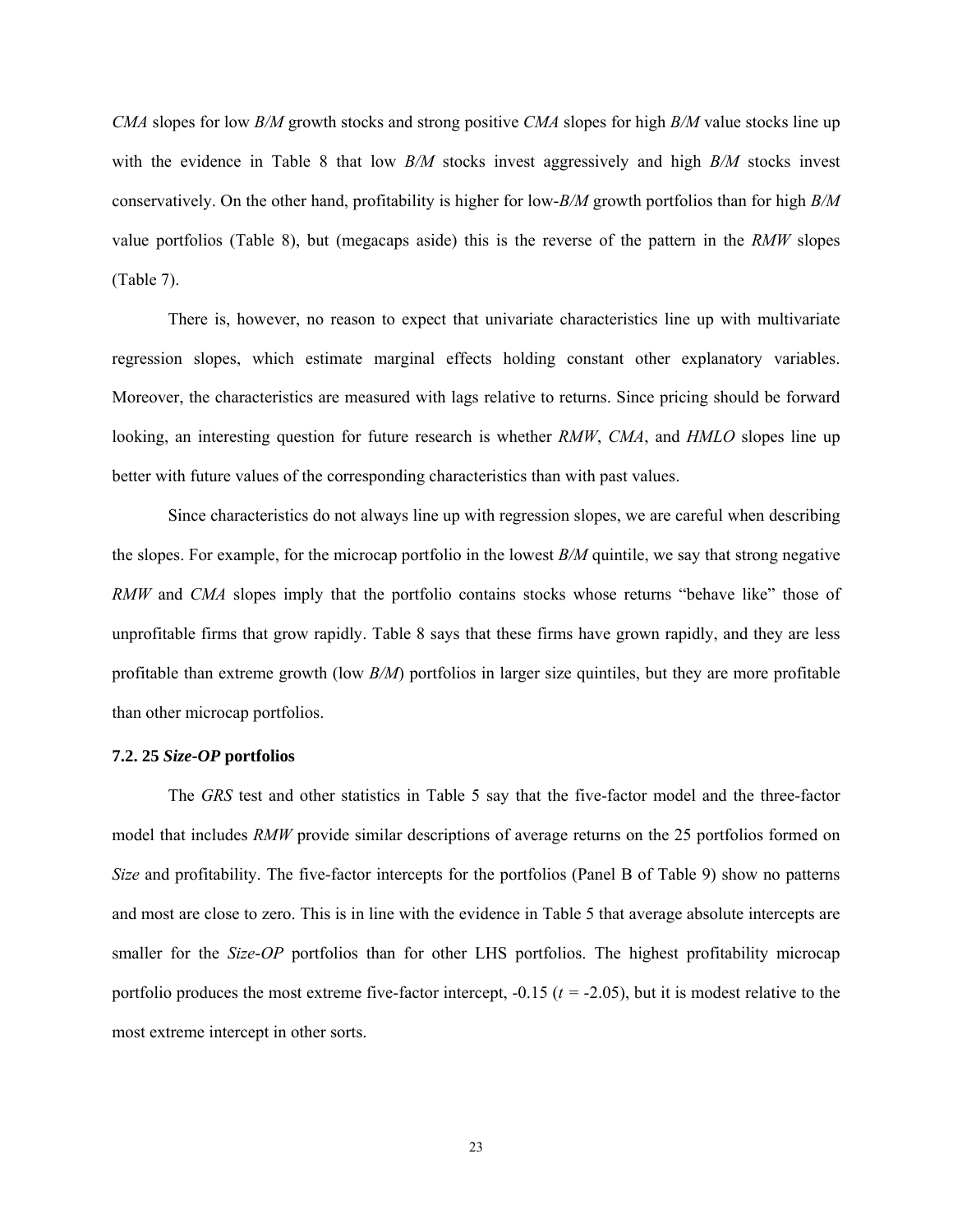The tests on the 25 *Size*-*OP* portfolios tell us that for small and big stocks, low profitability *per se* is not a five-factor asset pricing problem. For example, the five-factor intercept for the microcap portfolio in the lowest profitability quintile is  $-0.10\%$  per month ( $t = -1.28$ ). This portfolio has strong negative exposure to *RMW* (-0.67,  $t = -17.70$ ) but modest exposure to *CMA* (-0.06,  $t = -1.42$ ). This is in contrast to the *Size*-*B/M* sorts, in which the big problem is microcaps with extreme negative exposures to *RMW* and *CMA*. In short, portfolios formed on *Size* and *OP* are less of a challenge for the five-factor model than portfolios formed on *Size* and *B/M* in large part because the *Size*-*OP* portfolios do not isolate small stocks whose returns behave like those of firms that invest a lot despite low profitability.

The *Size*-*OP* portfolios are a problem for the FF three-factor model. Panel A of Table 9 shows that the model produces negative intercepts far from zero for the three small stock portfolios in the lowest *OP* quintile. The estimate for the low *OP* microcap portfolio, for example, is -0.30% per month (*t* = -3.25). Four of the five portfolios in the highest *OP* quintile produce positive three-factor intercepts, all more than two standard errors from zero. The results suggest that the three-factor model is likely to have problems in applications when portfolios have strong tilts toward high or low profitability.

### **7.3. 25** *Size***-***Inv* **portfolios**

Table 5 says that the five-factor model improves the description of average returns on the 25 *Size*-*Inv* portfolios provided by the FF three-factor model. Panel A of Table 10 shows that the big problems of the three-factor model are strong negative intercepts for the portfolios in the three smallest *Size* quintiles and the highest *Inv* quintile. Switching to the five-factor model moves these intercepts toward zero. The improvements trace to negative slopes for the investment and profitability factors, which lower five-factor estimates of expected returns. For example, the microcap portfolio in the highest *Inv* quintile produces the most extreme three-factor intercept, -0.48% (*t* = -7.19), but the portfolio's negative *RMW* and *CMA* slopes  $(-0.19, t = -5.93, \text{ and } -0.31, t = -8.78)$  lead to a less extreme five-factor intercept,  $-0.35\%$  ( $t = -5.30$ ). This intercept is still sufficient (on Bonferroni's inequality) for a strong rejection of the five-factor model as a description of expected returns on the 25 *Size*-*Inv* portfolios.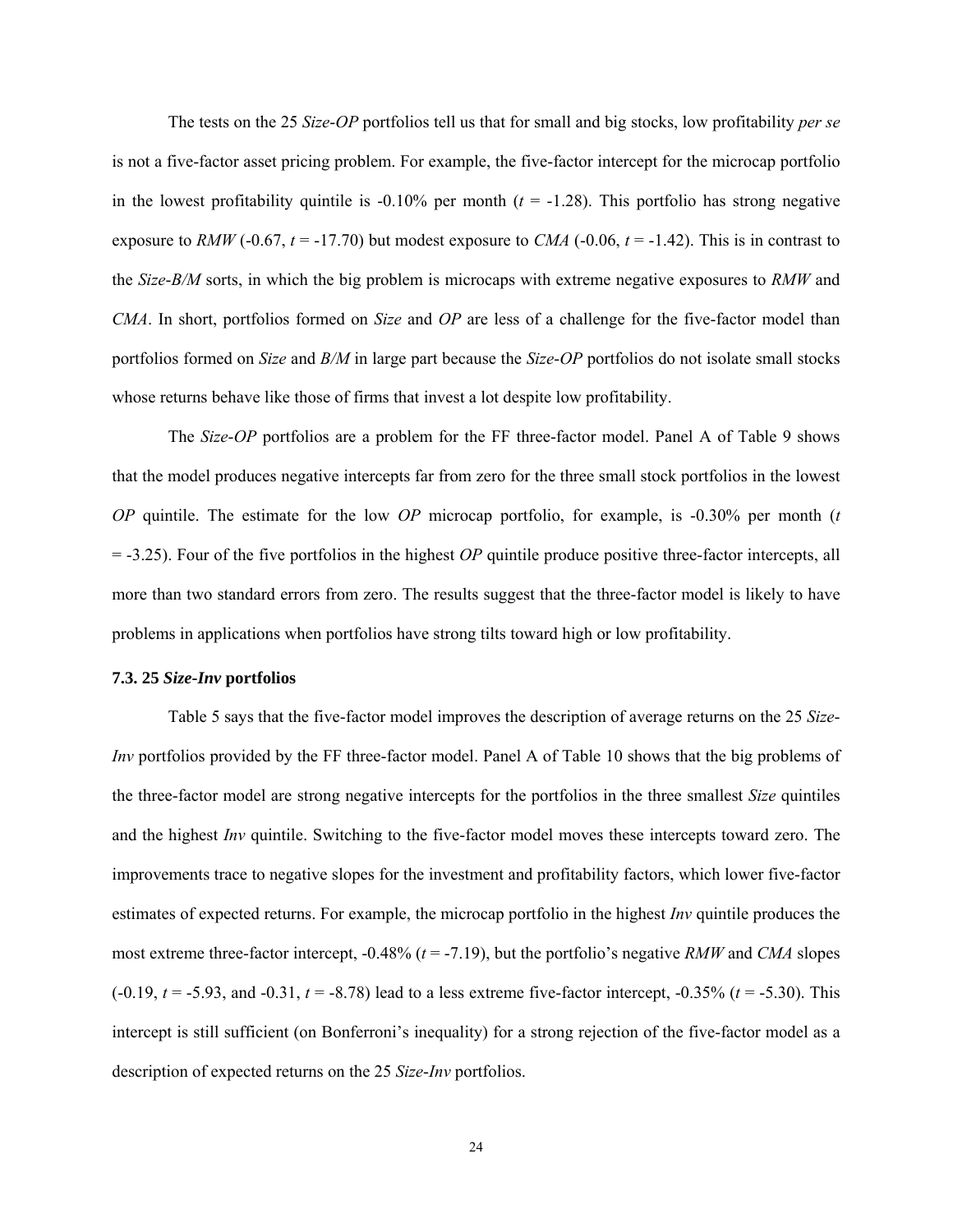The problem for the five-factor model posed by the microcap portfolio in the highest *Inv* quintile is similar to that posed by the microcap portfolio in the lowest *B/M* quintile in Table 7. Both show negative exposures to *RMW* and *CMA*, like those of firms that invest a lot despite low profitability, but their *RMW* and *CMA* slopes do not suffice to explain their low average returns (Table 1).

Given that the second-pass sort variable is investment, the *CMA* slopes for the *Size*-*Inv* portfolios show the expected pattern – positive for low investment portfolios and negative for high investment portfolios. There is less correspondence between the *HMLO* and *RMW* slopes and the *B/M* and *OP* characteristics. Table 8 says low investment is associated with value (high *B/M*) and high investment is associated with growth (low *B/M*). Confirming one end of this pattern, the *HMLO* slopes in the highest *Inv* quintile in Table 10 are zero to slightly negative, which is typical of growth stocks. But the portfolios in the lowest *Inv* quintile have rather low *HMLO* slopes (two are negative), which does not line up with their rather high average *B/M* in Table 8. Low investment firms are typically less profitable, and high investment firms are more profitable (Table 8). *RMW* slopes that are negative or close to zero for low investment portfolios in Table 10 indeed suggest low profitability, but the *RMW* slopes for the portfolios in the highest *Inv* quintile are also negative, and profitability is not low for these portfolios (Table 8).

Again, there is no reason to expect that multivariate regression slopes relate directly to univariate characteristics. Still, if one interprets the results for the 25 *Size*-*Inv* portfolios in terms of characteristics rather than factor exposures, the evidence suggests that high investment *per se* is a five-factor asset pricing problem, in particular, negative five-factor intercepts for high investment portfolios of small stocks and positive intercepts for high investment portfolios of big stocks. The *Size*-*B/M* portfolios of Table 7 also suggest this conclusion.

Adding fuel to the fire, Table 8 shows that average annual rates of investment in the highest *Inv* quintile are impressive, rising from 43% of assets for megacaps to 71% for microcaps. It seems likely that lots of these firms issue new stock and do mergers financed with stock – actions known to be associated with low subsequent stock returns (Ikenberry, Lakonishok, and Vermaelen 1995, Loughran and Ritter 1995, Loughran and Vijh 1997). The overlap among new issues, mergers financed with stock, and high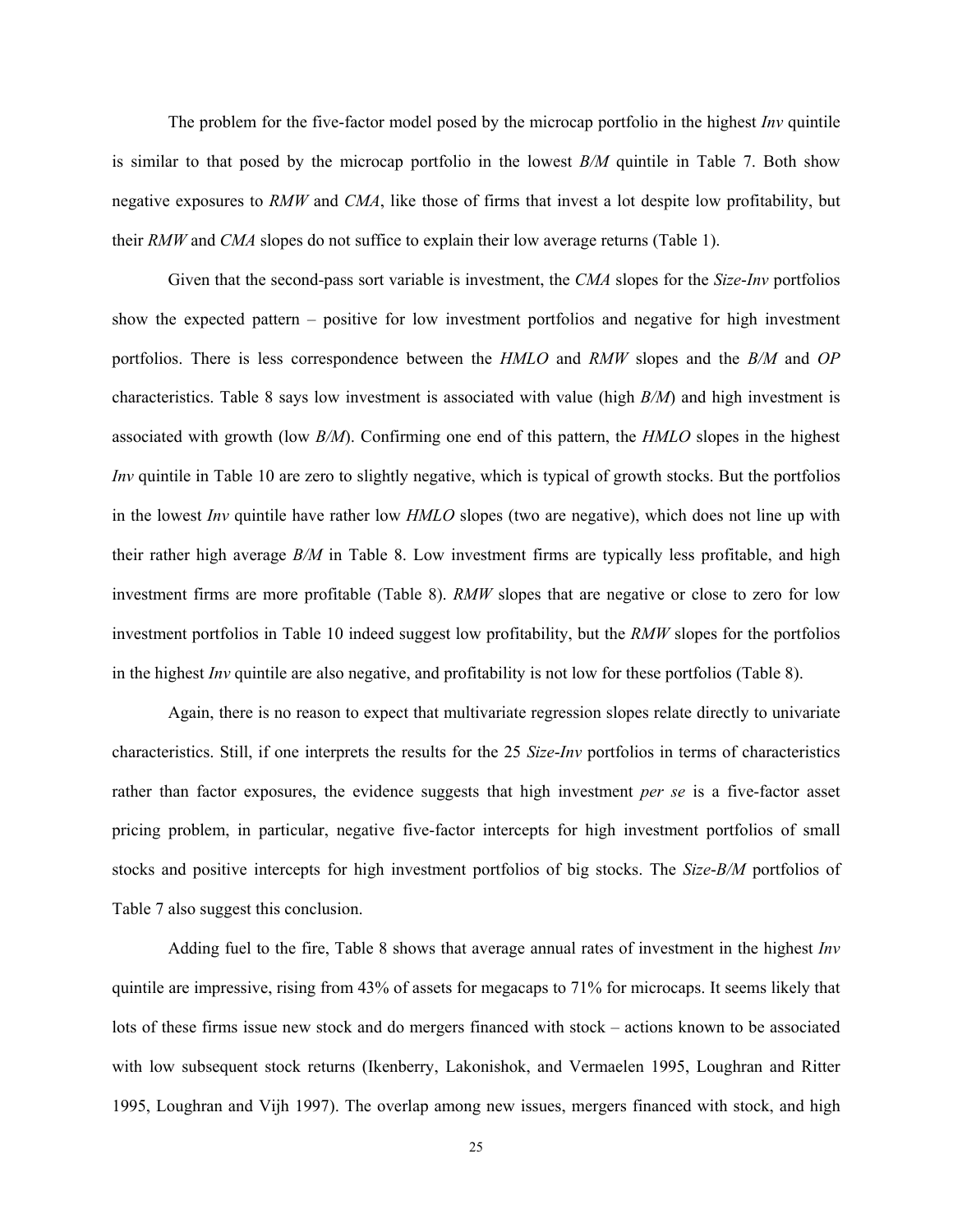investment is an interesting topic for future research. For example, are the three patterns in unexplained returns somewhat independent or are they all subsumed by investment?

### **7.4.** *Size***-***OP***-***Inv* **portfolios**

 Table 11 shows three-factor and five-factor regression intercepts and five-factor *RMW* and *CMA* slopes for the 32 portfolios from 2x4x4 sorts on *Size*, *OP*, and *Inv*. (To save space the five-factor *HMLO* slopes are not shown.) These sorts are interesting because the profitability and investment characteristics of the stocks in the portfolios line up with their *RMW* and *CMA* slopes. For small and big stocks, *RMW* slopes are positive for high profitability quartiles and negative for low *OP* quartiles, and *CMA* slopes are positive for low investment quartiles and negative for high *Inv* quartiles. The correspondence between characteristics and regression slopes facilitates inferences about the nature of the stocks in troublesome portfolios.

 The biggest problem for the five-factor model in Table 11 is the portfolio of small stocks in the lowest profitability and highest investment quartiles. Its intercept,  $-0.47\%$  per month ( $t = -5.89$ ) easily rejects the model as a description of expected returns on the 32 *Size*-*OP*-*Inv* portfolios. Low profitability *per se* is not a problem for the five-factor model in the results for small stocks. Two of the other three portfolios in the lowest *OP* quartile produce positive intercepts and one is 2.59 standard errors from zero. There is again suggestive evidence that for small stocks high investment alone is associated with fivefactor problems. The other three small stock portfolios in the highest *Inv* quartile also produce negative five-factor intercepts and two are more than two standard errors below zero.

If one looks to big stocks for confirmation of the five-factor problems observed for small stocks, none is found. The portfolio of big stocks in the lowest *OP* and highest *Inv* quartiles (the lethal combination for small stocks) produces a small positive five-factor intercept,  $0.12\%$  per month ( $t = 1.37$ ). Moreover, the intercepts for the four big stock portfolios in the highest *Inv* quartile split evenly between positive and negative, and the troublesome one is positive  $(0.36\%$  per month,  $t = 4.36$ , for the big stock portfolio in the highest *OP* and *Inv* quartiles). Thus, if the market overprices small stocks that invest a lot,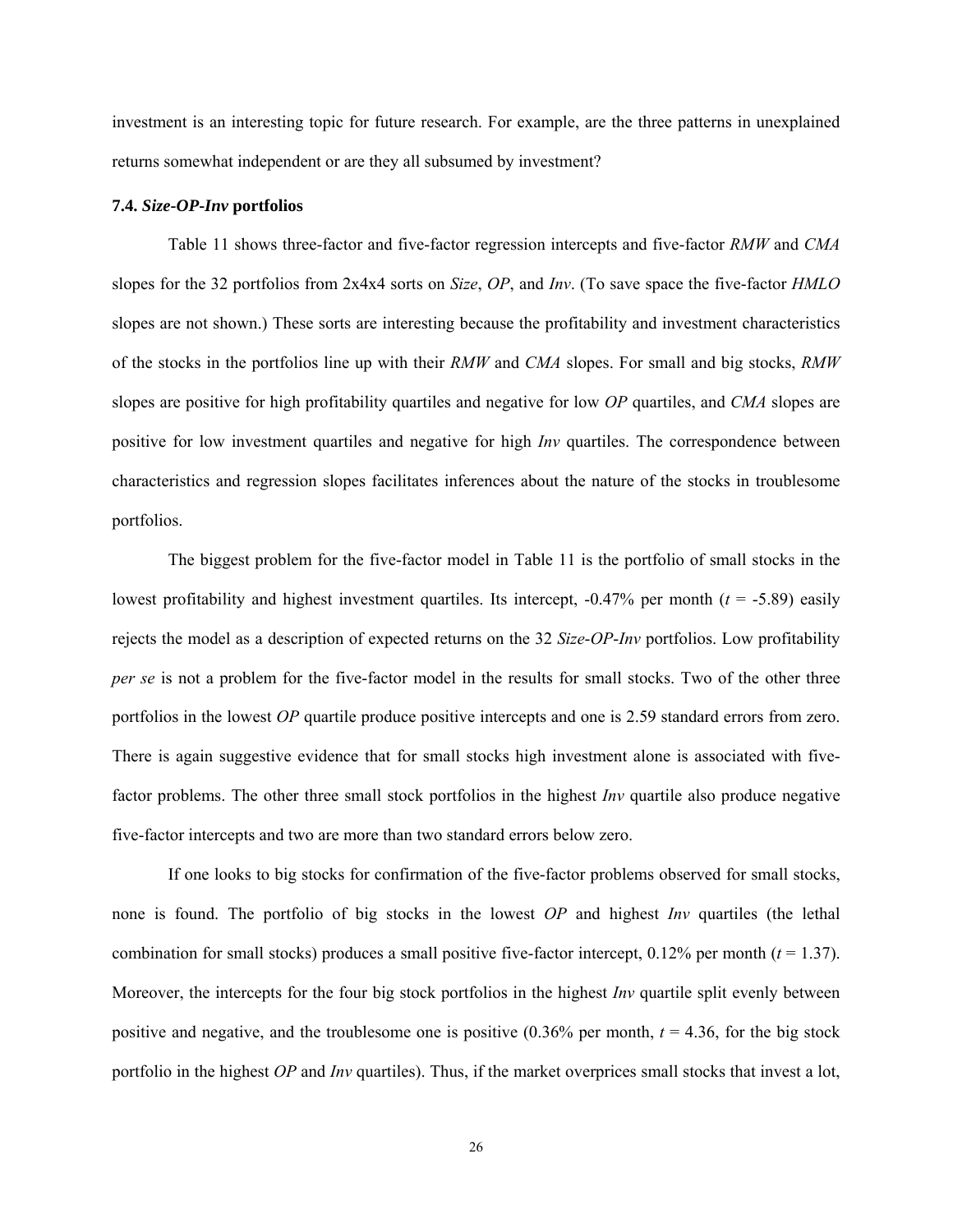the problem does not carry over to big stocks. Indeed, the asset pricing problem for big stocks is the high average return of highly profitable firms that invest a lot.

The FF three-factor model's problems in the tests on the 32 *Size*-*OP*-*Inv* portfolios are more severe. For example, portfolios of small or big stocks that combine high *OP* and low *Inv* produce strong positive intercepts in the three-factor model, but in the five-factor model the high average returns of these portfolios are absorbed by strong positive *RMW* and *CMA* slopes. The lethal combination that dooms the five-factor model is even more deadly in the three-factor model. The three-factor intercept for the portfolio of small stocks in the lowest *OP* and highest *Inv* quartiles is -0.87% per month (*t* = -8.45), but negative *RMW* and *CMA* slopes shrink the intercept to -0.47% (*t* = -5.89) in the five-factor model. The *Size*-*OP-Inv* sorts provide the most direct evidence that strong profitability and investment tilts are problems for the three-factor model.

# **8. Conclusions**

There are patterns in average returns related to *Size*, *B/M*, profitability, and investment. The *GRS* test easily rejects a five-factor model directed at capturing these patterns, but we estimate that the model explains between 71% and 94% of the cross-section variance of expected returns for the *Size*, *B/M*, *OP*, and *Inv* portfolios we examine.

Judged on regression intercepts, the three sets of factors we use – (i) separate 2x3 sorts on *Size* and *B/M*, *OP*, or *Inv*, (ii) separate 2x2 sorts, and (iii) 2x2x2x2 sorts that jointly control for *Size*, *B/M*, *OP*, and *Inv* – provide similar descriptions of average returns on the LHS portfolios examined.

 Armed with the evidence presented here, which version of the factors would we choose if starting fresh? We might prefer the factors from the 2x2 *Size*-*B/M*, *Size*-*OP*, and *Size*-*Inv* sorts over those from the 2x3 sorts (the original approach). Since the 2x2 versions of *HML*, *RMW*, and *CMA* use all stocks and the 2x3 versions exclude 40%, the 2x2 factors are better diversified. In the tests of the five-factor model here and in Fama and French (2014), however, the performance of the two sets of factors is similar for the LHS portfolios we examine, so the choice between them seems inconsequential.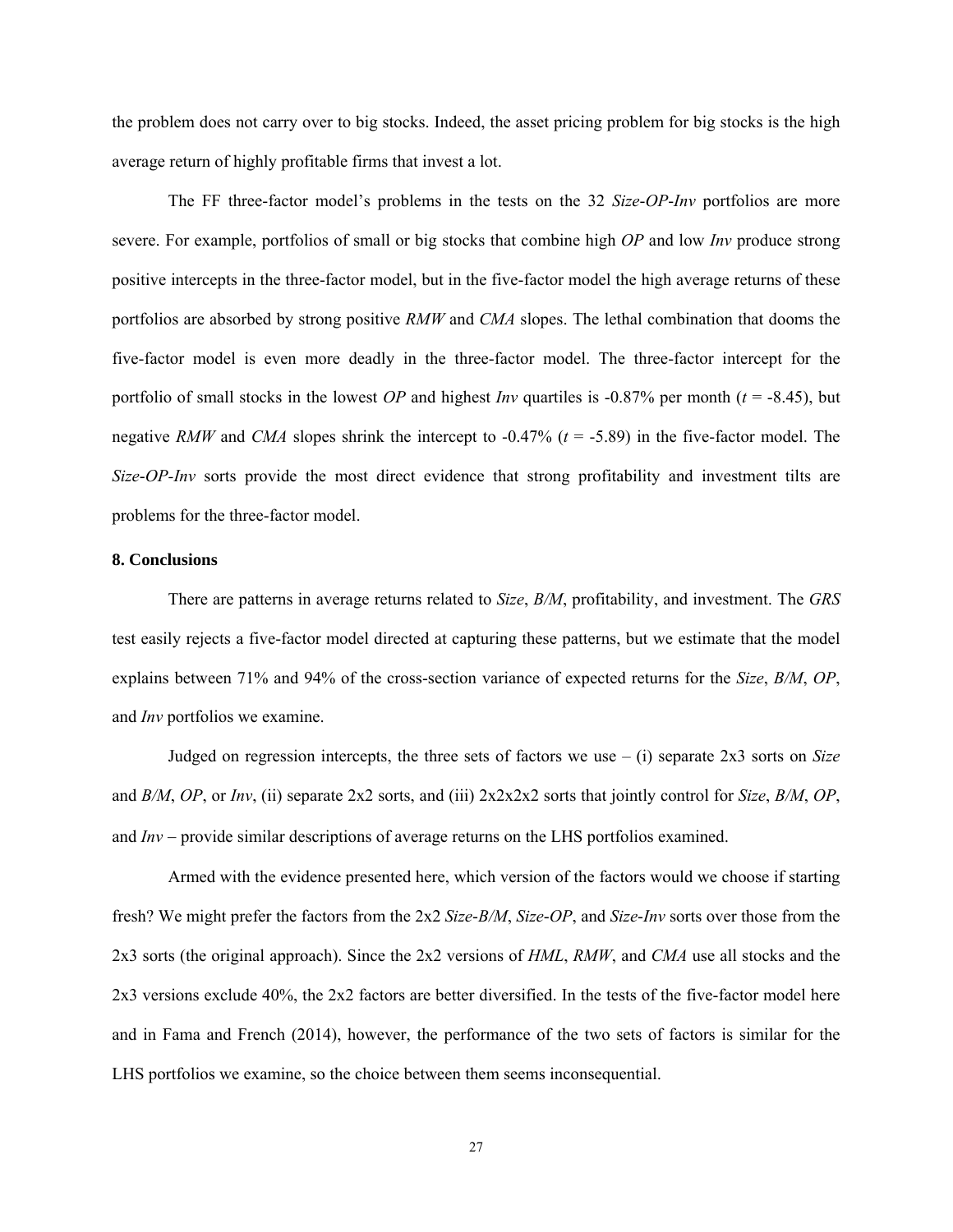The joint controls of the  $2x2x2x2$  sorts are attractive for isolating estimates of factor premiums. But given that multivariate regression slopes measure marginal effects, it's not clear that the factors from the 2x2x2x2 sorts better isolate exposures to variation in returns related to *Size*, *B/M*, profitability, and investment. And inevitable uncertainty about the eventual list of factors lessens the attraction of the 2x2x2x2 factors. Controlling for more factors is problematic. If we add momentum, for example, correlations among the five variables are likely to result in poor diversification of some of the portfolios used to construct factors. If one shortens the list of factors (for example, dropping *HML*), one should reconstruct the factors since controlling for unused characteristics is potentially harmful (though apparently not an issue in the Table 5 tests of three-factor and four-factor models).

In the end, precedent, flexibility in accommodating more or fewer factors, and the fact that they perform as well as the 2x2 and 2x2x2x2 factors in our tests of asset pricing models lead us back to the factors from the 2x3 sorts.

If parsimony is an issue, our results suggest that *HML* is a redundant factor in the sense that its high average return is fully captured by its exposures to  $R_M - R_F$ , *SMB*, and especially *RMW* and *CMA*. Thus, in applications where the sole interest is abnormal returns (measured by regression intercepts), our tests suggest that a four-factor model that drops *HML* performs as well as the five-factor model. But if one is also interested in portfolio tilts toward *Size*, value, profitability, and investment premiums, the fivefactor model is the choice. As a concession to the evidence that suggests *HML* is redundant, however, one might substitute *HMLO* for *HML* in the five-factor model.

One of our more interesting results is that portfolios of small stocks with negative exposures to *RMW* and *CMA* are the biggest asset pricing problem in four of the six sets of LHS portfolios examined here. The negative *CMA* exposures of the troublesome portfolios always line up with evidence that the firms in these portfolios invest a lot, but negative exposures to *RMW* in the 5x5 *Siz*e-*B/M* and *Size*-*Inv* sorts (Tables 7 and 10) do not correspond to particularly low profitability. For these portfolios, we say their returns behave like those of the stocks of firms that invest a lot despite low profitability, but there are hints that for small stocks high investment alone might be the prime problem. For the 2x4x4 *Size*-*OP*-*Inv*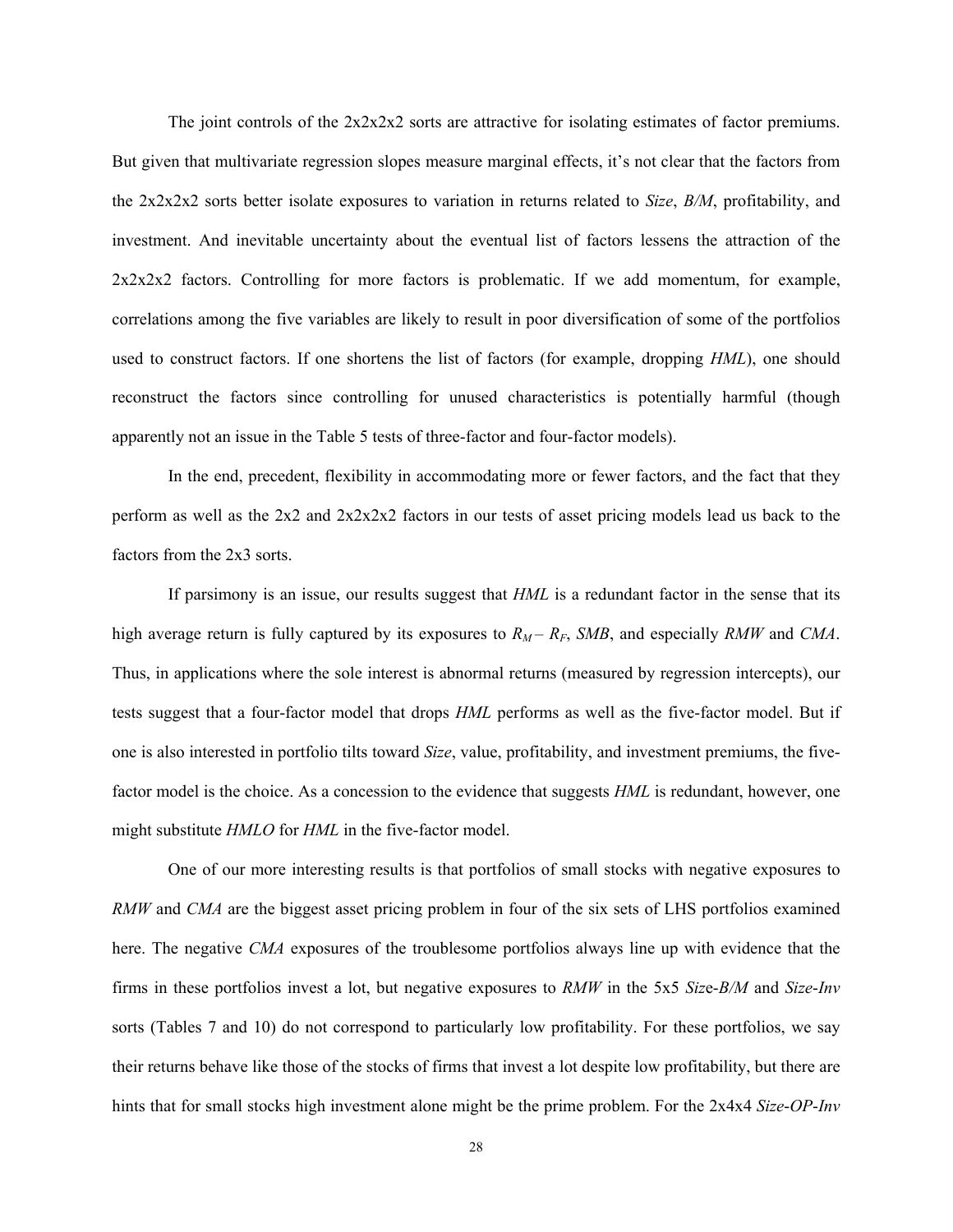portfolios in Table 11, there is less ambiguity. In this sort, negative *RMW* and *CMA* slopes line up nicely with low *OP* and high *Inv*, and we conclude that the lethal portfolios contain small stocks of firms that invest a lot despite low profitability. As a lure for potential readers of FF (2014) we can report that small stock portfolios with similar properties play a big role in our tests of the five-factor model on prominent anomaly variables, specifically, accruals, net share issues, and volatility.

Behavioral stories for the low average returns of small stocks that invest a lot despite low profitability face a serious challenge: The unexplained average returns of big stocks that invest a lot despite low profitability are positive.

Finally, the paper closest to ours is Hou, Xue, and Zhang (2012). They examine a four-factor model that, in addition to  $R_M - R_F$ , includes factors much like *SMB*, *RMW*, and *CMA* that are constructed from 2x3x3 sorts that jointly control for *Size*, profitability, and investment. They do not comment on why *HML* is not in the model, and they only compare the performance of their four-factor model to that of the CAPM, the FF three-factor model, and Carhart's (1997) four-factor model, which adds a momentum factor. Their investigation of models is more restricted than ours, and they do not consider alternative factor definitions. More important, they are primarily concerned with explaining the returns associated with anomaly variables not used to construct their factors, and they focus on VW portfolios from univariate sorts on each variable. Value weight portfolios from univariate sorts on variables other than *Size* are typically dominated by big stocks, and one of the main messages here and in Fama and French (1993, 2012, 2014) is that the most serious problems of asset pricing models are in small stocks.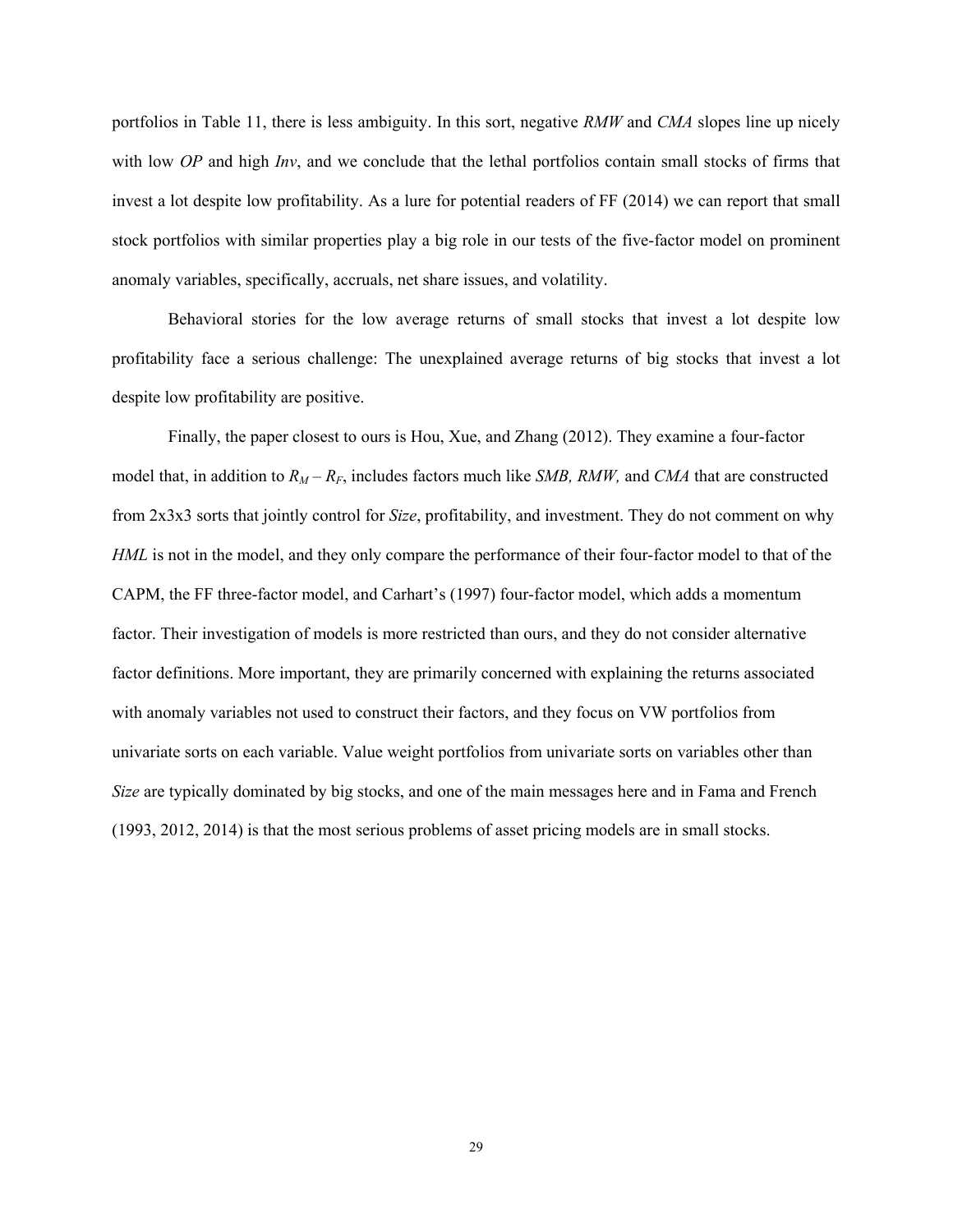## **Appendix**

## **A1. Summary Statistics for the Components of the Factors**

 Table A1 shows the means, standard deviations, and *t*-statistics for the means for returns on the portfolios used to construct *SMB*, *HML*, *RMW*, and *CMA*.

#### **A2. Five-Factor Regressions to Explain the Returns for** *Size-B/M-OP* **and** *Size-B/M-Inv* **Portfolios**

 Table A2 shows intercepts and *HMLO*, *RMW*, and *CMA* slopes from five-factor regression (6) for monthly excess returns for the 32 portfolios from 2x4x4 sorts on *Size*, *B/M*, and operating profitability *OP*. The portfolios of small and big stocks with the highest *B/M* and *OP* (highly profitable extreme value stocks) produce rather extreme intercepts, negative for big stocks (-0.20% per month), and positive for small stocks (0.35%), but they are only -0.97 and 1.80 standard errors from zero, suggestive of chance results. The imprecision of these intercepts is due to poor diversification: highly profitable extreme value stocks are rare, especially among big stocks. The regression  $R^2$  for these portfolios (not shown in Table A2) are low, 0.57 for big stocks and 0.67 for small stocks.

 For small and big stocks, the *HMLO* slopes for the 32 *Size*-*B/M*-*OP* portfolios increase monotonically from the low *B/M* portfolio to the high *B/M* portfolios, and the *RMW* slopes increase with profitability. This is not surprising, given that the LHS sorts are on *Size*, *B/M*, and *OP*. Investment is not a sort variable, but the *CMA* slopes in Table A2 also line up nicely with the evidence in Table A4 that investment is higher for low *B/M* (growth) portfolios and lower for high *B/M* value portfolios. The *CMA* slopes are more negative (Table A2) and investment is stronger (Table A4) for less profitable small stocks in the lowest *B/M* quartile. It is tempting to infer that this result is driven by unprofitable startups, but the same pattern in *CMA* slopes and *Inv* is observed for big stocks in the lowest *B/M* quartile. In any case, the correspondence between *B/M*, *OP*, and *Inv* characteristics and *HMLO*, *RMW*, and *CMA* slopes makes the five-factor regression results easy to interpret.

The big problem for the five-factor model in Table A2 is the negative intercept (-0.33% per month,  $t = -3.49$ ) for the portfolio of small stocks in the lowest *OP* and *B/M* quartiles (small, low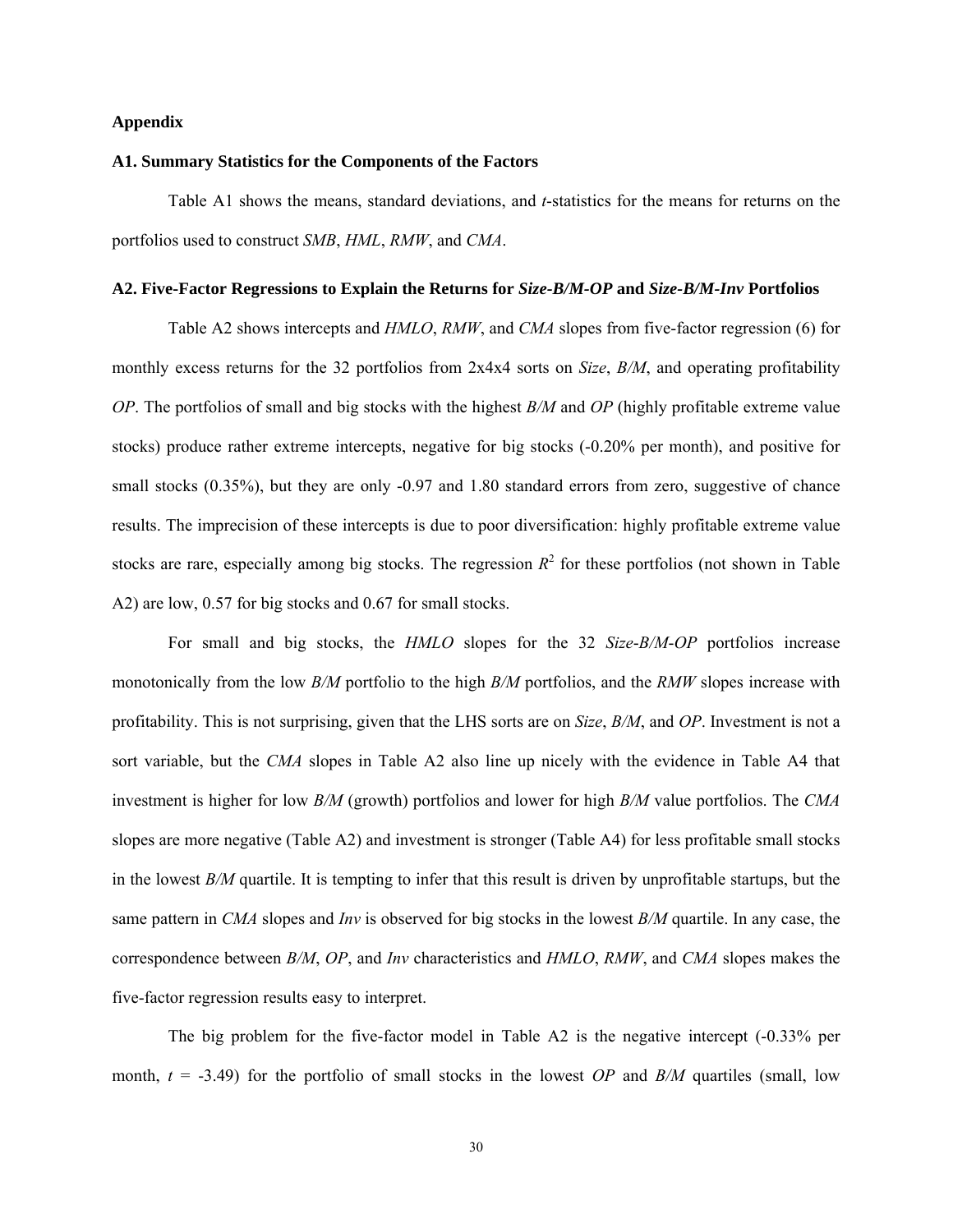profitability growth stocks). This portfolio has negative *HMLO*, *RMW*, and *CMA* slopes, but the reductions to expected return implied by the slopes don't fully explain the low average excess return on the portfolio, 0.03% per month (Table 2). The problem for the five-factor model posed by this portfolio is like the big problem in the tests on the 32 *Size-OP-Inv* portfolios (Table 11). In a nutshell, small stocks that invest a lot despite low profitability fare much worse than predicted by the five-factor model. The 2x4x4 sorts on *Size*, *B/M*, and *OP* add to the puzzle since the portfolio of big stocks in the lowest *B/M* and *OP* quartiles also has strong negative exposures to *HMLO*, *RMW*, and *CMA*, but it has a positive fivefactor intercept (0.34% per month, *t* = 2.01). Thus, judged by the five-factor model, the average returns of big growth stocks that invest a lot despite low profitability are, if anything, too high.

 Table A3 shows five-factor intercepts and *HMLO*, *RMW*, and *CMA* slopes for the 32 portfolios from 2x4x4 sorts on *Size*, *B/M*, and *Inv*. The *HML* and *CMA* slopes behave as expected, given that the LHS sorts are on *B/M*, and *Inv*. The *HML* slopes are negative for low *B/M* portfolios and strongly positive for high *B/M* portfolios. The *CMA* slopes fall from strongly positive for low investment portfolios to strongly negative for high *Inv* portfolios. There is less correspondence between the *RMW* slopes in Table A3 and average *OP* in Table A4. Except for the lowest *Inv* quartile of small stocks, *OP* tends to be higher for small and big low *B/M* growth stocks than for high *B/M* value stocks (Table A4). This pattern does not show up in the *RMW* slopes for small stocks and it does not show up consistently for big stocks (Table A3).

The portfolios of small and big stocks in the lowest *B/M* quartile and the highest *Inv* quartile (growth stocks that invest a lot) produce intercepts more than 3.5 standard errors from zero but of opposite sign – negative (-0.20% per month,  $t = -4.18$ ) for small stocks and positive (0.37%,  $t = 5.39$ ) for big stocks. Both portfolios have strong negative exposures to *CMA* and weaker negative exposures to *RMW*. The negative intercept for the small stock portfolio in the lowest *B/M* quartile and the highest *Inv* quartile is consistent with all the evidence of underperformance for small stocks whose returns behave like those of firms that invest a lot despite low profitability. The strong positive five-factor intercept for the otherwise similar big stock portfolio adds to the puzzle.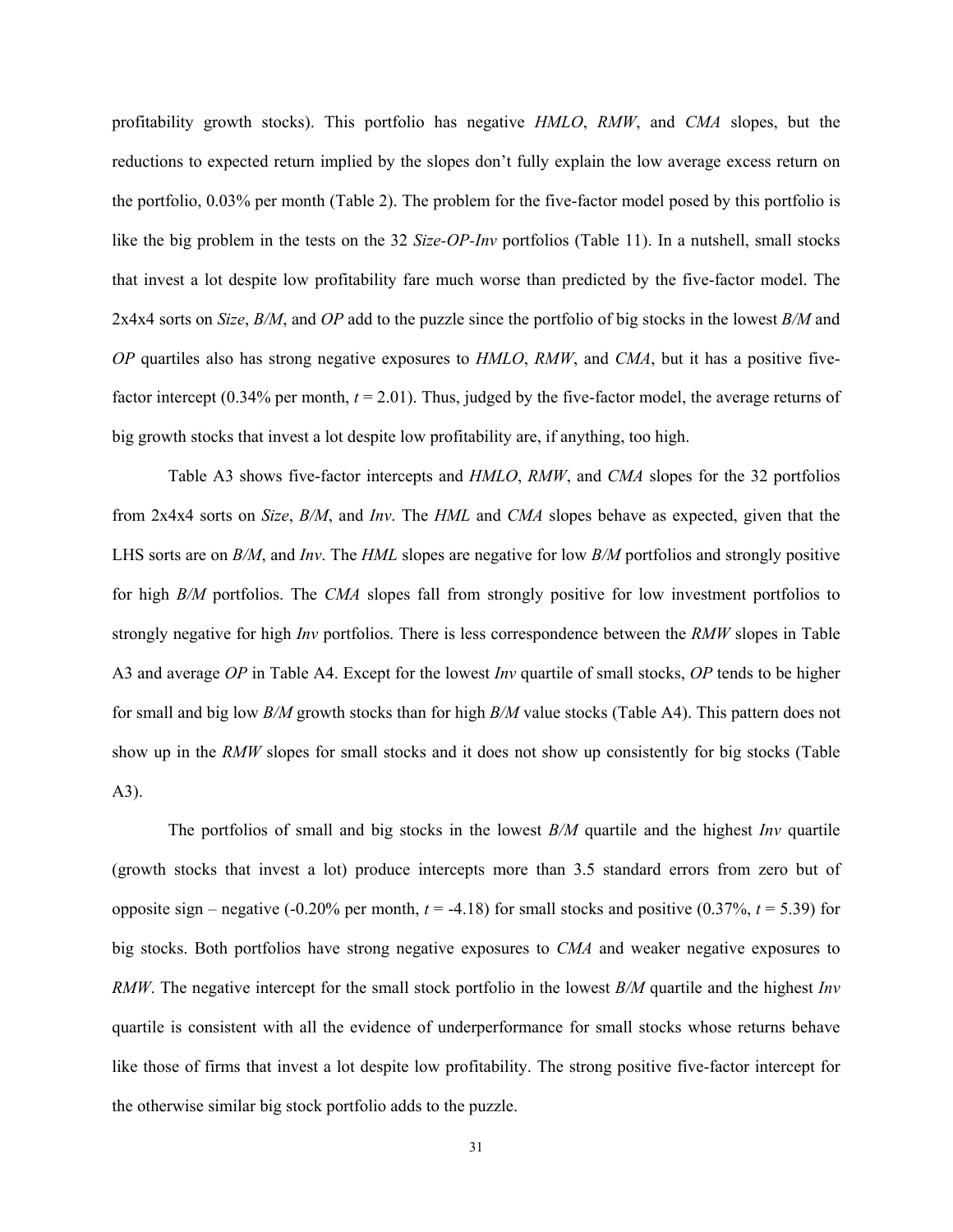### **References**

- Aharoni, G., Grundy, B., Zeng, Q., 2013. Stock returns and the Miller Modigliani valuation formula: Revisiting the Fama French analysis. Unpublished working paper. University of Melbourne.
- Campbell, J., Shiller, R., 1988. The dividend-price ratio and expectations for future dividends and discount factors. Review of Financial Studies 1, 195-228.
- Carhart, M., 1997. On persistence in mutual fund performance. Journal of Finance 52, 57-82.
- Cohen, R., Gompers, P., Vuolteenaho, T., 2002. Who underreacts to cashflow news? Evidence from trading between individuals and institutions. Journal of Financial Economics 66, 409–462.
- Fairfield, P., Whisenant, S., Yohn, T., 2003. Accrued earnings and growth: Implications for future profitability and market mispricing. The Accounting Review 78, 353–371.
- Fama, E., 1996. Multifactor portfolio efficiency and multifactor asset pricing. Journal of Financial and Quantitative Analysis 31, 441–465.
- Fama, E., French, K.,1993. Common risk factors in the returns on stocks and bonds. Journal of Financial Economics 33, 3–56.
- Fama, E., French, K., 1995. Size and book-to-market factors in earnings and returns. Journal of Finance 50, 131-156.
- Fama, E., French, K., 2006. Profitability, investment, and average returns. Journal of Financial Economics 82, 491–518.
- Fama, E., French, K., 2008. Dissecting anomalies. Journal of Finance 63, 1653-1678.
- Fama, E., French, K., 2012. Size, value, and momentum in international stock returns. Journal of Financial Economics 105, 457-472.
- Fama, E., French, K., 2014. Anomalies. Unpublished working paper. Booth School of Business, University of Chicago, and Amos Tuck School of Business, Dartmouth College.
- Haugen, R., Baker, N., 1996, Commonality in the determinants of expected stock returns. Journal of Financial Economics 41, 401–439.
- Hou, K., Xue, C., Zhang, L., 2012. Digesting anomalies: An investment approach. Unpublished working paper. The Ohio State University.
- Huberman, G., Kandel, S., 1987. Mean-variance spanning. Journal of Finance 42, 873–888.
- Gibbons, M., Ross, S., Shanken, J., 1989. A test of the efficiency of a given portfolio. Econometrica 57, 1121–1152.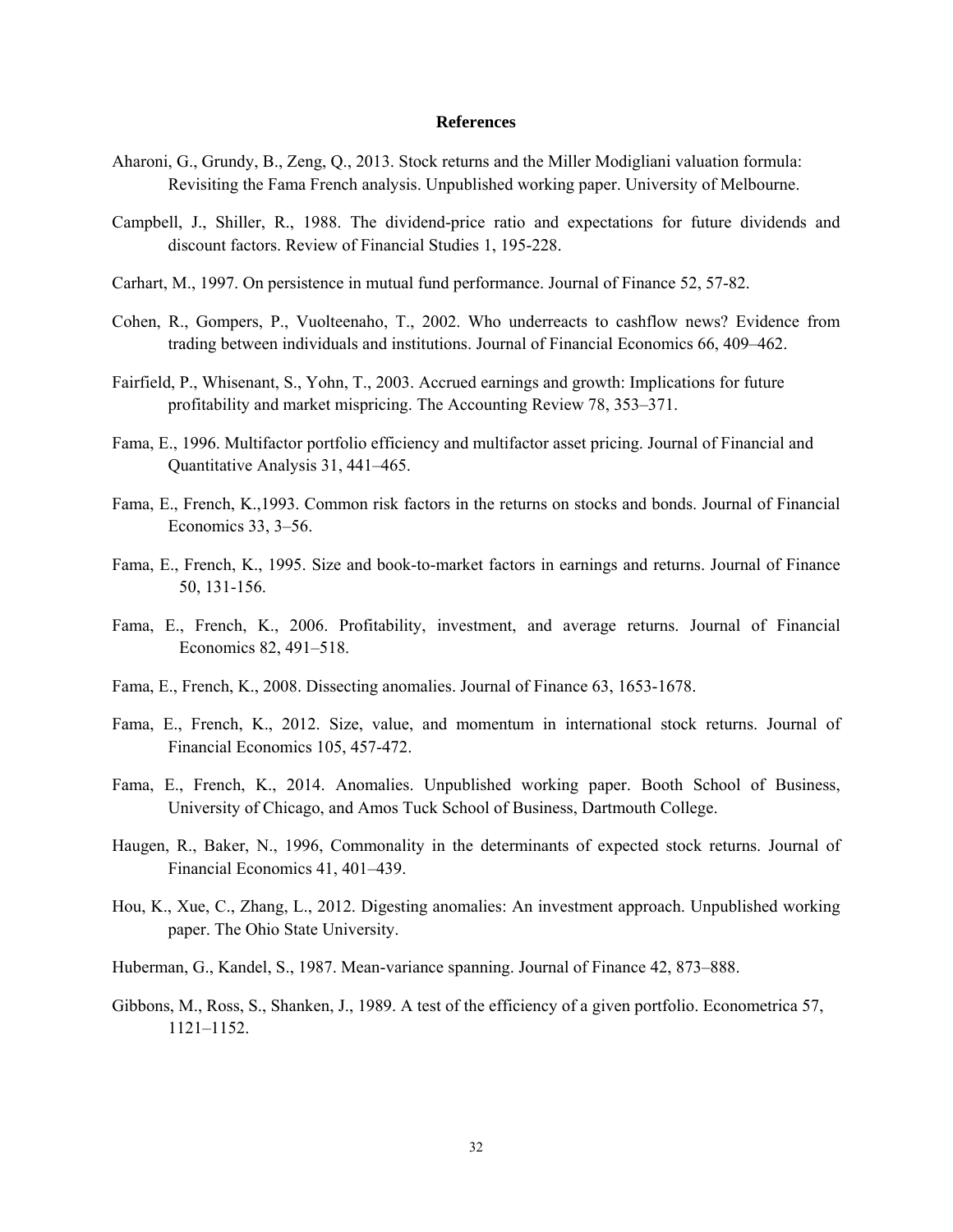- Ikenberry, D., Lakonishok, J., Vermaelan, T., 1995. Market underreaction to open market share repurchases. Journal of Financial Economics 39, 181–208.
- Lintner, J., 1965. The valuation of risk assets and the selection of risky investments in stock portfolios and capital budgets. Review of Economics and Statistics 47, 13–37.
- Loughran, T., 1997. Book-to-market across firm size, exchange, and seasonality: Is there an effect? Journal of Financial and Quantitative Analysis 32, 249-268.
- Loughran, T., Ritter, J., 1995. The new issues puzzle. Journal of Finance 50, 23–51.
- Loughran, T., Vijh, A.,1997. Do long-term shareholders benefit from corporate acquisitions? Journal of Finance 52, 1765-1790.
- Merton, R., 1973. An intertemporal capital asset pricing model. Econometrica 41, 867-887.
- Miller, M., Modigliani, F., 1961. Dividend policy, growth, and the valuation of shares. Journal of Business 34, 411-433.
- Novy-Marx, R., 2013. The other side of value: The gross profitability premium. Journal of Financial Economics 108, 1-28.
- Pástor, L., Stambaugh, R., 2003. Liquidity risk and expected stock returns. Journal of Political Economy 111, 642-685.
- Titman, S., Wei, K., Xie, F., 2004. Capital investments and stock returns. Journal of Financial and Quantitative Analysis 39, 677-700.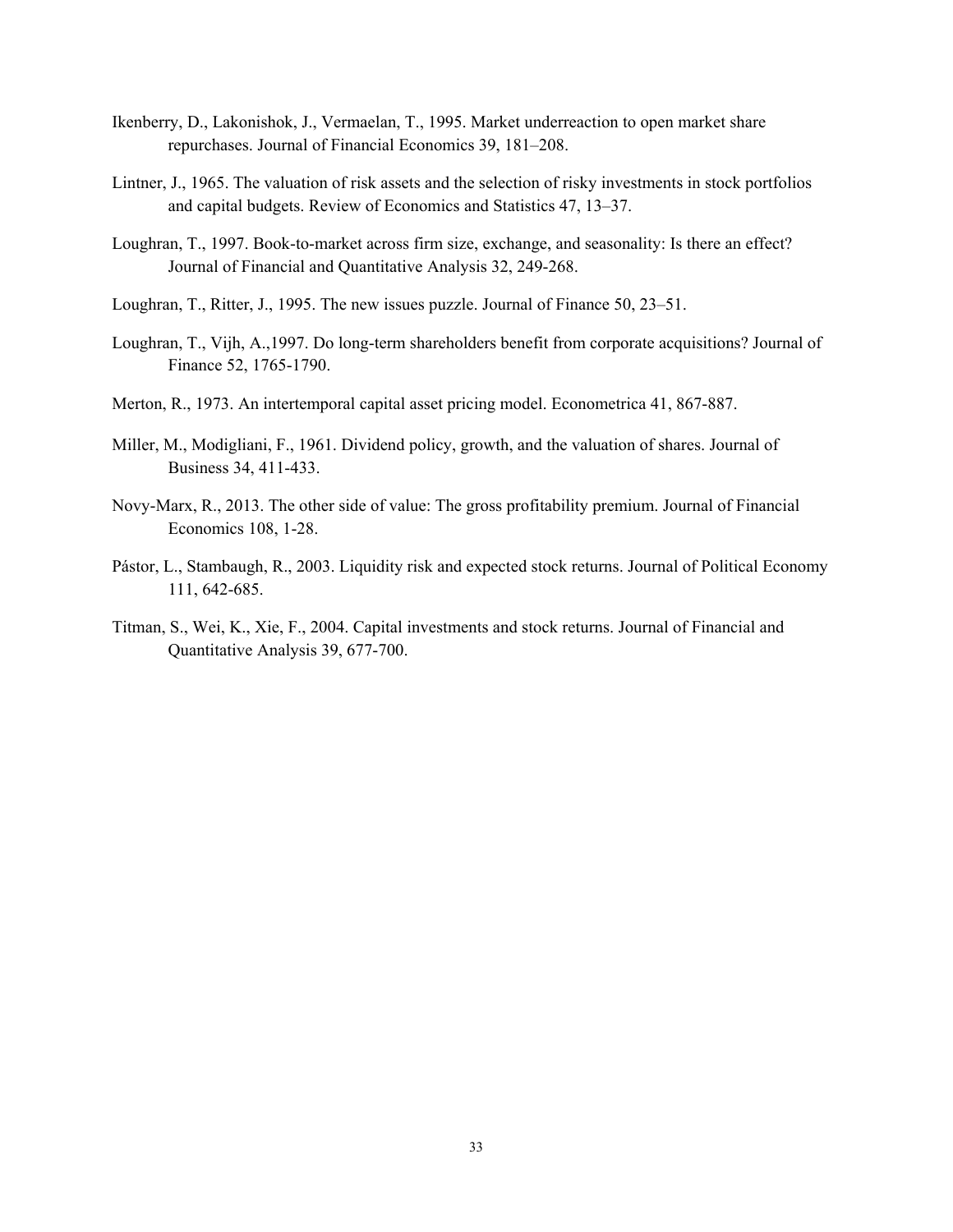Average monthly percent excess returns for portfolios formed on *Size* and *B/M*, *Size* and *OP*, *Size* and *Inv*; July 1963 to December 2013, 606 months

At the end of each June stocks are allocated to five *Size* groups (Small to Big) using NYSE market cap breakpoints. Stocks are allocated independently to five *B/M* groups (Low to High), again using NYSE breakpoints. The intersections of the two sorts produce 25 value-weight *Size*-*B/M* portfolios. In the sort for June of year *t*, *B* is book equity at the end of the fiscal year ending in year *t*-1 and *M* is market cap at the end of December of year *t*-1, adjusted for changes in shares outstanding between the measurement of *B* and the end of December. The *Size*-*OP* and *Size*-*Inv* portfolios are formed in the same way, except that the second sort variable is operating profitability or investment. Operating profitability, *OP*, in the sort for June of year *t* is measured with accounting data for the fiscal year ending in year *t*-1 and is revenues minus cost of goods sold, minus selling, general, and administrative expenses, minus interest expense all divided by book equity. Investment, *Inv*, is the change in total assets from the fiscal year ending in year *t*-2 to the fiscal year ending in *t*-1, divided by *t*-1 total assets. The table shows averages of monthly returns in excess of the one-month Treasury bill rate.

|                | Low                          | $\overline{2}$ | 3    | 4    | High |
|----------------|------------------------------|----------------|------|------|------|
|                | Panel A: Size-B/M portfolios |                |      |      |      |
| Small          | 0.26                         | 0.81           | 0.85 | 1.01 | 1.15 |
| $\overline{2}$ | 0.48                         | 0.72           | 0.94 | 0.94 | 1.02 |
| $\mathfrak{Z}$ | 0.50                         | 0.78           | 0.79 | 0.88 | 1.07 |
| $\overline{4}$ | 0.60                         | 0.57           | 0.71 | 0.85 | 0.86 |
| <b>Big</b>     | 0.46                         | 0.51           | 0.48 | 0.56 | 0.62 |
|                | Panel B: Size-OP portfolios  |                |      |      |      |
| Small          | 0.56                         | 0.94           | 0.90 | 0.95 | 0.88 |
| $\overline{c}$ | 0.59                         | 0.78           | 0.84 | 0.81 | 0.98 |
| $\overline{3}$ | 0.53                         | 0.77           | 0.72 | 0.78 | 0.94 |
| $\overline{4}$ | 0.57                         | 0.65           | 0.63 | 0.70 | 0.82 |
| <b>Big</b>     | 0.39                         | 0.33           | 0.43 | 0.47 | 0.57 |
|                | Panel C: Size-Inv portfolios |                |      |      |      |
| Small          | 1.01                         | 0.98           | 0.99 | 0.89 | 0.35 |
| $\overline{2}$ | 0.92                         | 0.91           | 0.92 | 0.90 | 0.48 |
| 3              | 0.90                         | 0.93           | 0.81 | 0.82 | 0.50 |
| $\overline{4}$ | 0.79                         | 0.72           | 0.71 | 0.75 | 0.54 |
| Big            | 0.71                         | 0.52           | 0.49 | 0.48 | 0.42 |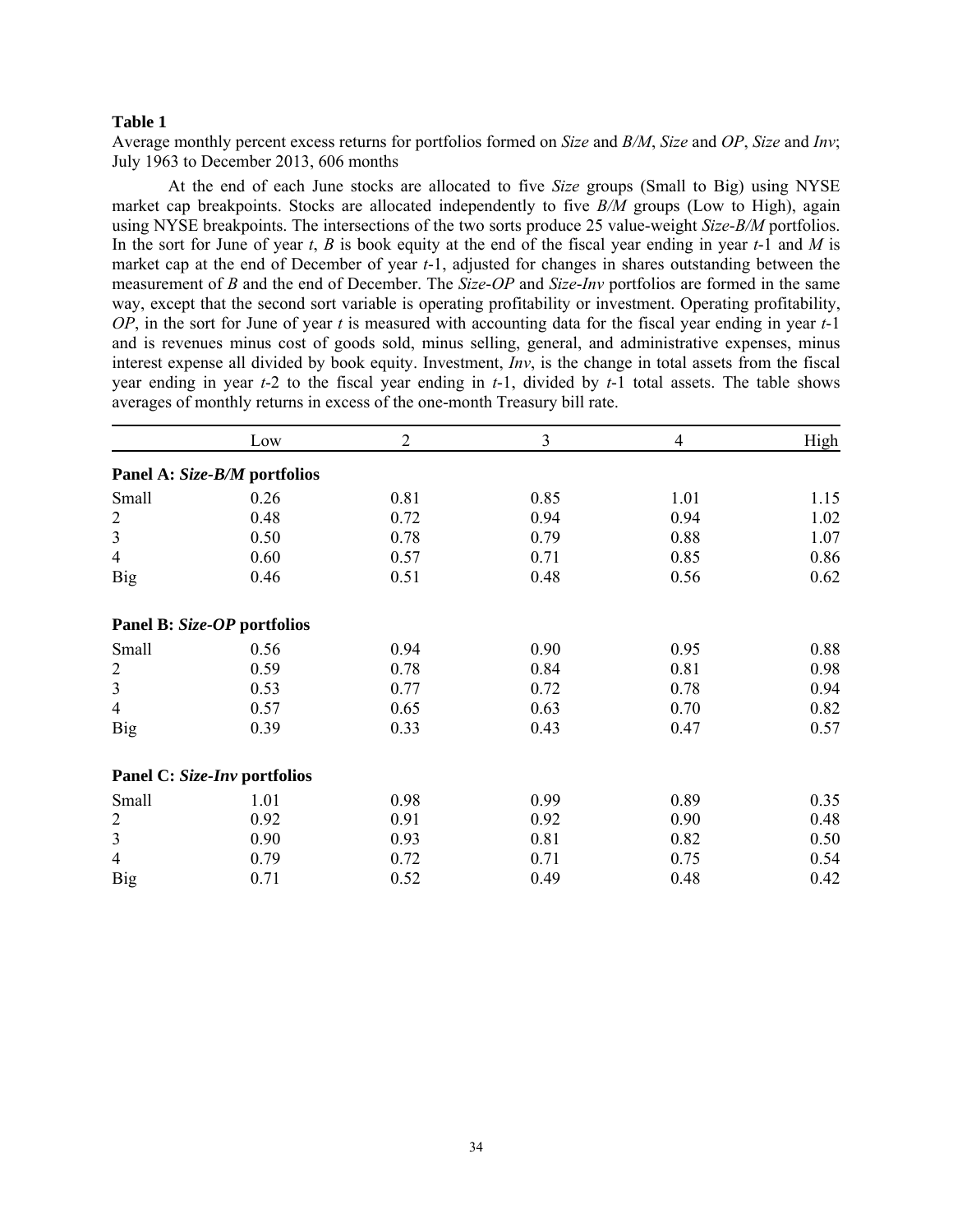Averages of monthly percent excess returns for portfolios formed on (i) *Size*, *B/M*, and *OP*, (ii) *Size*, *B/M*, and *Inv,* and (iii) *Size*, *OP* and *Inv*; July 1963 to December 2013, 606 months

At the end of June each year *t* stocks are allocated to two *Size* groups (Small and Big) using the NYSE median market cap as breakpoint. Stocks in each *Size* group are allocated independently to four *B/M* groups (Low *B/M* to High *B/M* for fiscal year *t*-1), four *OP* groups (Low *OP* to High *OP* for fiscal year *t-*1) and four *Inv* groups (Low *Inv* to High *Inv* for fiscal year *t-*1) using NYSE breakpoints specific to the *Size* group. The table shows averages of monthly returns in excess of the one-month Treasury bill rate on the 32 portfolios formed from each of three sorts.

|                                                 |         | Small          |      |      |      | <b>Big</b>     |      |      |
|-------------------------------------------------|---------|----------------|------|------|------|----------------|------|------|
| Panel A: Portfolios formed on Size, B/M, and OP |         |                |      |      |      |                |      |      |
| $B/M \rightarrow$                               | Low     | $\overline{2}$ | 3    | High | Low  | $\overline{2}$ | 3    | High |
| Low OP                                          | 0.03    | 0.72           | 0.84 | 0.93 | 0.24 | 0.23           | 0.37 | 0.60 |
| $\overline{2}$                                  | 0.67    | 0.76           | 0.88 | 1.08 | 0.41 | 0.50           | 0.47 | 0.69 |
| $\overline{3}$                                  | 0.66    | 0.88           | 1.07 | 1.30 | 0.40 | 0.59           | 0.68 | 0.91 |
| High OP                                         | 0.81    | 1.13           | 1.22 | 1.63 | 0.53 | 0.64           | 0.79 | 0.71 |
| Panel B: Portfolios formed on Size, B/M and Inv |         |                |      |      |      |                |      |      |
| $B/M \rightarrow$                               | Low     | $\overline{2}$ | 3    | High | Low  | $\overline{2}$ | 3    | High |
| Low Inv                                         | 0.69    | 0.99           | 1.18 | 1.23 | 0.58 | 0.70           | 0.62 | 0.77 |
| $\overline{2}$                                  | 0.87    | 0.92           | 0.93 | 1.08 | 0.49 | 0.54           | 0.54 | 0.60 |
| $\overline{3}$                                  | 0.84    | 0.95           | 1.01 | 0.97 | 0.49 | 0.54           | 0.56 | 0.72 |
| High $Inv$                                      | 0.39    | 0.75           | 0.87 | 1.01 | 0.49 | 0.44           | 0.39 | 0.64 |
| Panel C: Portfolios formed on Size, OP, and Inv |         |                |      |      |      |                |      |      |
| $OP \rightarrow$                                | Low     | $\overline{2}$ | 3    | High | Low  | $\overline{2}$ | 3    | High |
| Low Inv                                         | 0.85    | 1.01           | 1.19 | 1.27 | 0.63 | 0.66           | 0.79 | 0.70 |
| $\overline{2}$                                  | 0.94    | 0.90           | 0.92 | 1.04 | 0.32 | 0.43           | 0.64 | 0.64 |
| $\overline{3}$                                  | 0.61    | 0.93           | 0.94 | 1.06 | 0.52 | 0.57           | 0.48 | 0.53 |
| High $Inv$                                      | $-0.09$ | 0.58           | 0.76 | 0.76 | 0.29 | 0.25           | 0.38 | 0.65 |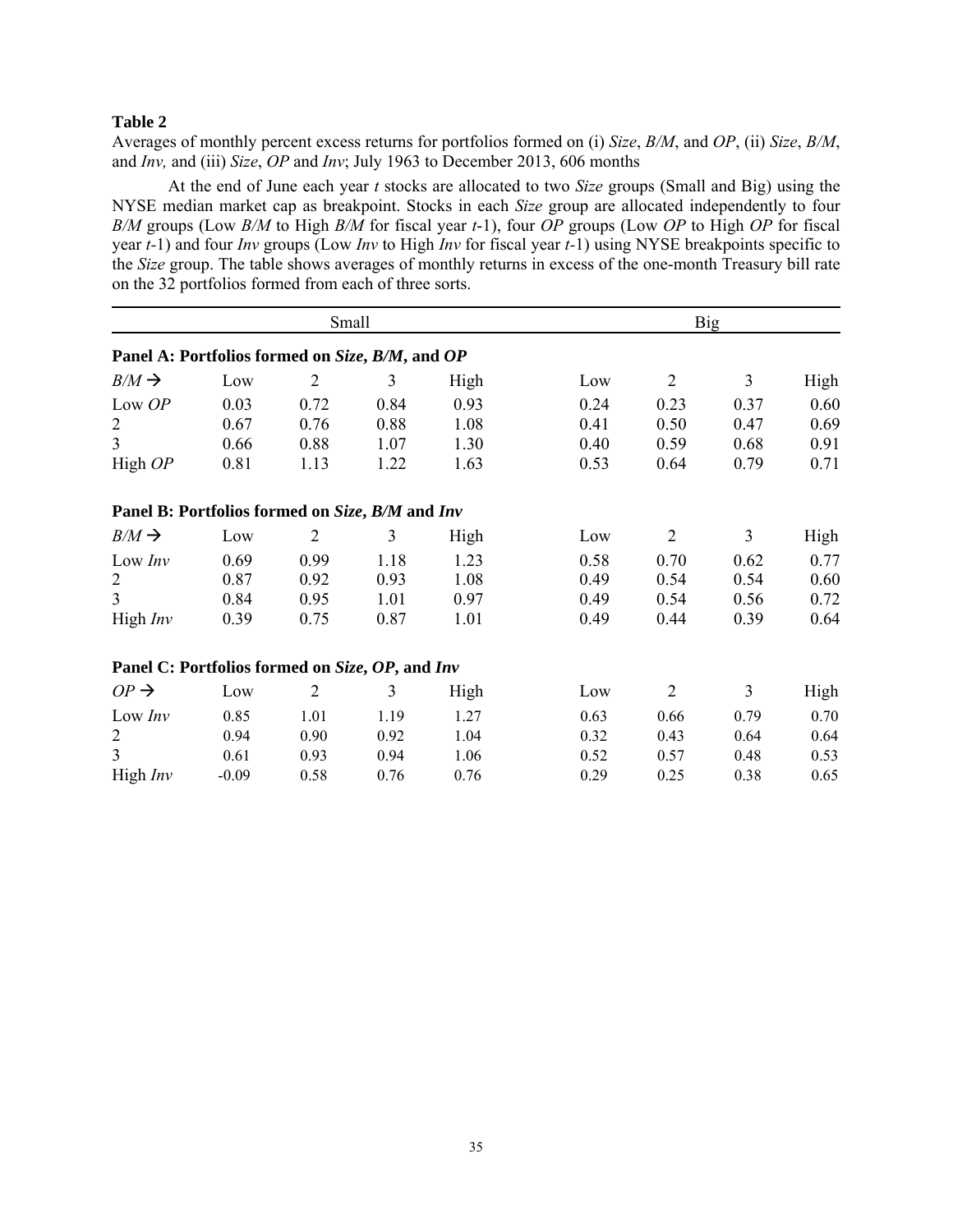Construction of *Size*, *B/M*, profitability, and investment factors

We use independent sorts to assign stocks to two *Size* groups, and two or three *B/M*, operating profitability (*OP*), and investment (*Inv*) groups. The VW portfolios defined by the intersections of the groups are the building blocks for the factors. We label these portfolios with two or four letters. The first always describes the *Size* group, small (*S*) or big (*B*). In the 2x3 sorts and 2x2 sorts, the second describes the *B/M* group, high (*H*), neutral (*N*), or low (*L*), the *OP* group, robust ( $\hat{R}$ ), neutral (*N*), or weak (*W*), or the *Inv* group, conservative (C), neutral (N), or aggressive (A). In the 2x2x2x2 sorts, the second character is *B/M* group, the third is *OP* group, and the fourth is *Inv* group. The factors are *SMB* (small minus big), *HML* (high minus low *B/M*), *RMW* (robust minus weak *OP*), and *CMA* (conservative minus aggressive *Inv*).

| Sort                                | <b>Breakpoints</b>                                           | Factors and their components                                              |  |  |  |  |  |  |
|-------------------------------------|--------------------------------------------------------------|---------------------------------------------------------------------------|--|--|--|--|--|--|
| 2x3 sorts on                        | Size: NYSE median                                            | $SMB_{B/M} = (SH + SN + SL)/3 - (BH + BN + BL)/3$                         |  |  |  |  |  |  |
| Size and B/M, or<br>Size and OP, or |                                                              | $SMB_{OP} = (SR + SN + SW) / 3 - (BR + BN + BW) / 3$                      |  |  |  |  |  |  |
| Size and Inv                        |                                                              | $SMB_{Inv} = (SC + SN + SA)/3 - (BC + BN + BA)/3$                         |  |  |  |  |  |  |
|                                     |                                                              | $SMB = (SMB_{B/M} + SMB_{OP} + SMB_{Inv})/3$                              |  |  |  |  |  |  |
|                                     | $B/M$ : 30 <sup>th</sup> & 70 <sup>th</sup> NYSE percentiles | $HML = (SH + BH) / 2 - (SL + BL) / 2 = [(SH - SL) + (BH - BL)] / 2$       |  |  |  |  |  |  |
|                                     | <i>OP</i> : $30^{th}$ & $70^{th}$ NYSE percentiles           | $RMW = (SR + BR) / 2 - (SW + BW) / 2 = [(SR - SW) + (BR - BW) / 2$        |  |  |  |  |  |  |
|                                     | <i>Inv</i> : $30^{th}$ & $70^{th}$ NYSE percentiles          | $CMA = (SC + BC) / 2 - (SA + BA) / 2 = [(SC - SA) + (BC - BA)] / 2$       |  |  |  |  |  |  |
| $2x2$ sorts on                      | Size: NYSE median                                            | $SMB = (SH + SL + SR + SW + SC + SA)/6 - (BH + BL + BR + BW + BC + BA)/6$ |  |  |  |  |  |  |
| Size and B/M, or<br>Size and OP, or | $B/M$ : NYSE median                                          | $HML = (SH + BH) / 2 - (SL + BL) / 2 = [(SH - SL) + (BH - BL)] / 2$       |  |  |  |  |  |  |
| Size and Inv                        | OP: NYSE median                                              | $RMW = (SR + BR) / 2 - (SW + BW) / 2 = [(SR - SW) + (BR - BW) / 2$        |  |  |  |  |  |  |
|                                     | $Inv: NYSE$ median                                           | $CMA = (SC + BC) / 2 - (SA + BA) / 2 = [(SC - SA) + (BC - BA)] / 2$       |  |  |  |  |  |  |
| $2x2x2x2$ sorts on                  | Size: NYSE median                                            | $SMB = (SHRC + SHRA + SHWC + SHWA + SLRC + SLRA + SLWC + SLWA) / 8$       |  |  |  |  |  |  |
| Size, B/M, OP,<br>and $Inv$         |                                                              | $-$ (BHRC + BHRA + BHWC +BHWA + BLRC + BLRA + BLWC + BLWA) / 8            |  |  |  |  |  |  |
|                                     | $B/M$ : NYSE median                                          | $HML = (SHRC + SHRA + SHWC + SHWA + BHRC + BHRA + BHWC + BHWA)$ / 8       |  |  |  |  |  |  |
|                                     |                                                              | $-$ (SLRC + SLRA + SLWC + SLWA + BLRC + BLRA + BLWC + BLWA) / 8           |  |  |  |  |  |  |
|                                     | $OP: NYSE$ median                                            | $RMW = (SHRC + SHRA + SLRC + SLRA + BHRC + BHRA + BLRC + BLRA) / 8$       |  |  |  |  |  |  |
|                                     |                                                              | $-$ (SHWC + SHWA + SLWC + SLWA + BHWC + BHWA + BLWC + BLWA) / 8           |  |  |  |  |  |  |
|                                     | $Inv: NYSE$ median                                           | $CMA = (SHRC + SHWC + SLRC + SLWC + BHRC + BHWC + BLRC + BLWC) / 8$       |  |  |  |  |  |  |
|                                     |                                                              | - $(SHRA + SHWA + SLRA + SLWA + BHRA + BHWA + BLRA + BLWA) / 8$           |  |  |  |  |  |  |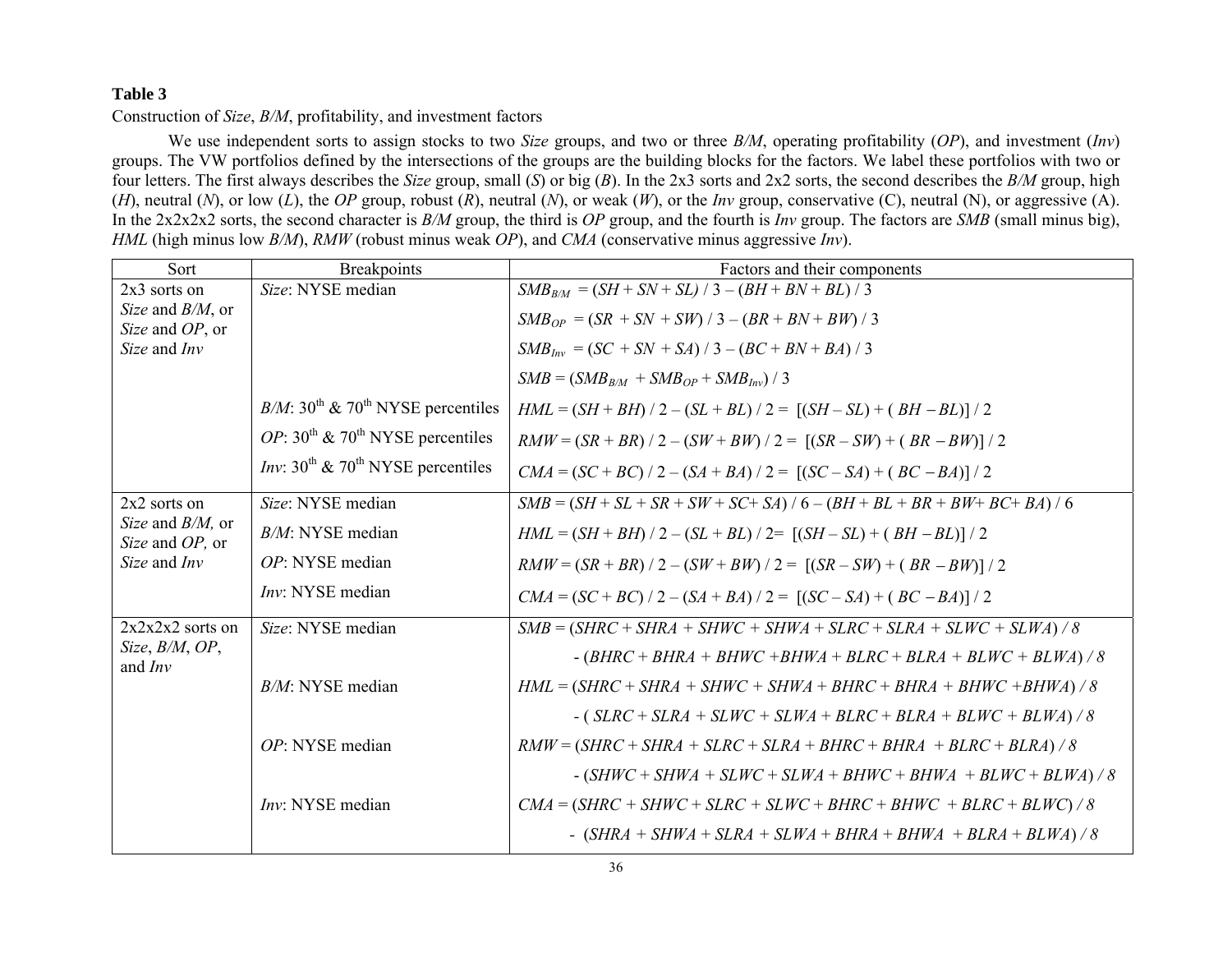Summary statistics for monthly factor percent returns; July 1963 to December 2013, 606 months  $R_M - R_F$  is the value-weight return on the market portfolio of all sample stocks minus the one-month Treasury bill rate. At the end of each June, stocks are assigned to two *Size* groups using the NYSE median market cap as breakpoint. Stocks are also assigned independently to two or three book-to-market equity (*B/M*), operating profitability (*OP*), and investment (*Inv*) groups, using NYSE medians of *B/M*, *OP*, and *Inv* or the 30<sup>th</sup> and 70<sup>th</sup> NYSE percentiles. In the first two blocks of Panel A, the *B/M* factor, *HML*, uses the VW portfolios formed from the intersection of the *Size* and *B/M* sorts (2x2 = 4 or 2x3 = 6 portfolios), and the profitability and investment factors, *RMW* and *CMA*, use four or six VW portfolios from the intersection of the *Size* and *OP* or *Inv* sorts. In the third block, *HML*, *RMW*, and *CMA* use the intersections of the *Size*, *B/M*, *OP*, and *Inv* sorts (2x2x2x2 = 16 portfolios). *HML*<sub>B</sub> is the average return on the portfolio(s) of big high *B/M* stocks minus the average return on the portfolio(s) of big low *B/M* stocks, *HML<sub>S</sub>* is the same but for portfolios of small stocks, *HML* is the average of *HML<sub>S</sub>* and *HML<sub>B</sub>*, and *HML<sub>S-B</sub>* is the difference between them. *RMW<sub>S</sub>*, *RMW<sub>B</sub>*, *RMW*<sub>B</sub>, and *RMW<sub>S-B</sub>* and *CMA<sub>S</sub>*, *CMA<sub>B</sub>*, *CMA*, and *CMA<sub>S-B</sub>* are defined in the same way, but using high and low *OP* or *Inv* instead of *B/M*. In the 2x2x2x2 sorts, *SMB* is the average return on the eight portfolios of small stocks minus the average return on the eight portfolios of big stocks. In the separate 2x3 *Size*-*B/M*, Size-*OP*, and *Size*-*Inv* sorts, there are three versions of *SMB*, one for each 2x3 sort, and *SMB* is the average of the three. *SMB* in the separate 2x2 sorts is defined similarly. Panel A of the table shows average monthly returns (Mean), the standard deviations of monthly returns (Std Dev) and the *t*-statistics for the average returns. Panel B shows the correlations of the same factor from different sorts and Panel C shows the correlations for each set of factors.

|                     | 2x3 factors                       |            |            |                  |      |                        |            | $2x2x2x2$ factors |                  |            |               |            |             |            |            |
|---------------------|-----------------------------------|------------|------------|------------------|------|------------------------|------------|-------------------|------------------|------------|---------------|------------|-------------|------------|------------|
|                     | $R_M - R_F$                       | <b>SMB</b> | <b>HML</b> | <b>RMW</b>       | CMA  | $R_M - R_F$            | <b>SMB</b> | <b>HML</b>        | <b>RMW</b>       | <b>CMA</b> | $R_M$ - $R_F$ | <b>SMB</b> | HML         | <b>RMW</b> | <b>CMA</b> |
| Mean                | 0.50                              | 0.29       | 0.37       | 0.25             | 0.33 | 0.50                   | 0.30       | 0.28              | 0.17             | 0.22       | 0.50          | 0.30       | 0.30        | 0.25       | 0.14       |
| <b>Std Dev</b>      | 4.49                              | 3.07       | 2.88       | 2.14             | 2.01 | 4.49                   | 3.13       | 2.16              | 1.52             | 1.48       | 4.49          | 2.87       | 2.13        | 1.49       | 1.29       |
| t-statistic         | 2.74                              | 2.31       | 3.20       | 2.92             | 4.07 | 2.74                   | 2.33       | 3.22              | 2.79             | 3.72       | 2.74          | 2.60       | 3.43        | 4.09       | 2.71       |
|                     | $HML_S$<br>$HML_B$<br>$HML_{S-B}$ |            |            | RMW <sub>S</sub> |      | $RMW_B$<br>$RMW_{S-B}$ |            |                   | CMA <sub>S</sub> |            | $CMA_B$       |            | $CMA_{S-B}$ |            |            |
| 2x3 factors         |                                   |            |            |                  |      |                        |            |                   |                  |            |               |            |             |            |            |
| Mean                | 0.53                              |            | 0.21       |                  | 0.32 | 0.33                   |            | 0.17              |                  | 0.16       | 0.45          |            | 0.22        |            | 0.23       |
| <b>Std Dev</b>      | 3.24                              |            | 3.11       |                  | 2.69 | 2.69                   |            | 2.35              |                  | 2.68       | 2.00          |            | 2.66        |            | 2.47       |
| <i>t</i> -statistic | 4.05                              |            | 1.69       |                  | 2.94 | 3.06                   |            | 1.81              |                  | 1.48       | 5.49          |            | 2.00        |            | 2.29       |
| 2x2 factors         |                                   |            |            |                  |      |                        |            |                   |                  |            |               |            |             |            |            |
| Mean                | 0.40                              |            | 0.16       |                  | 0.24 | 0.22                   |            | 0.13              |                  | 0.09       | 0.33          |            | 0.11        |            | 0.22       |
| <b>Std Dev</b>      | 2.39                              |            | 2.36       |                  | 1.97 | 1.93                   |            | 1.69              |                  | 2.00       | 1.53          |            | 1.87        |            | 1.70       |
| <i>t</i> -statistic | 4.16                              |            | 1.68       |                  | 3.05 | 2.76                   |            | 1.86              |                  | 1.09       | 5.37          |            | 1.50        |            | 3.17       |
| $2x2x2x2$ factors   |                                   |            |            |                  |      |                        |            |                   |                  |            |               |            |             |            |            |
| Mean                | 0.37                              |            | 0.22       |                  | 0.16 | 0.30                   |            | 0.21              |                  | 0.09       | 0.23          |            | 0.07        |            | 0.17       |
| <b>Std Dev</b>      | 2.40                              |            | 2.36       |                  | 2.01 | 2.18                   |            | 1.53              | 2.22             |            | 1.23          |            | 1.58        |            | 1.59       |
| <i>t</i> -statistic | 3.83                              |            | 2.28       |                  | 1.91 | 3.41                   |            | 3.38              |                  | 1.02       | 4.64          |            | 1.03        |            | 2.56       |

|  |  | Panel A: Averages, standard deviations, and <i>t</i> -statistics for monthly returns |  |  |
|--|--|--------------------------------------------------------------------------------------|--|--|
|  |  |                                                                                      |  |  |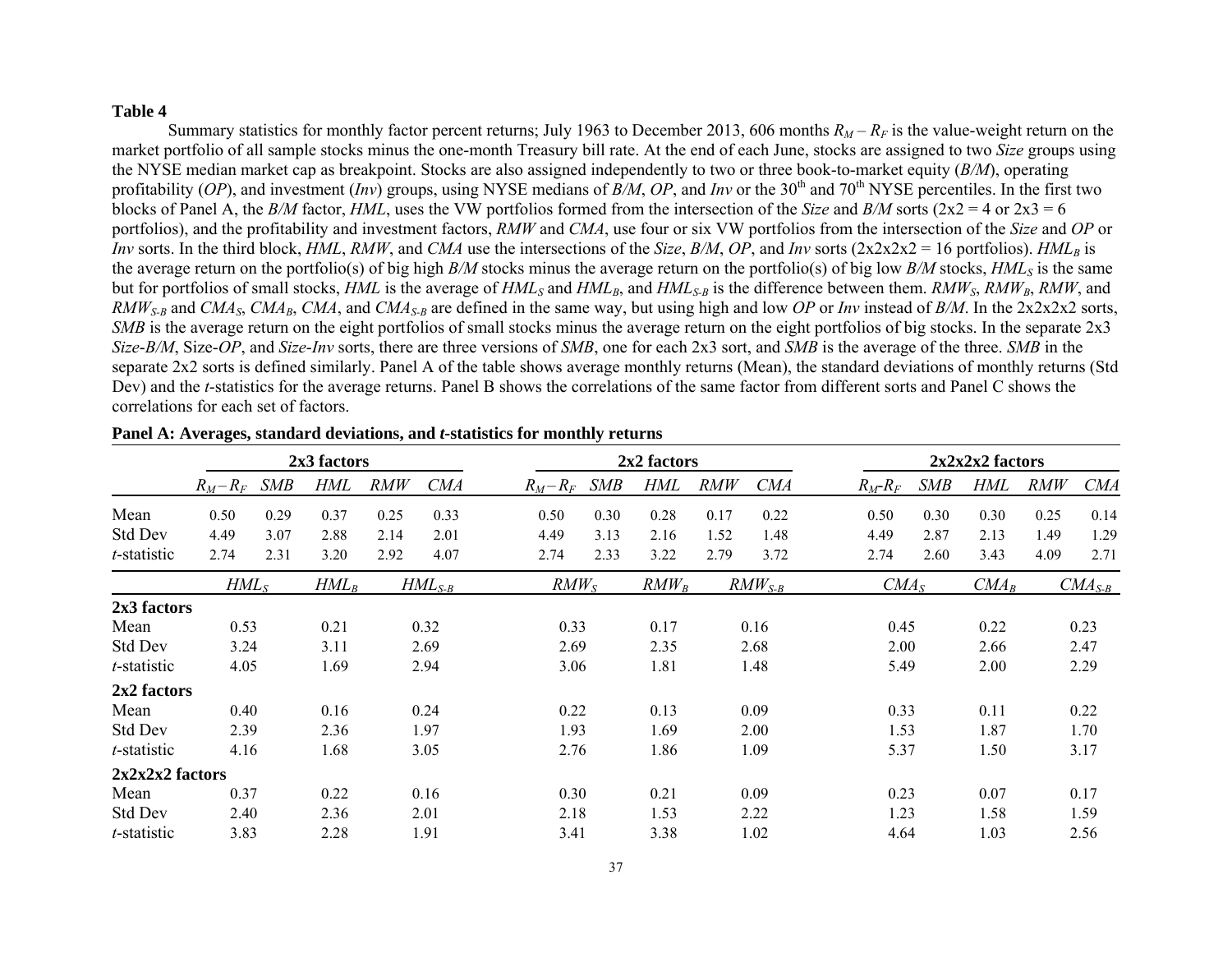# **Table 4 (continued)**

#### **Panel B: Correlations between different versions of the same factor**

|         | <b>SMB</b> |      |         | HML  |      |         |         | RMW        |         | CMA  |            |         |  |
|---------|------------|------|---------|------|------|---------|---------|------------|---------|------|------------|---------|--|
|         | 2x3        | 2x2  | 2x2x2x2 | 2x3  | 2x2  | 2x2x2x2 | 2x3     | 2x2        | 2x2x2x2 | 2x3  | 2x2        | 2x2x2x2 |  |
| 2x3     | .00        | .00  | 0.98    | .00  | 0.97 | 0.94    | $.00\,$ | 0.96       | 0.80    | 00.1 | 0.95       | 0.83    |  |
| 2x2     | .00        | .00  | 0.98    | 0.97 | .00. | 0.96    | 0.96    | .00        | 0.83    | 0.95 | 00.        | 0.87    |  |
| 2x2x2x2 | 0.98       | 0.98 | .00     | 0.94 | 0.96 | .00     | 0.80    | $\rm 0.83$ | .00.    | 0.83 | $\rm 0.87$ | 0.01    |  |

#### **Panel C: Correlations between different factors**

|             | 2x3 factors     |         |         |            |         | 2x2 factors     |                  |         |                 |         | $2x2x2x2$ factors |            |         |         |         |
|-------------|-----------------|---------|---------|------------|---------|-----------------|------------------|---------|-----------------|---------|-------------------|------------|---------|---------|---------|
|             | $R_M - R_F$ SMB |         | HML     | <i>RMW</i> | CMA     | $R_M - R_E$ SMB |                  | HML     | <i>RMW</i>      | CMA     | $R_M$ - $R_F$     | <i>SMB</i> | HML     | RMW     | CMA     |
| $R_M - R_F$ | .00.            | 0.28    | $-0.30$ | $-0.21$    | $-0.39$ | -00             | 0.30             | $-0.34$ | $-0.13$         | $-0.43$ | - 00              | 0.25       | $-0.33$ | $-0.27$ | $-0.42$ |
| SMB         | 0.28            | .00     | $-0.11$ | $-0.36$    | $-0.11$ | 0.30            | .00 <sub>1</sub> | $-0.16$ | $-0.32$         | $-0.13$ | 0.25              | $\pm 00$   | $-0.21$ | $-0.33$ | $-0.21$ |
| <b>HML</b>  | $-0.30$         | $-0.11$ | .00     | 0.08       | 0.70    | $-0.34$         | $-0.16$          | .00     | 0.04            | 0.71    | $-0.33$           | $-0.21$    | .00     | 0.63    | 0.37    |
| RMW         | $-0.21$         | $-0.36$ | 0.08    | .00        | $-0.11$ | $-0.13$         | $-0.32$          | 0.04    | $\overline{00}$ | $-0.19$ | $-0.27$           | $-0.33$    | 0.63    | .00     | 0.15    |
| <i>CMA</i>  | $-0.39$         | $-0.11$ | 0.70    | $-0.11$    | .00     | $-0.43$         | $-0.13$          | 0.71    | $-0.19$         | 1.00    | $-0.42$           | $-0.21$    | 0.37    | 0.15    | 00.1    |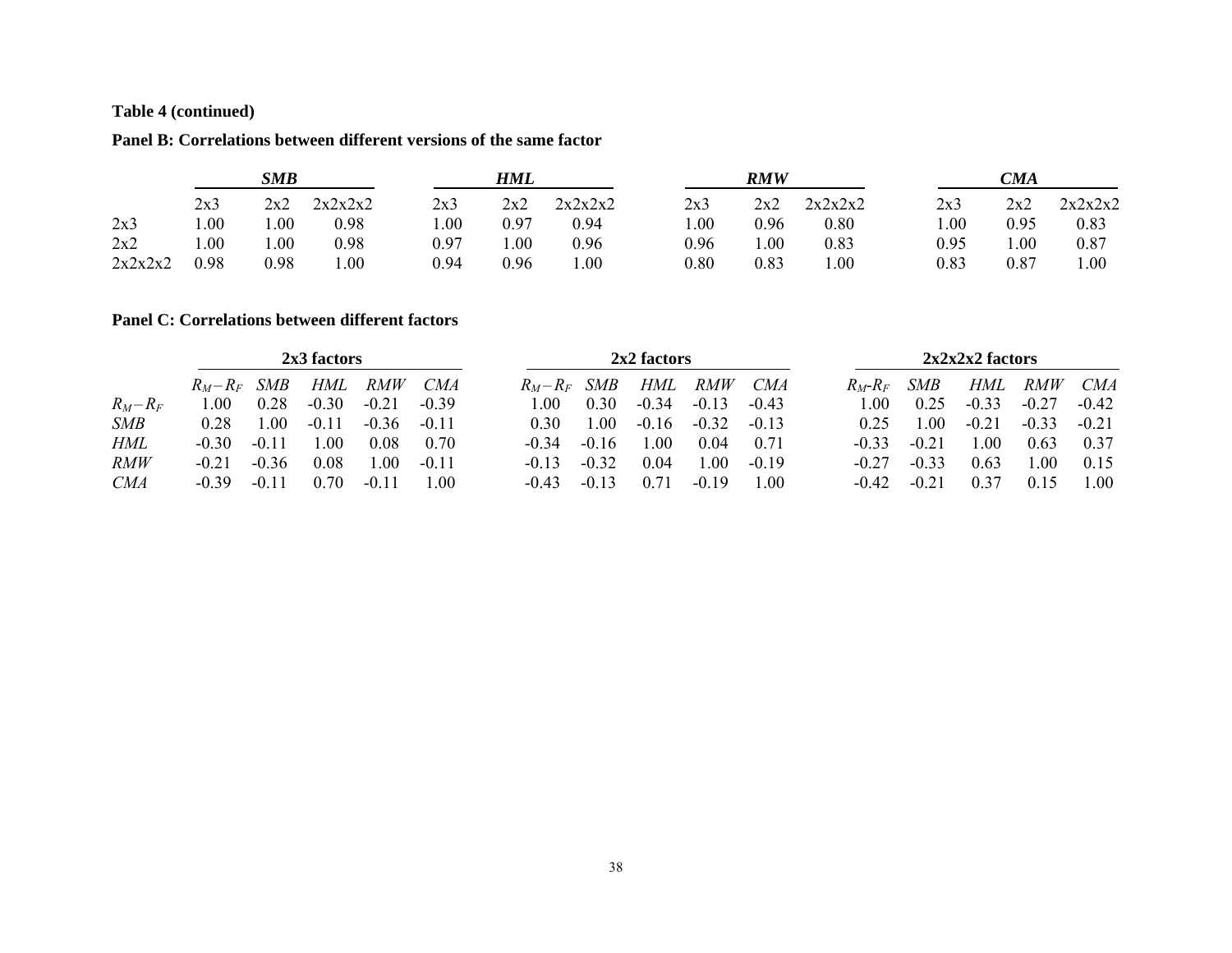Summary statistics for tests of three-, four-, and five-factor models; July 1963 to December 2013, 606 months

The table tests the ability of three-, four-, and five-factor models to explain monthly excess returns on 25 *Size*-*B/M* portfolios (Panel A), 25 *Size*-*OP* portfolios (Panel B) 25 *Size*-*Inv* portfolios (Panel C), 32 *Size*-*B/M*-*OP* portfolios (Panel D), 32 *Size*-*B/M*-*Inv* portfolios (Panel E), and 32 *Size*-*OP*-*Inv* portfolios (Panel F). For each set of 25 or 32 regressions, the table shows the factors that augment *RM*-*RF* and *SMB* in the regression model, the *GRS* statistic testing whether the expected values of all 25 or 32 intercept estimates are zero, the average absolute value of the intercepts,  $A|a_i|$ ,  $A|a_i|/A|\bar{r}_i|$ , the average absolute value of the intercept  $a_i$  over the average absolute value of  $\bar{r}_i$ , which is the average return on portfolio i, minus the average of the portfolio returns,  $A(a_i^2)/A(\bar{r}_i^2)$ , the average squared intercept over the average squared value of  $\bar{r}_i$ , and  $A(\hat{\alpha}_i^2)/A(\hat{\mu}_i^2)$ , which is  $A(\hat{\alpha}_i^2)/A(\bar{r}_i^2)$  corrected for sampling error in the numerator and denominator.

|                                 |            | 2x3 factors |                |                       |            | 2x2 factors |                |                           | $2x2x2x2$ factors |          |                |                           |
|---------------------------------|------------|-------------|----------------|-----------------------|------------|-------------|----------------|---------------------------|-------------------|----------|----------------|---------------------------|
|                                 | <b>GRS</b> |             | $A a_i $       | $A(\hat{\alpha}_i^2)$ | <b>GRS</b> |             | $A a_i $       | $A(\widehat{\alpha}_i^2)$ | <b>GRS</b>        |          | $A a_i $       | $A(\widehat{\alpha}_i^2)$ |
|                                 |            | $A a_i $    | $A \bar{r}_i $ | $A(\hat{\mu}_i^2)$    |            | $A a_i $    | $A \bar{r}_i $ | $A(\hat{\mu}_i^2)$        |                   | $A a_i $ | $A \bar{r}_i $ | $A(\widehat{\mu}_i^2)$    |
| Panel A: 25 Size-B/M portfolios |            |             |                |                       |            |             |                |                           |                   |          |                |                           |
| HML                             | 3.62       | 0.102       | 0.54           | 0.38                  | 3.54       | 0.101       | 0.53           | 0.36                      | 3.40              | 0.096    | 0.51           | 0.36                      |
| <b>HML RMW</b>                  | 3.13       | 0.095       | 0.50           | 0.24                  | 3.11       | 0.096       | 0.51           | 0.26                      | 3.29              | 0.089    | 0.47           | 0.24                      |
| HML CMA                         | 3.52       | 0.101       | 0.53           | 0.39                  | 3.46       | 0.100       | 0.53           | 0.37                      | 3.18              | 0.096    | 0.51           | 0.35                      |
| RMW CMA                         | 2.84       | 0.100       | 0.53           | 0.22                  | 2.78       | 0.093       | 0.49           | 0.19                      | 2.78              | 0.087    | 0.46           | 0.13                      |
| HML RMW CMA                     | 2.84       | 0.094       | 0.50           | 0.23                  | 2.80       | 0.093       | 0.49           | 0.23                      | 2.82              | 0.088    | 0.46           | 0.18                      |
| Panel B: 25 Size-OP portfolios  |            |             |                |                       |            |             |                |                           |                   |          |                |                           |
| <b>HML</b>                      | 2.31       | 0.108       | 0.68           | 0.51                  | 2.31       | 0.109       | 0.68           | 0.51                      | 1.91              | 0.089    | 0.56           | 0.37                      |
| RMW                             | 1.71       | 0.067       | 0.42           | 0.12                  | 1.82       | 0.078       | 0.49           | 0.16                      | 1.73              | 0.059    | 0.37           | 0.05                      |
| <b>HML RMW</b>                  | 1.64       | 0.062       | 0.39           | 0.16                  | 1.74       | 0.058       | 0.36           | 0.03                      | 1.62              | 0.064    | 0.40           | 0.06                      |
| HML CMA                         | 3.02       | 0.137       | 0.86           | 0.90                  | 2.85       | 0.135       | 0.85           | 0.86                      | 2.06              | 0.102    | 0.64           | 0.49                      |
| RMW CMA                         | 1.87       | 0.075       | 0.47           | 0.12                  | 1.67       | 0.066       | 0.42           | 0.05                      | 1.61              | 0.068    | 0.43           | 0.05                      |
| HML RMW CMA                     | 1.87       | 0.073       | 0.46           | 0.12                  | 1.73       | 0.066       | 0.42           | 0.06                      | 1.60              | 0.069    | 0.43           | 0.07                      |
| Panel C: 25 Size-Inv portfolios |            |             |                |                       |            |             |                |                           |                   |          |                |                           |
| <b>HML</b>                      | 4.56       | 0.112       | 0.64           | 0.57                  | 4.40       | 0.107       | 0.61           | 0.53                      | 4.32              | 0.100    | 0.57           | 0.56                      |
| <b>CMA</b>                      | 4.03       | 0.105       | 0.60           | 0.47                  | 4.05       | 0.106       | 0.61           | 0.47                      | 4.23              | 0.123    | 0.70           | 0.62                      |
| <b>HML RMW</b>                  | 4.40       | 0.106       | 0.61           | 0.57                  | 4.26       | 0.103       | 0.59           | 0.52                      | 4.45              | 0.116    | 0.66           | 0.66                      |
| HML CMA                         | 4.00       | 0.099       | 0.57           | 0.43                  | 3.97       | 0.098       | 0.56           | 0.41                      | 3.70              | 0.084    | 0.48           | 0.35                      |
| RMW CMA                         | 3.33       | 0.085       | 0.49           | 0.29                  | 3.28       | 0.082       | 0.47           | 0.26                      | 3.50              | 0.082    | 0.47           | 0.27                      |
| HML RMW CMA                     | 3.32       | 0.085       | 0.49           | 0.29                  | 3.27       | 0.082       | 0.47           | 0.27                      | 3.59              | 0.082    | 0.47           | 0.28                      |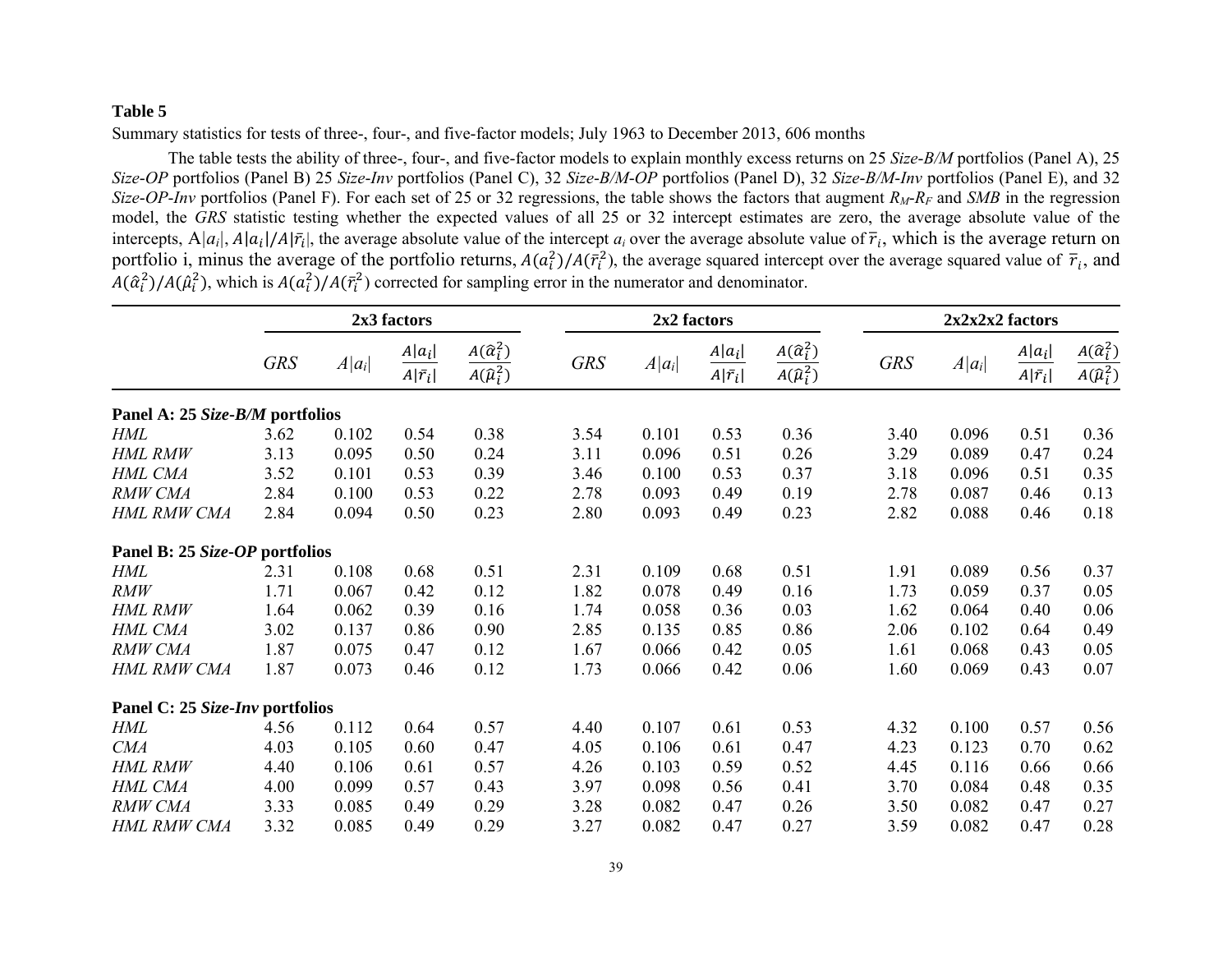| Table 5 (continued) |
|---------------------|

|                                     |            |          | 2x3 factors    |                           |            |          | 2x2 factors    |                        | $2x2x2x2$ factors |          |                |                           |
|-------------------------------------|------------|----------|----------------|---------------------------|------------|----------|----------------|------------------------|-------------------|----------|----------------|---------------------------|
|                                     | <b>GRS</b> |          | $A a_i $       | $A(\widehat{\alpha}_i^2)$ | <b>GRS</b> |          | $A a_i $       | $A(\hat{\alpha}_i^2)$  | <b>GRS</b>        |          | $A a_i $       | $A(\widehat{\alpha}_i^2)$ |
|                                     |            | $A a_i $ | $A \bar{r}_i $ | $A(\hat{\mu}_i^2)$        |            | $A a_i $ | $A \bar{r}_i $ | $A(\widehat{\mu}_i^2)$ |                   | $A a_i $ | $A \bar{r}_i $ | $A(\widehat{\mu}_i^2)$    |
| Panel D: 32 Size-B/M-OP portfolios  |            |          |                |                           |            |          |                |                        |                   |          |                |                           |
| HML                                 | 2.50       | 0.152    | 0.61           | 0.35                      | 2.57       | 0.151    | 0.60           | 0.34                   | 2.31              | 0.134    | 0.53           | 0.26                      |
| <b>HML RMW</b>                      | 1.96       | 0.110    | 0.44           | 0.13                      | 2.30       | 0.112    | 0.45           | 0.14                   | 1.90              | 0.096    | 0.38           | 0.12                      |
| HML CMA                             | 3.00       | 0.169    | 0.67           | 0.45                      | 2.99       | 0.165    | 0.66           | 0.42                   | 2.29              | 0.145    | 0.58           | 0.26                      |
| RMW CMA                             | 2.02       | 0.137    | 0.55           | 0.16                      | 2.06       | 0.129    | 0.51           | 0.13                   | 1.73              | 0.108    | 0.43           | 0.07                      |
| <b>HML RMW CMA</b>                  | 2.02       | 0.134    | 0.54           | 0.17                      | 2.21       | 0.129    | 0.51           | 0.15                   | 1.74              | 0.111    | 0.44           | 0.10                      |
| Panel E: 32 Size-B/M-Inv portfolios |            |          |                |                           |            |          |                |                        |                   |          |                |                           |
| HML                                 | 2.72       | 0.129    | 0.64           | 0.38                      | 2.80       | 0.134    | 0.66           | 0.40                   | 2.82              | 0.131    | 0.65           | 0.40                      |
| <b>HML RMW</b>                      | 2.32       | 0.120    | 0.60           | 0.38                      | 2.49       | 0.128    | 0.64           | 0.42                   | 2.49              | 0.122    | 0.61           | 0.37                      |
| HML CMA                             | 2.43       | 0.102    | 0.51           | 0.25                      | 2.52       | 0.108    | 0.54           | 0.26                   | 2.36              | 0.114    | 0.57           | 0.27                      |
| RMW CMA                             | 1.70       | 0.097    | 0.48           | 0.18                      | 1.70       | 0.092    | 0.46           | 0.14                   | 1.82              | 0.080    | 0.40           | 0.07                      |
| <b>HML RMW CMA</b>                  | 1.73       | 0.091    | 0.45           | 0.18                      | 1.87       | 0.092    | 0.46           | 0.18                   | 1.86              | 0.084    | 0.42           | 0.13                      |
| Panel F: 32 Size-OP-Inv portfolios  |            |          |                |                           |            |          |                |                        |                   |          |                |                           |
| HML                                 | 4.38       | 0.182    | 0.79           | 0.69                      | 4.17       | 0.179    | 0.78           | 0.67                   | 4.01              | 0.170    | 0.74           | 0.61                      |
| <b>HML RMW</b>                      | 3.80       | 0.140    | 0.61           | 0.37                      | 3.82       | 0.140    | 0.61           | 0.37                   | 3.55              | 0.151    | 0.66           | 0.43                      |
| HML CMA                             | 3.91       | 0.177    | 0.77           | 0.68                      | 3.82       | 0.177    | 0.77           | 0.67                   | 3.66              | 0.142    | 0.62           | 0.48                      |
| RMW CMA                             | 2.92       | 0.103    | 0.45           | 0.20                      | 3.04       | 0.098    | 0.42           | 0.20                   | 2.99              | 0.102    | 0.44           | 0.19                      |
| <b>HML RMW CMA</b>                  | 2.92       | 0.103    | 0.45           | 0.21                      | 3.04       | 0.097    | 0.42           | 0.20                   | 3.03              | 0.101    | 0.44           | 0.19                      |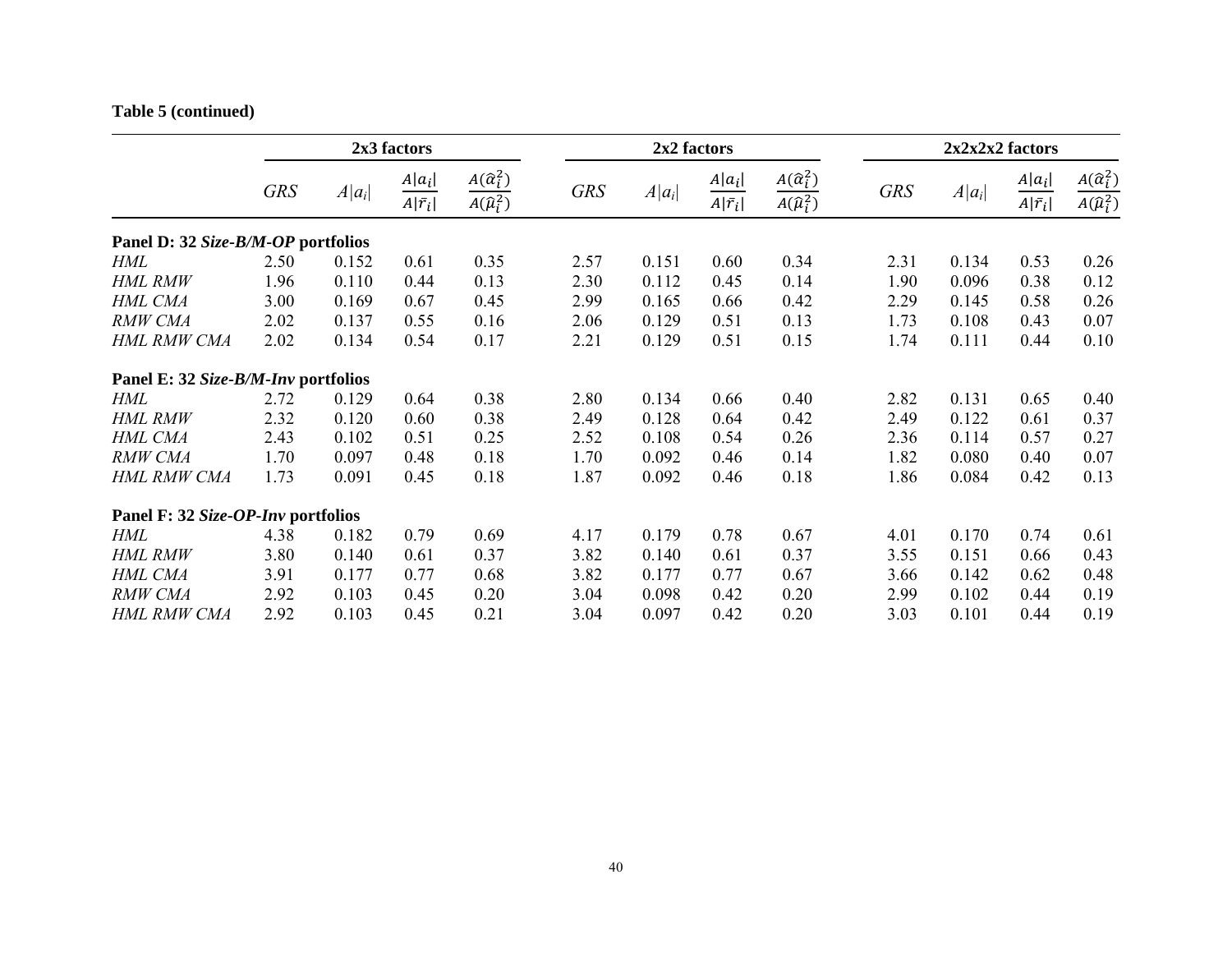Using four factors in regressions to explain average returns on the fifth: July 1963 - December 2013, 606 months

 $R_M-R_F$  is the value-weight return on the market portfolio of all sample stocks, minus the one month Treasury bill rate; *SMB* (small minus big) is the size factor; *HML* (high minus low *B/M*) is the value factor; *RMW* (robust minus weak *OP*) is the profitability factor; and *CMA* (conservative minus aggressive *Inv*) is the investment factor. The 2x3 factors are constructed using separate sorts of stocks into two *Size* groups and three *B/M* groups (*HML*), three *OP* groups (*RMW*), or three *Inv* groups (*CMA*). The 2x2 factors use the same approach except the second sort for each factor produces two rather than three portfolios. Each of the factors from the 2x3 and 2x2 sorts uses  $2x3 = 6$  or  $2x2 = 4$  portfolios to control for *Size* and one other variable (*B/M*, *OP*, or *Inv*). The 2x2x2x2 factors use the  $2x2x2x2 = 16$  portfolios to jointly control for *Size*, *B/M*, *OP*, and *Inv*.

|             | Int     | $R_M-R_F$ | <b>SMB</b> | HML   | <b>RMW</b> | <b>CMA</b> | $R^2$ |
|-------------|---------|-----------|------------|-------|------------|------------|-------|
| 2x3 factors |         |           |            |       |            |            |       |
| $R_M - R_F$ |         |           |            |       |            |            |       |
| Coef        | 0.82    |           | 0.25       | 0.03  | $-0.40$    | $-0.91$    | 0.24  |
| t-statistic | 4.94    |           | 4.44       | 0.38  | $-4.84$    | $-7.83$    |       |
| <b>SMB</b>  |         |           |            |       |            |            |       |
| Coef        | 0.39    | 0.13      |            | 0.05  | $-0.48$    | $-0.17$    | 0.17  |
| t-statistic | 3.23    | 4.44      |            | 0.81  | $-8.43$    | $-1.92$    |       |
| <b>HML</b>  |         |           |            |       |            |            |       |
| Coef        | $-0.04$ | 0.01      | 0.02       |       | 0.23       | 1.04       | 0.51  |
| t-statistic | $-0.47$ | 0.38      | 0.81       |       | 5.36       | 23.03      |       |
| <b>RMW</b>  |         |           |            |       |            |            |       |
| Coef        | 0.43    | $-0.09$   | $-0.22$    | 0.20  |            | $-0.44$    | 0.21  |
| t-statistic | 5.45    | $-4.84$   | $-8.43$    | 5.36  |            | $-7.84$    |       |
| CMA         |         |           |            |       |            |            |       |
| Coef        | 0.28    | $-0.10$   | $-0.04$    | 0.45  | $-0.21$    |            | 0.57  |
| t-statistic | 5.03    | $-7.83$   | $-1.92$    | 23.03 | $-7.84$    |            |       |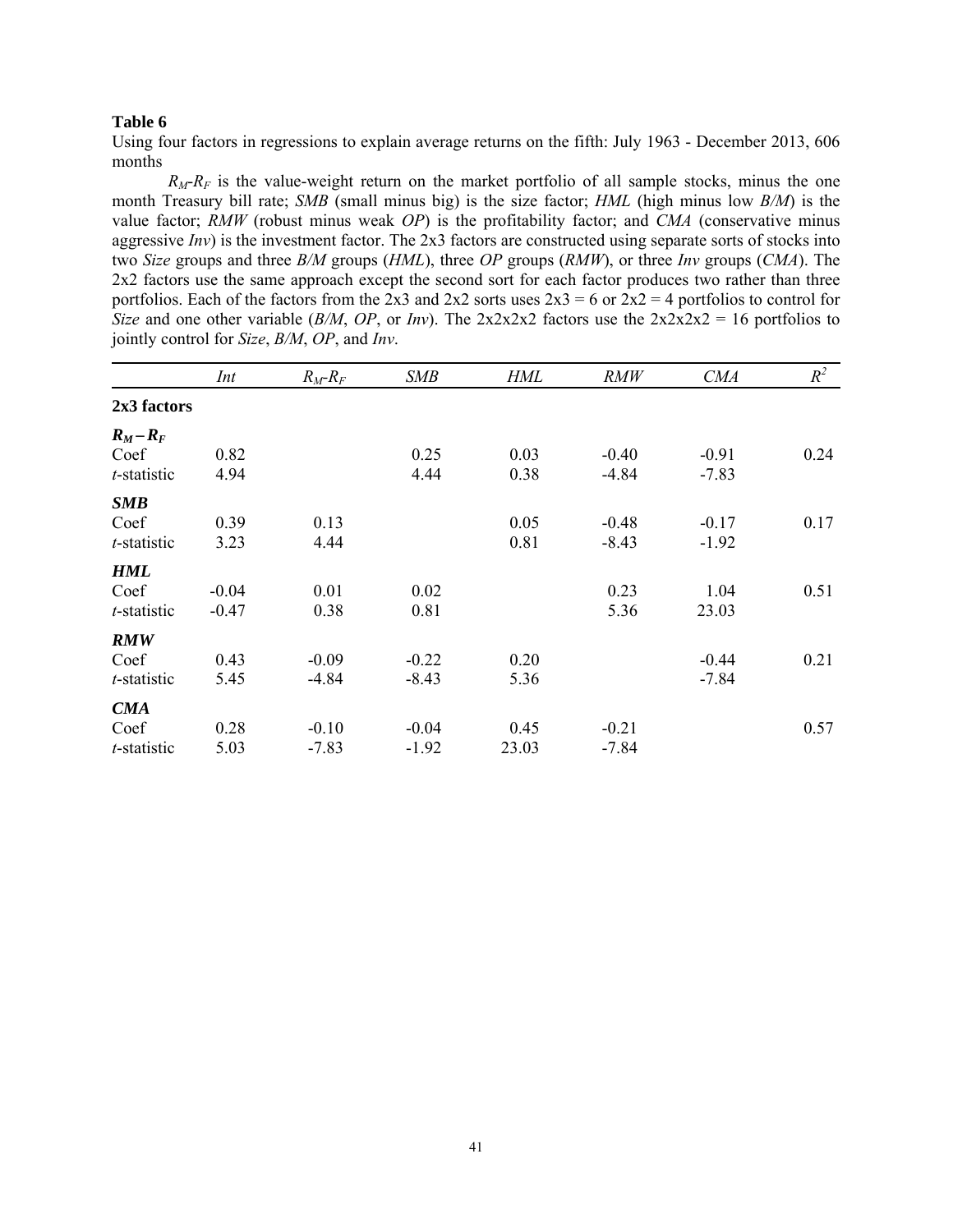|                                    | Int          | $R_M-R_F$          | <b>SMB</b>         | HML                | RMW                | CMA                | $R^2$ |
|------------------------------------|--------------|--------------------|--------------------|--------------------|--------------------|--------------------|-------|
| 2x2 factors                        |              |                    |                    |                    |                    |                    |       |
| $R_M - R_F$<br>Coef<br>t-statistic | 0.78<br>4.80 |                    | 0.28<br>5.09       | $-0.00$<br>$-0.02$ | $-0.43$<br>$-3.71$ | $-1.30$<br>$-8.12$ | 0.25  |
| SMB<br>Coef<br>t-statistic         | 0.38<br>3.10 | 0.15<br>5.09       |                    | $-0.03$<br>$-0.36$ | $-0.63$<br>$-7.60$ | $-0.18$<br>$-1.42$ | 0.17  |
| <b>HML</b><br>Coef<br>t-statistic  | 0.00<br>0.01 | $-0.00$<br>$-0.02$ | $-0.01$<br>$-0.36$ |                    | 0.25<br>5.66       | 1.08<br>23.13      | 0.53  |
| <b>RMW</b><br>Coef<br>t-statistic  | 0.30<br>5.22 | $-0.05$<br>$-3.71$ | $-0.14$<br>$-7.60$ | 0.21<br>5.66       |                    | $-0.51$<br>$-9.29$ | 0.21  |
| <b>CMA</b><br>Coef<br>t-statistic  | 0.19<br>4.72 | $-0.08$<br>$-8.12$ | $-0.02$<br>$-1.42$ | 0.43<br>23.13      | $-0.25$<br>$-9.29$ |                    | 0.60  |
| 2x2x22 factors                     |              |                    |                    |                    |                    |                    |       |
| $R_M - R_F$<br>Coef<br>t-statistic | 0.79<br>4.77 |                    | 0.19<br>3.23       | $-0.23$<br>$-2.26$ | $-0.33$<br>$-2.30$ | $-1.29$<br>$-8.63$ | 0.24  |
| SMB<br>Coef<br>t-statistic         | 0.42<br>3.73 | 0.09<br>3.23       |                    | 0.13<br>1.82       | $-0.64$<br>$-6.78$ | $-0.33$<br>$-3.04$ | 0.15  |
| <b>HML</b><br>Coef<br>t-statistic  | 0.02<br>0.23 | $-0.04$<br>$-2.26$ | 0.04<br>1.82       |                    | 0.84<br>18.61      | 0.48<br>8.05       | 0.48  |
| <b>RMW</b><br>Coef<br>t-statistic  | 0.20<br>4.28 | $-0.03$<br>$-2.30$ | $-0.11$<br>$-6.78$ | 0.43<br>18.61      |                    | $-0.20$<br>$-4.50$ | 0.46  |
| <b>CMA</b><br>Coef<br>t-statistic  | 0.19<br>4.39 | $-0.09$<br>$-8.63$ | $-0.05$<br>$-3.04$ | 0.20<br>8.05       | $-0.16$<br>$-4.50$ |                    | 0.26  |

# **Table 6 (continued)**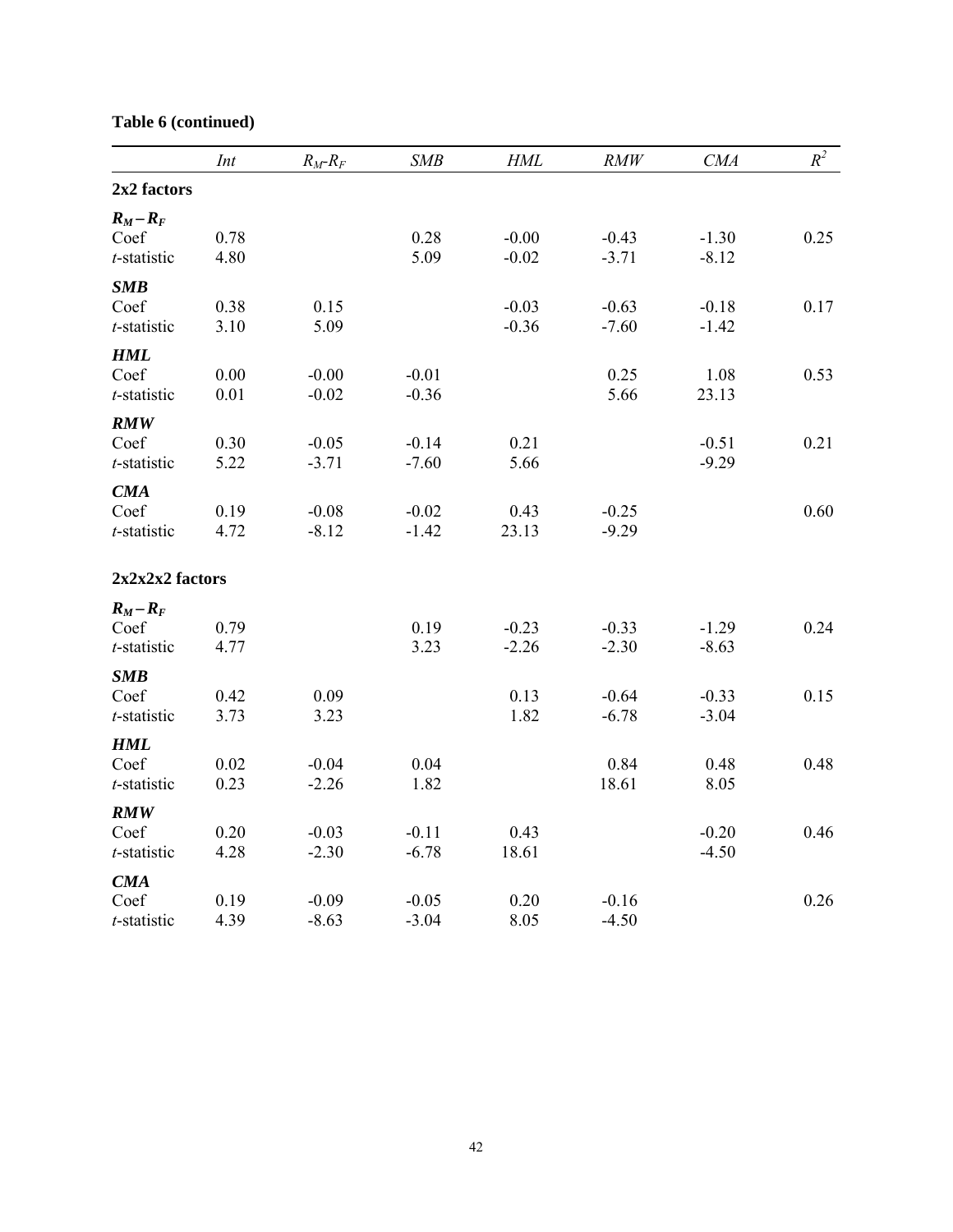Regressions for 25 *Size*-*B/M* portfolios; July 1963 to December 2013, 606 months

At the end of June each year, stocks are allocated to five *Size* groups (Small to Big) using NYSE market cap breakpoints. Stocks are allocated independently to five *B/M* groups (Low *B/M* to High *B/M*), again using NYSE breakpoints. The intersections of the two sorts produce 25 *Size*-*B/M* portfolios. The LHS variables in each set of 25 regressions are the monthly excess returns on the 25 *Size*-*B/M* portfolios. The RHS variables are the excess market return,  $Mkt = R_M-R_F$ , the *Size* factor, *SMB*, the value factor, *HML* or its orthogonal version, *HMLO*, the profitability factor, *RMW*, and the investment factor, *CMA*, constructed using independent 2x3 sorts on *Size* and each of *B/M*, *OP*, and *Inv*. Panel A of the table shows three-factor intercepts produced by the *Mkt*, *SMB*, and *HML*. Panel B shows five-factor intercepts, slopes for *HMLO*, *RMW*, and *CMA* , and t-statistics for these coefficients.. The five-factor regression equation is,

 $R(t) - R_F(t) = a + b[R_M(t) - R_F(t)] + sSMB(t) + hHMLO(t) + rRMW(t) + cCMA(t) + e(t)$ 

|                   | $\sqrt{2}$ | $\cdots$ | $\sqrt{1}$ | . . <i>.</i> . | $\sqrt{ }$                                                   | $\sqrt{ }$ | $\sqrt{2}$ | $\sqrt{2}$ | $\sqrt{2}$     |         |
|-------------------|------------|----------|------------|----------------|--------------------------------------------------------------|------------|------------|------------|----------------|---------|
| $B/M \rightarrow$ | Low        | 2        |            | $\overline{4}$ | High                                                         | Low        | 2          |            | $\overline{4}$ | High    |
|                   |            |          |            |                | Panel A: Three-factor intercepts: $R_M - R_F$ , SMB, and HML |            |            |            |                |         |
|                   |            |          | a          |                |                                                              |            |            | t(a)       |                |         |
| Small             | $-0.49$    | 0.00     | 0.02       | 0.16           | 0.14                                                         | $-5.18$    | 0.07       | 0.40       | 2.88           | 2.37    |
| $\overline{2}$    | $-0.17$    | $-0.04$  | 0.12       | 0.07           | $-0.02$                                                      | $-2.75$    | $-0.80$    | 2.24       | 1.40           | $-0.38$ |
| 3                 | $-0.06$    | 0.06     | 0.02       | 0.06           | 0.12                                                         | $-0.98$    | 0.92       | 0.33       | 0.96           | 1.66    |
| $\overline{4}$    | 0.14       | $-0.10$  | $-0.04$    | 0.07           | $-0.08$                                                      | 2.24       | $-1.46$    | $-0.55$    | 1.05           | $-0.94$ |
| <b>Big</b>        | 0.17       | 0.02     | $-0.07$    | $-0.11$        | $-0.18$                                                      | 3.53       | 0.40       | $-0.95$    | $-1.86$        | $-1.92$ |

**Panel B:** Five-factor coefficients:  $R_M - R_F$ , SMB, HMLO, RMW, and CMA

|                |         |         | a         |         |         |          |          | t(a)    |         |         |
|----------------|---------|---------|-----------|---------|---------|----------|----------|---------|---------|---------|
| Small          | $-0.29$ | 0.11    | 0.01      | 0.12    | 0.12    | $-3.31$  | 1.61     | 0.17    | 2.12    | 1.99    |
| $\overline{2}$ | $-0.11$ | $-0.10$ | 0.05      | $-0.00$ | $-0.04$ | $-1.73$  | $-1.88$  | 0.95    | $-0.04$ | $-0.64$ |
| $\overline{3}$ | 0.02    | $-0.01$ | $-0.07$   | $-0.02$ | 0.05    | 0.40     | $-0.10$  | $-1.06$ | $-0.25$ | 0.60    |
| $\overline{4}$ | 0.18    | $-0.23$ | $-0.13$   | 0.05    | $-0.09$ | 2.73     | $-3.29$  | $-1.81$ | 0.73    | $-1.09$ |
| <b>Big</b>     | 0.12    | $-0.11$ | $-0.10$   | $-0.15$ | $-0.09$ | 2.50     | $-1.82$  | $-1.39$ | $-2.33$ | $-0.93$ |
|                |         |         | $\bm{h}$  |         |         |          |          | t(h)    |         |         |
| Small          | $-0.43$ | $-0.14$ | 0.10      | 0.27    | 0.52    | $-10.11$ | $-4.38$  | 3.90    | 10.12   | 17.55   |
| $\overline{2}$ | $-0.46$ | $-0.01$ | 0.29      | 0.43    | 0.69    | $-15.22$ | $-0.45$  | 11.77   | 16.78   | 24.44   |
| $\overline{3}$ | $-0.43$ | 0.12    | 0.37      | 0.52    | 0.67    | $-14.70$ | 3.71     | 12.28   | 17.07   | 18.75   |
| $\overline{4}$ | $-0.46$ | 0.09    | 0.38      | 0.52    | 0.80    | $-15.18$ | 2.76     | 11.03   | 15.88   | 20.26   |
| Big            | $-0.31$ | 0.03    | 0.26      | 0.62    | 0.85    | $-14.12$ | 1.09     | 7.54    | 21.05   | 18.74   |
|                |         |         | r         |         |         |          |          | t(r)    |         |         |
| Small          | $-0.58$ | $-0.34$ | 0.01      | 0.11    | 0.12    | $-13.26$ | $-10.56$ | 0.31    | 3.89    | 3.95    |
| $\overline{2}$ | $-0.21$ | 0.13    | 0.27      | 0.26    | 0.21    | $-6.75$  | 4.89     | 10.35   | 9.86    | 7.04    |
| $\overline{3}$ | $-0.21$ | 0.22    | 0.33      | 0.28    | 0.33    | $-6.99$  | 6.77     | 10.36   | 8.98    | 8.88    |
| $\overline{4}$ | $-0.19$ | 0.27    | 0.28      | 0.14    | 0.25    | $-6.06$  | 7.75     | 7.99    | 4.16    | 6.14    |
| <b>Big</b>     | 0.13    | 0.25    | 0.07      | 0.23    | 0.02    | 5.64     | 8.79     | 2.07    | 7.62    | 0.49    |
|                |         |         | $\pmb{c}$ |         |         |          |          | t(c)    |         |         |
| Small          | $-0.57$ | $-0.12$ | 0.19      | 0.39    | 0.62    | $-12.27$ | $-3.46$  | 6.59    | 13.15   | 19.10   |
| $\overline{2}$ | $-0.59$ | 0.06    | 0.31      | 0.55    | 0.72    | $-17.76$ | 1.94     | 11.27   | 19.39   | 22.92   |
| $\overline{3}$ | $-0.67$ | 0.13    | 0.42      | 0.64    | 0.78    | $-20.59$ | 3.64     | 12.52   | 18.97   | 19.62   |
|                |         |         |           |         |         | $-15.11$ | 8.33     | 13.35   | 16.41   | 18.03   |
| $\overline{4}$ | $-0.51$ | 0.31    | 0.51      | 0.60    | 0.79    |          |          |         |         |         |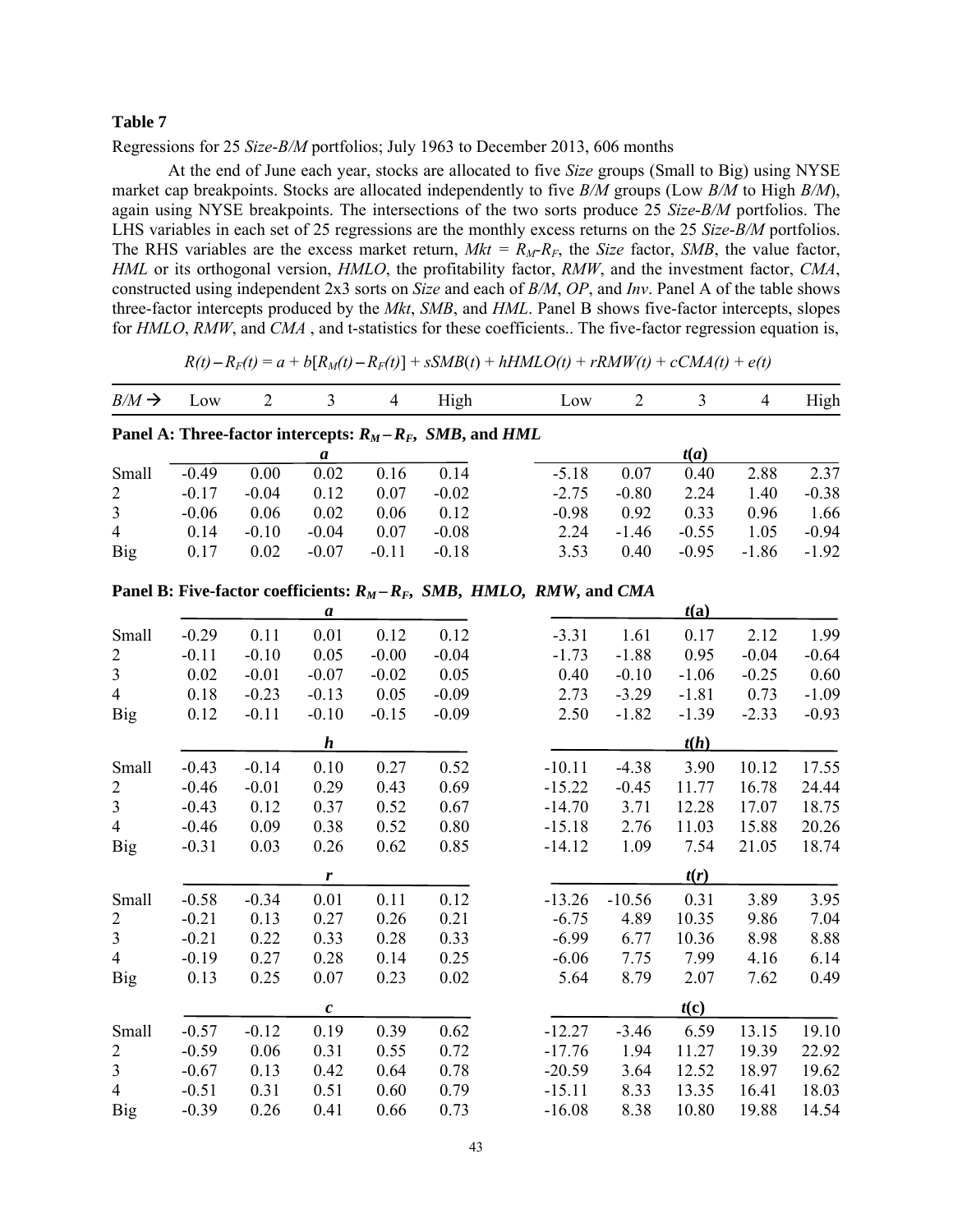Time-series averages of book to market ratios (*B/M*), profitability (*OP*), and investment (*Inv*) for portfolios formed on (i) *Size* and *B/M*, (ii) *Size* and *OP*, (iii) *Size* and *Inv*, and (iv) *Size, OP,* and *Inv*

In the sort for June of year *<sup>t</sup>*, *B* is book equity at the end of the fiscal year ending in year *t*-1 and *M* is market cap at the end of December of year *t-*1, adjusted for changes in shares outstanding between the measurement of *B* and the end of December. Operating profitability, *OP*, in the sort for June of year *t* is measured with accounting data for the fiscal year ending in year *t*-1 and is revenues minus cost of goods sold, minus selling, general, and administrative expenses, minus interest expense all divided by book equity. Investment, *Inv*, is the change in total assets from the fiscal year ending in year *t*-2 to the fiscal year ending in *t*-1, divided by *t*-1 total assets. Each of the ratios for a given year is the sum of the numerator variable for the stocks in a portfolio divided by the sum of the denominator variable. The table shows the time-series averages of the ratios for the 51 portfolios formation years 1963-2013.

|                         |                        |                | B/M  |      |      |         |                | OP             |                |      |         |                | <b>Inv</b>     |      |      |
|-------------------------|------------------------|----------------|------|------|------|---------|----------------|----------------|----------------|------|---------|----------------|----------------|------|------|
|                         | 25 Size-B/M Portfolios |                |      |      |      |         |                |                |                |      |         |                |                |      |      |
| $B/M \rightarrow$       | Low                    | 2              | 3    | 4    | High | Low     | 2              | 3              | $\overline{4}$ | High | Low     | 2              | 3              | 4    | High |
| Small                   | 0.25                   | 0.54           | 0.77 | 1.05 | 1.95 | 0.28    | 0.22           | 0.22           | 0.19           | 0.13 | 0.29    | 0.25           | 0.15           | 0.10 | 0.04 |
| $\overline{2}$          | 0.26                   | 0.54           | 0.77 | 1.04 | 1.81 | 0.41    | 0.28           | 0.24           | 0.22           | 0.16 | 0.35    | 0.21           | 0.13           | 0.11 | 0.07 |
| 3                       | 0.27                   | 0.54           | 0.77 | 1.04 | 1.75 | 0.37    | 0.29           | 0.25           | 0.22           | 0.16 | 0.33    | 0.17           | 0.13           | 0.10 | 0.07 |
| 4                       | 0.27                   | 0.54           | 0.77 | 1.04 | 1.72 | 0.43    | 0.30           | 0.25           | 0.21           | 0.16 | 0.25    | 0.15           | 0.11           | 0.09 | 0.07 |
| <b>Big</b>              | 0.26                   | 0.53           | 0.76 | 1.04 | 1.61 | 0.50    | 0.32           | 0.27           | 0.23           | 0.19 | 0.16    | 0.12           | 0.11           | 0.10 | 0.11 |
|                         | 25 Size-OP Portfolios  |                |      |      |      |         |                |                |                |      |         |                |                |      |      |
| $OP \rightarrow$        | Low                    | $\overline{2}$ | 3    | 4    | High | Low     | $\overline{2}$ | 3              | $\overline{4}$ | High | Low     | $\overline{2}$ | 3              | 4    | High |
| Small                   | 1.11                   | 1.06           | 0.92 | 0.77 | 0.54 | $-0.37$ | 0.19           | 0.25           | 0.32           | 1.63 | 0.07    | 0.18           | 0.20           | 0.24 | 0.31 |
| $\overline{c}$          | 1.02                   | 0.94           | 0.80 | 0.66 | 0.46 | $-0.10$ | 0.19           | 0.25           | 0.32           | 0.95 | 0.13    | 0.18           | 0.19           | 0.21 | 0.27 |
| 3                       | 1.04                   | 0.94           | 0.75 | 0.61 | 0.42 | $-0.09$ | 0.19           | 0.25           | 0.32           | 0.67 | 0.16    | 0.15           | 0.15           | 0.19 | 0.24 |
| $\overline{4}$          | 1.09                   | 0.92           | 0.71 | 0.56 | 0.40 | 0.03    | 0.19           | 0.25           | 0.32           | 0.61 | 0.14    | 0.13           | 0.14           | 0.16 | 0.19 |
| <b>Big</b>              | 1.01                   | 0.84           | 0.69 | 0.51 | 0.35 | 0.08    | 0.19           | 0.25           | 0.33           | 0.59 | 0.19    | 0.12           | 0.12           | 0.13 | 0.13 |
| 25 Size-Inv Portfolios  |                        |                |      |      |      |         |                |                |                |      |         |                |                |      |      |
| $Inv \rightarrow$       | Low                    | $\overline{2}$ | 3    | 4    | High | Low     | $\overline{2}$ | $\overline{3}$ | 4              | High | Low     | $\overline{2}$ | $\overline{3}$ | 4    | High |
| Small                   | 1.14                   | 1.12           | 1.00 | 0.87 | 0.65 | $-0.12$ | 0.19           | 0.25           | 0.25           | 0.29 | $-0.14$ | 0.02           | 0.08           | 0.15 | 0.71 |
| $\overline{c}$          | 0.99                   | 0.96           | 0.87 | 0.74 | 0.55 | 0.14    | 0.45           | 0.26           | 0.28           | 0.28 | $-0.10$ | 0.02           | 0.08           | 0.15 | 0.64 |
| $\overline{\mathbf{3}}$ | 0.95                   | 0.90           | 0.80 | 0.68 | 0.51 | 0.18    | 0.26           | 0.30           | 0.33           | 0.29 | $-0.08$ | 0.03           | 0.08           | 0.15 | 0.58 |
| $\overline{4}$          | 0.90                   | 0.87           | 0.75 | 0.62 | 0.49 | 0.26    | 0.29           | 0.30           | 0.33           | 0.32 | $-0.08$ | 0.03           | 0.08           | 0.15 | 0.51 |
| Big                     | 0.75                   | 0.71           | 0.61 | 0.49 | 0.42 | 0.35    | 0.33           | 0.34           | 0.37           | 0.48 | $-0.07$ | 0.03           | 0.08           | 0.14 | 0.43 |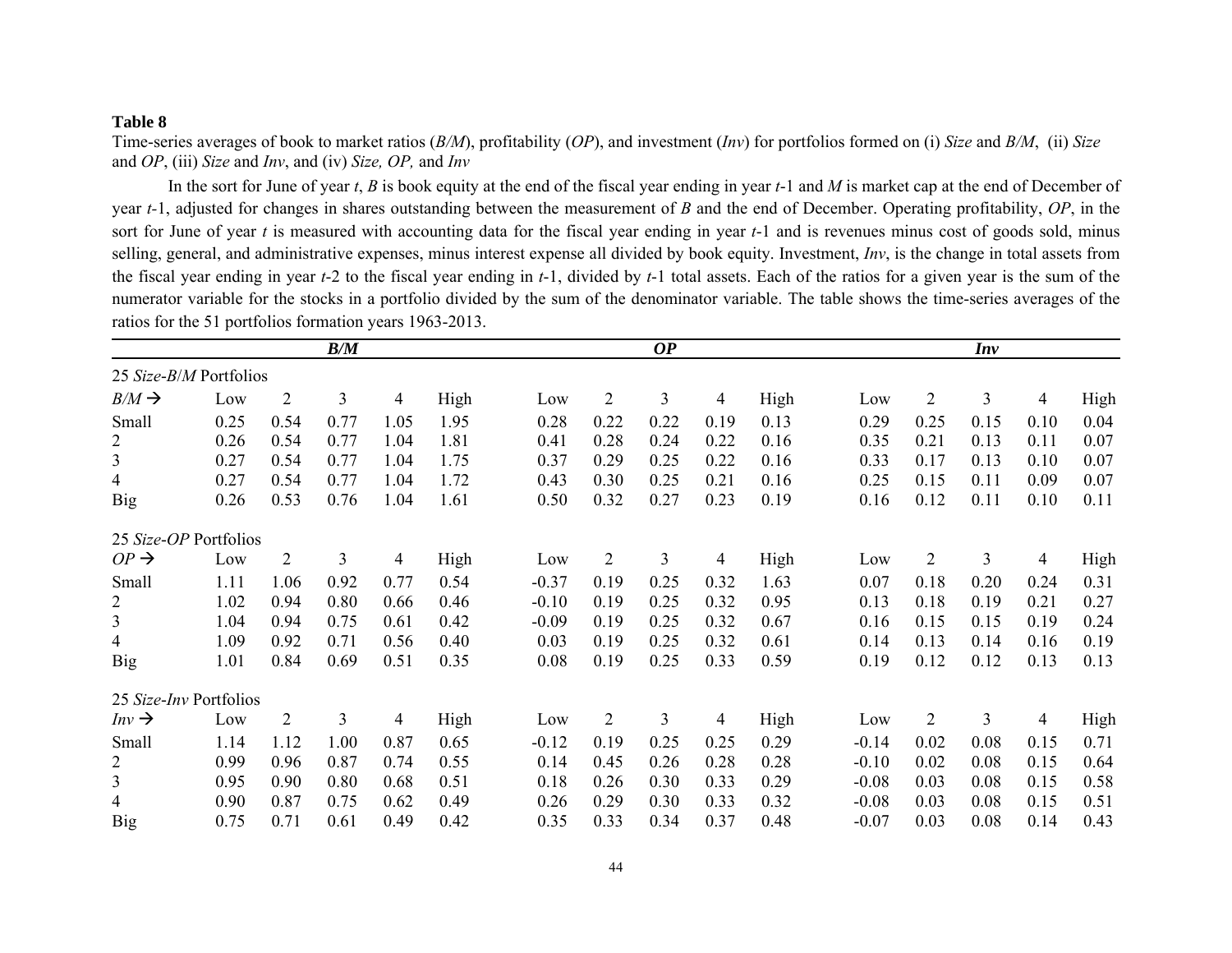|  |  | Table 8 (continued) |
|--|--|---------------------|
|--|--|---------------------|

|                           |      | B/M  |      |      |         | <b>OP</b>  |      |      |         |         | Inv     |         |
|---------------------------|------|------|------|------|---------|------------|------|------|---------|---------|---------|---------|
| 32 Size-OP-Inv Portfolios |      |      |      |      |         |            |      |      |         |         |         |         |
| $OP \rightarrow$          | Low  | 2    | 3    | High | Low     | 2          | 3    | High | Low     | 2       | 3       | High    |
|                           |      |      |      |      |         | Small      |      |      |         |         |         |         |
| Low $Inv$                 | 1.20 | 1.16 | 0.96 | 0.66 | $-0.50$ | 0.18       | 0.26 | 1.71 | $-0.14$ | $-0.08$ | $-0.08$ | $-0.10$ |
| $\overline{2}$            | 1.30 | 1.13 | 0.90 | 0.66 | $-0.04$ | 0.18       | 0.26 | 0.61 | 0.02    | 0.03    | 0.03    | 0.03    |
| 3                         | 1.11 | 0.99 | 0.80 | 0.59 | $-0.03$ | 0.19       | 0.27 | 0.57 | 0.11    | 0.11    | 0.11    | 0.11    |
| High $Inv$                | 0.74 | 0.76 | 0.64 | 0.45 | $-0.30$ | 0.18       | 0.27 | 0.66 | 0.93    | 0.51    | 0.42    | 0.45    |
|                           |      |      |      |      |         | <b>Big</b> |      |      |         |         |         |         |
| Low $Inv$                 | 1.12 | 0.83 | 0.65 | 0.48 | 0.11    | 0.24       | 0.32 | 0.59 | 0.04    | $-0.02$ | $-0.02$ | $-0.03$ |
| 2                         | 1.01 | 0.78 | 0.59 | 0.41 | 0.14    | 0.24       | 0.32 | 0.54 | 0.06    | 0.06    | 0.06    | 0.06    |
| 3                         | 0.90 | 0.69 | 0.51 | 0.34 | 0.14    | 0.24       | 0.32 | 0.54 | 0.12    | 0.12    | 0.12    | 0.12    |
| High $Inv$                | 0.75 | 0.55 | 0.45 | 0.31 | 0.11    | 0.24       | 0.32 | 0.66 | 0.57    | 0.37    | 0.35    | 0.34    |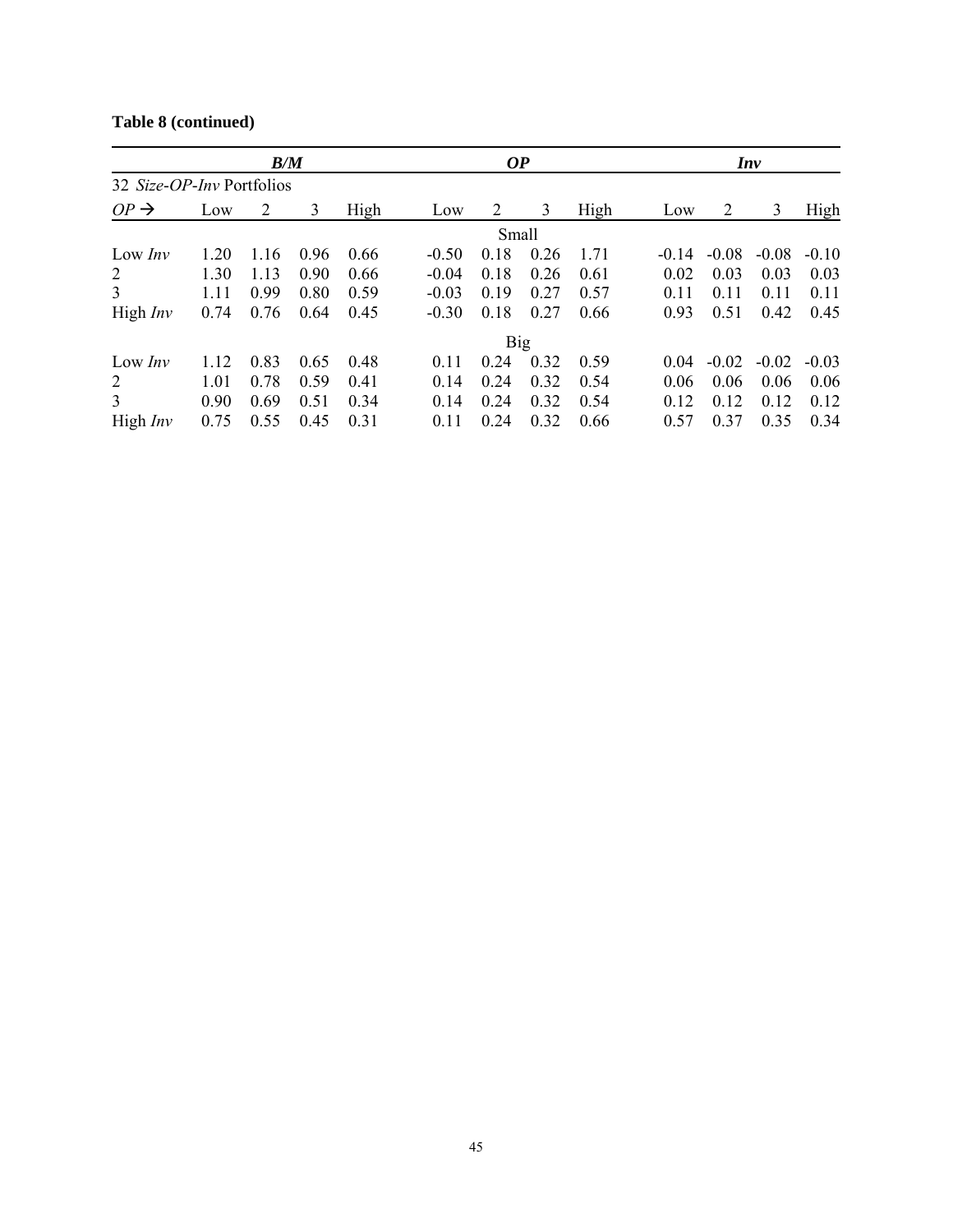Regressions for 25 *Size*-*OP* portfolios; July 1963 - December 2013, 606 months

At the end of each June, stocks are allocated to five *Size* groups (Small to Big) using NYSE market cap breakpoints. Stocks are allocated independently to five *OP* (profitability) groups (Low *OP* to High *OP*), again using NYSE breakpoints. The intersections of the two sorts produce 25 *Size*-*OP* portfolios. The LHS variables in each set of 25 regressions are the monthly excess returns on the 25 *Size*-*OP* portfolios. The RHS variables are the excess market return,  $R_M - R_F$ , the *Size* factor, *SMB*, the value factor, *HML* or its orthogonal version, *HMLO*, the profitability factor, *RMW*, and the investment factor, *CMA*, constructed using independent 2x3 sorts on *Size* and each of *B/M*, *OP*, and *Inv*. Panel A shows three-factor intercepts and their *t*-statistics. Panel B shows five-factor intercepts, slopes for *HML*, *RMW*, and *CMA*, and *t*-statistics for these coefficients.

 $R(t) - R_F(t) = a + b[R_M(t) - R_F(t)] + sSMB(t) + hHMLO(t) + rRMW(t) + cCMA(t) + e(t)$ 

| $OP \rightarrow$ | Low     |         |      | 4    | High                                                         | Low     |         |      |      | High    |
|------------------|---------|---------|------|------|--------------------------------------------------------------|---------|---------|------|------|---------|
|                  |         |         |      |      | Panel A: Three-factor intercepts: $R_M - R_F$ , SMB, and HML |         |         |      |      |         |
|                  |         |         |      |      |                                                              |         |         | t(a) |      |         |
| Small            | $-0.30$ | 0.10    | 0.05 | 0.09 | $-0.02$                                                      | $-3.25$ | 1.54    | 0.85 | 1.30 | $-0.30$ |
|                  | $-0.24$ | $-0.03$ | 0.05 | 0.04 | 0.16                                                         | $-3.16$ | $-0.55$ | 0.94 | 0.58 | 2.08    |

3 -0.21 0.07 0.01 0.05 0.20 -2.27 1.04 0.14 0.79 2.51 4 -0.11 -0.02 -0.05 0.06 0.18 -1.15 -0.24 -0.73 0.96 2.43 Big -0.17 -0.20 -0.03 0.05 0.22 -1.90 -2.94 -0.58 1.20 4.03

| Panel B: Five-factor coefficients: $R_M - R_F$ , SMB, HMLO, RMW, and CMA |  |  |  |  |
|--------------------------------------------------------------------------|--|--|--|--|
|--------------------------------------------------------------------------|--|--|--|--|

|                |         |         | $\boldsymbol{a}$ |         |         |          |         | t(a)    |         |         |
|----------------|---------|---------|------------------|---------|---------|----------|---------|---------|---------|---------|
| Small          | $-0.10$ | 0.04    | $-0.05$          | $-0.05$ | $-0.15$ | $-1.28$  | 0.64    | $-0.80$ | $-0.80$ | $-2.05$ |
| $\overline{2}$ | $-0.05$ | $-0.11$ | $-0.03$          | $-0.11$ | 0.00    | $-0.83$  | $-1.86$ | $-0.64$ | $-1.92$ | 0.02    |
| $\overline{3}$ | 0.08    | 0.04    | $-0.06$          | $-0.07$ | 0.03    | 1.15     | 0.67    | $-1.05$ | $-1.23$ | 0.43    |
| $\overline{4}$ | 0.16    | 0.02    | $-0.12$          | $-0.09$ | 0.05    | 1.91     | 0.26    | $-1.97$ | $-1.52$ | 0.76    |
| <b>Big</b>     | 0.14    | $-0.11$ | $-0.03$          | 0.02    | 0.08    | 2.08     | $-1.67$ | $-0.57$ | 0.42    | 1.85    |
|                |         |         | $\boldsymbol{h}$ |         |         |          |         | t(h)    |         |         |
| Small          | $-0.14$ | 0.24    | 0.26             | 0.28    | 0.21    | $-3.82$  | 8.05    | 9.32    | 9.31    | 6.17    |
| $\overline{2}$ | $-0.12$ | 0.17    | 0.23             | 0.18    | 0.15    | $-3.96$  | 5.84    | 9.51    | 6.38    | 5.08    |
| $\overline{3}$ | 0.00    | 0.14    | 0.21             | 0.19    | 0.09    | 0.11     | 4.36    | 7.68    | 6.74    | 2.93    |
| $\overline{4}$ | 0.03    | 0.15    | 0.21             | 0.10    | 0.02    | 0.72     | 4.80    | 7.19    | 3.60    | 0.69    |
| <b>Big</b>     | 0.22    | 0.16    | 0.04             | $-0.00$ | $-0.13$ | 6.70     | 5.33    | 1.42    | $-0.19$ | $-6.13$ |
|                |         |         |                  |         |         |          |         |         |         |         |
|                |         |         | $\boldsymbol{r}$ |         |         |          |         | t(r)    |         |         |
| Small          | $-0.67$ | 0.21    | 0.30             | 0.47    | 0.45    | $-17.70$ | 6.98    | 10.59   | 15.08   | 12.95   |
| $\overline{2}$ | $-0.60$ | 0.21    | 0.29             | 0.45    | 0.55    | $-19.94$ | 6.90    | 11.32   | 15.76   | 17.91   |
| $\overline{3}$ | $-0.76$ | 0.03    | 0.24             | 0.38    | 0.57    | $-21.06$ | 0.93    | 8.33    | 13.12   | 17.19   |
| $\overline{4}$ | $-0.75$ | $-0.15$ | 0.23             | 0.39    | 0.37    | $-18.94$ | $-4.54$ | 7.49    | 12.95   | 11.09   |
| <b>Big</b>     | $-0.71$ | $-0.26$ | $-0.08$          | 0.12    | 0.35    | $-21.05$ | $-8.41$ | $-2.82$ | 5.66    | 15.54   |
|                |         |         | $\pmb{c}$        |         |         |          |         | t(c)    |         |         |
| Small          | $-0.06$ | 0.25    | 0.34             | 0.31    | 0.14    | $-1.42$  | 7.58    | 10.89   | 9.08    | 3.76    |
| $\overline{2}$ | $-0.09$ | 0.29    | 0.26             | 0.23    | 0.05    | $-2.65$  | 8.94    | 9.52    | 7.44    | 1.56    |
| $\overline{3}$ | $-0.17$ | 0.26    | 0.24             | 0.23    | 0.02    | $-4.41$  | 7.31    | 7.89    | 7.49    | 0.65    |
| $\overline{4}$ | $-0.02$ | 0.30    | 0.30             | 0.26    | 0.02    | $-0.41$  | 8.56    | 9.08    | 8.12    | 0.48    |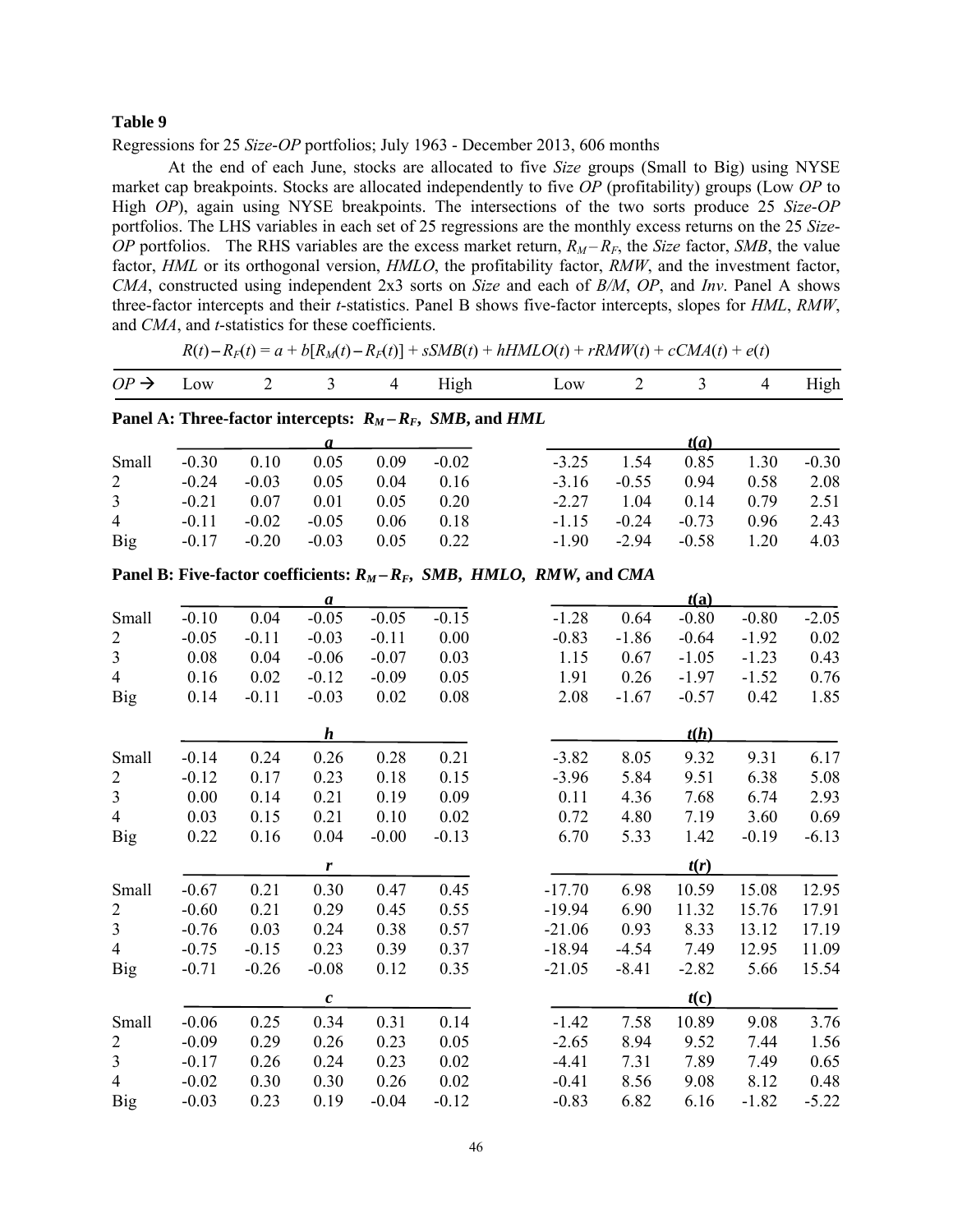Regressions for 25 *Size*-*Inv* portfolios; July 1963 - December 2013, 606 months

At the end of June each year, stocks are allocated to five *Size* groups (Small to Big) using NYSE market cap breakpoints. Stocks are allocated independently to five *Inv* (investment) groups (Low *Inv* to High *Inv*), again using NYSE breakpoints. The intersections of the two sorts produce 25 *Size*-*Inv* portfolios. The LHS variables are the monthly excess returns on the 25 *Size*-*Inv* portfolios. The RHS variables are the excess market return,  $Mkt = R_M-R_F$ , the *Size* factor, *SMB*, the value factor, *HML*, or its orthogonal version, *HMLO*, the profitability factor, *RMW*, and the investment factor, *CMA*, constructed using independent 2x3 sorts on *Size* and each of *B/M*, *OP*, and *Inv*. Panel A shows three-factor intercepts and their *t*-statistics. Panel B shows five-factor intercepts, slopes for *HMLO*, *RMW*, and *CMA*, and *t*statistics for these coefficients.

 $R(t) - R_F(t) = a + b[R_M(t) - R_F(t)] + sSMB(t) + hHMLO(t) + rRMW(t) + cCMA(t) + e(t)$ 

| $Inv \rightarrow$ | Low     | $\overline{2}$ | 3                | $\overline{4}$ | High                                                                     | Low      | $\overline{2}$ | $\overline{3}$     | $\overline{4}$ | High     |
|-------------------|---------|----------------|------------------|----------------|--------------------------------------------------------------------------|----------|----------------|--------------------|----------------|----------|
|                   |         |                |                  |                | Panel A: Three-factor intercepts: $R_M - R_F$ , SMB, and HML             |          |                |                    |                |          |
|                   |         |                | a                |                |                                                                          |          |                | t(a)               |                |          |
| Small             | 0.09    | 0.15           | 0.17             | 0.06           | $-0.48$                                                                  | 1.01     | 2.74           | 2.76               | 1.00           | $-7.19$  |
| $\overline{2}$    | 0.01    | 0.10           | 0.15             | 0.08           | $-0.26$                                                                  | 0.14     | 1.72           | 2.74               | 1.45           | $-4.71$  |
| 3                 | 0.09    | 0.19           | 0.10             | 0.11           | $-0.17$                                                                  | 1.11     | 3.15           | 1.80               | 1.73           | $-2.50$  |
| $\overline{4}$    | 0.02    | 0.01           | 0.04             | 0.14           | $-0.03$                                                                  | 0.24     | 0.19           | 0.66               | 2.09           | $-0.38$  |
| <b>Big</b>        | 0.15    | 0.07           | 0.02             | 0.07           | 0.05                                                                     | 1.86     | 1.18           | 0.39               | 1.43           | 0.75     |
|                   |         |                |                  |                | Panel B: Five-factor coefficients: $R_M - R_F$ , SMB, HMLO, RMW, and CMA |          |                |                    |                |          |
|                   |         |                | $\boldsymbol{a}$ |                |                                                                          |          |                | t(a)               |                |          |
| Small             | 0.21    | 0.11           | 0.09             | 0.02           | $-0.35$                                                                  | 2.66     | 1.93           | 1.47               | 0.32           | $-5.30$  |
| $\overline{2}$    | $-0.01$ | $-0.01$        | 0.06             | 0.02           | $-0.14$                                                                  | $-0.14$  | $-0.21$        | 1.12               | 0.30           | $-2.59$  |
| $\overline{3}$    | 0.03    | 0.10           | $-0.01$          | 0.09           | $-0.02$                                                                  | 0.40     | 1.74           | $-0.21$            | 1.37           | $-0.33$  |
| $\overline{4}$    | $-0.09$ | $-0.09$        | $-0.04$          | 0.08           | 0.15                                                                     | $-1.20$  | $-1.42$        | $-0.73$            | 1.22           | 2.05     |
| <b>Big</b>        | $-0.04$ | $-0.07$        | $-0.06$          | 0.04           | 0.20                                                                     | $-0.49$  | $-1.42$        | $-1.31$            | 0.90           | 3.33     |
|                   |         |                | $\boldsymbol{h}$ |                |                                                                          |          |                | t(h)               |                |          |
| Small             | $-0.10$ | 0.17           | 0.16             | 0.12           | 0.00                                                                     | $-2.67$  | 6.53           | 5.50               | 4.35           | 0.14     |
| $\overline{2}$    | 0.06    | 0.26           | 0.14             | 0.25           | $-0.11$                                                                  | 2.33     | 9.11           | 5.26               | 10.24          | $-4.36$  |
| $\mathfrak{Z}$    | 0.13    | 0.21           | 0.21             | 0.18           | $-0.04$                                                                  | 3.53     | 7.26           | 7.99               | 6.12           | $-1.40$  |
| $\overline{4}$    | 0.15    | 0.29           | 0.25             | 0.08           | $-0.19$                                                                  | 4.34     | 9.41           | 8.63               | 2.50           | $-5.57$  |
| <b>Big</b>        | $-0.10$ | $-0.04$        | 0.10             | $-0.00$        | $-0.06$                                                                  | $-2.94$  | $-1.86$        | 4.47               | $-0.18$        | $-2.04$  |
|                   |         |                | $\boldsymbol{r}$ |                |                                                                          |          |                | t(r)               |                |          |
| Small             | $-0.55$ | 0.04           | 0.15             | 0.11           | $-0.19$                                                                  | $-14.42$ | 1.52           | 5.13               | 3.79           | $-5.93$  |
| $\overline{2}$    | $-0.18$ | 0.27           | 0.17             | 0.30           | $-0.15$                                                                  | $-6.54$  | 9.37           | 6.02               | 11.72          | $-5.86$  |
| $\mathfrak{Z}$    | $-0.01$ | 0.11           | 0.29             | 0.18           | $-0.13$                                                                  | $-0.36$  | 3.71           | 10.65              | 5.99           | $-4.20$  |
| $\overline{4}$    | 0.05    | 0.21           | 0.21             | 0.16           | $-0.31$                                                                  | 1.51     | 6.68           | 7.29               | 5.02           | $-8.77$  |
| <b>Big</b>        | 0.05    | 0.07           | 0.17             | 0.15           | $-0.02$                                                                  | 1.50     | 2.74           | 7.20               | 6.05           | $-0.71$  |
|                   |         |                | $\mathbf{c}$     |                |                                                                          |          |                | $t(\underline{c})$ |                |          |
| Small             | 0.22    | 0.38           | 0.34             | 0.18           | $-0.31$                                                                  | 5.27     | 13.11          | 10.50              | 5.69           | $-8.78$  |
| $\boldsymbol{2}$  | 0.47    | 0.47           | 0.36             | 0.17           | $-0.51$                                                                  | 15.85    | 15.12          | 12.21              | 6.28           | $-18.17$ |
| $\mathfrak{Z}$    | 0.47    | 0.53           | 0.37             | 0.06           | $-0.56$                                                                  | 11.59    | 16.71          | 12.66              | 1.83           | $-16.72$ |
| $\overline{4}$    | 0.64    | 0.56           | 0.39             | 0.11           | $-0.60$                                                                  | 16.64    | 16.55          | 12.46              | 3.10           | $-16.03$ |
| <b>Big</b>        | 0.69    | 0.48           | 0.25             | $-0.12$        | $-0.76$                                                                  | 18.03    | 18.80          | 10.27              | $-4.59$        | $-24.15$ |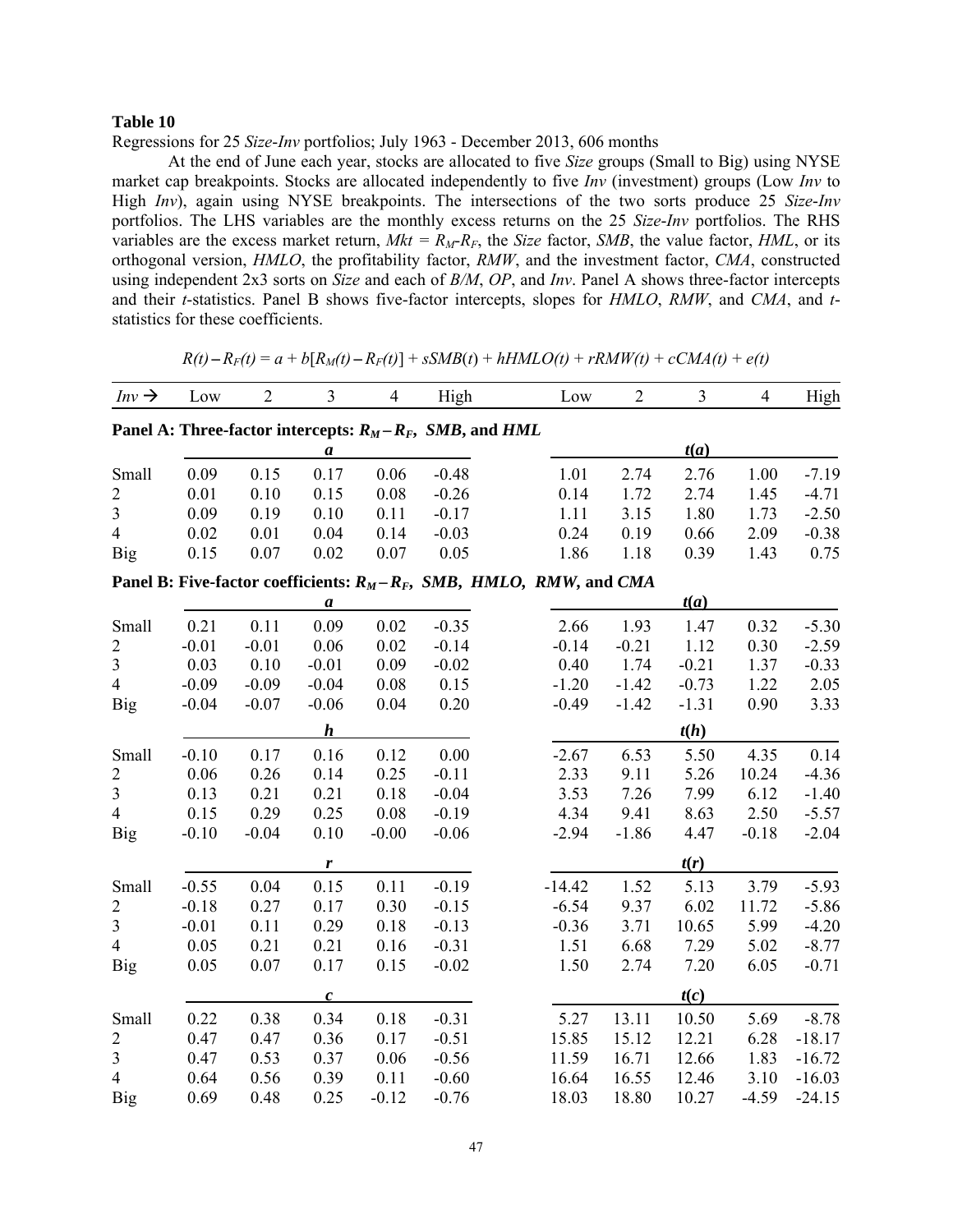Regressions for 32 *Size*-*OP-Inv* portfolios; July 1963 - December 2013, 606 months

At the end of June each year, stocks are allocated to two *Size* groups (Small and Big) using the NYSE median as the market cap breakpoint. Small and big stocks are allocated independently to four *OP* groups (Low *OP* to High *OP*) and four *Inv* groups (Low *Inv* to High *Inv*), using NYSE *OP* and *Inv* breakpoints for the small or big *Size* group. The intersections of the three sorts produce 32 *Size*-*OP*-*Inv* portfolios. The LHS variables in the 32 regressions are the excess returns on the 32 *Size*-*OP*-*Inv* portfolios. The RHS variables are the excess market return, *RM*-*RF*, the *Size* factor, *SMB*, the *B/M* factor, *HML* or its orthogonal version *HMLO*, the profitability factor, *RMW*, and the investment factor, *CMA*, constructed using 2x3 sorts on *Size* and *B/M*, *OP*, or *Inv*. Panel A shows three-factor intercepts and their *t*-statistics. Panel B shows five-factor intercepts, slopes for *RMW* and *CMA* and their *t*-statistics.

|                                                                          |         |         |                  |         | Small    |         |         |         |         |                |                  |         | <b>Big</b>       |                |                  |         |
|--------------------------------------------------------------------------|---------|---------|------------------|---------|----------|---------|---------|---------|---------|----------------|------------------|---------|------------------|----------------|------------------|---------|
| $OP \rightarrow$                                                         | Low     | 2       | 3                | High    | Low      | 2       | 3       | High    | Low     | $\overline{2}$ | 3                | High    | Low              | $\overline{2}$ | $\overline{3}$   | High    |
| Panel A: Three-factor intercepts: $R_M - R_F$ , SMB, and HML             |         |         |                  |         |          |         |         |         |         |                |                  |         |                  |                |                  |         |
|                                                                          |         |         | a                |         |          |         | t(a)    |         |         |                | a                |         |                  |                | t(a)             |         |
| Low $Inv$                                                                | $-0.09$ | 0.11    | 0.32             | 0.34    | $-0.92$  | 1.45    | 3.71    | 3.74    | $-0.01$ | 0.10           | 0.21             | 0.17    | $-0.07$          | 1.12           | 2.39             | 1.97    |
| 2                                                                        | 0.11    | 0.09    | 0.15             | 0.21    | 1.37     | 1.51    | 2.72    | 2.87    | $-0.25$ | $-0.11$        | 0.16             | 0.20    | $-2.88$          | $-1.40$        | 2.22             | 2.53    |
| 3                                                                        | $-0.24$ | 0.18    | 0.17             | 0.28    | $-2.72$  | 2.99    | 3.01    | 4.21    | $-0.11$ | 0.01           | 0.03             | 0.15    | $-1.25$          | 0.19           | 0.40             | 1.86    |
| High $Inv$                                                               | $-0.87$ | $-0.23$ | $-0.02$          | $-0.05$ | $-8.45$  | $-2.80$ | $-0.40$ | $-0.66$ | $-0.23$ | $-0.27$        | $-0.06$          | 0.29    | $-2.34$          | $-3.04$        | $-0.71$          | 3.24    |
| Panel B: Five-factor coefficients: $R_M - R_F$ , SMB, HMLO, RMW, and CMA |         |         |                  |         |          |         |         |         |         |                |                  |         |                  |                |                  |         |
|                                                                          |         |         | a                |         |          |         | t(a)    |         |         |                | a                |         |                  |                | t(a)             |         |
| Low $Inv$                                                                | 0.05    | 0.00    | 0.11             | 0.11    | 0.66     | 0.04    | 1.29    | 1.30    | 0.05    | $-0.11$        | $-0.03$          | $-0.10$ | 0.63             | $-1.36$        | $-0.43$          | $-1.27$ |
| $\overline{2}$                                                           | 0.18    | $-0.03$ | 0.03             | $-0.01$ | 2.59     | $-0.45$ | 0.60    | $-0.21$ | $-0.18$ | $-0.10$        | 0.05             | 0.03    | $-2.11$          | $-1.29$        | 0.75             | 0.33    |
| 3                                                                        | $-0.14$ | 0.15    | 0.06             | 0.09    | $-1.67$  | 2.33    | 1.21    | 1.72    | 0.07    | $-0.01$        | $-0.05$          | $-0.01$ | 0.80             | $-0.11$        | $-0.73$          | $-0.09$ |
| High $Inv$                                                               | $-0.47$ | $-0.23$ | $-0.05$          | $-0.13$ | $-5.89$  | $-2.91$ | $-0.96$ | $-2.44$ | 0.12    | $-0.17$        | $-0.01$          | 0.36    | 1.37             | $-1.88$        | $-0.11$          | 4.36    |
|                                                                          |         |         | r                |         |          |         | t(r)    |         |         |                | r                |         |                  |                | t(r)             |         |
| Low $Inv$                                                                | $-0.65$ | 0.15    | 0.38             | 0.51    | $-18.43$ | 3.88    | 9.37    | 11.88   | $-0.37$ | 0.15           | 0.39             | 0.38    | $-9.86$          | 3.68           | 10.03            | 9.65    |
| $\overline{2}$                                                           | $-0.43$ | 0.25    | 0.33             | 0.57    | $-12.40$ | 8.92    | 12.53   | 18.64   | $-0.23$ | $-0.11$        | 0.17             | 0.37    | $-5.32$          | $-2.75$        | 4.97             | 9.71    |
| 3                                                                        | $-0.36$ | 0.07    | 0.32             | 0.58    | $-8.74$  | 2.35    | 12.27   | 22.30   | $-0.36$ | 0.10           | 0.22             | 0.43    | $-8.62$          | 2.47           | 6.48             | 11.62   |
| High $Inv$                                                               | $-0.89$ | 0.18    | 0.22             | 0.48    | $-22.84$ | 4.65    | 8.10    | 19.02   | $-0.62$ | $-0.06$        | 0.12             | 0.15    | $-14.89$         | $-1.43$        | 2.88             | 3.77    |
|                                                                          |         |         | $\boldsymbol{c}$ |         |          |         | t(c)    |         |         |                | $\boldsymbol{c}$ |         |                  |                | t(c)             |         |
| Low $Inv$                                                                | 0.23    | 0.65    | 0.69             | 0.66    | 6.02     | 15.86   | 15.95   | 14.34   | 0.48    | 0.74           | 0.67             | 0.59    | 11.95            | 17.31          | 15.78            | 13.79   |
| $\overline{c}$                                                           | 0.26    | 0.59    | 0.50             | 0.52    | 7.04     | 19.27   | 17.88   | 15.73   | 0.33    | 0.38           | 0.27             | 0.25    | 7.29             | 8.85           | 7.28             | 6.14    |
| 3                                                                        | 0.11    | 0.24    | 0.34             | 0.27    | 2.58     | 7.21    | 12.39   | 9.67    | 0.23    | 0.23           | 0.05             | $-0.07$ | 5.21             | 5.41           | 1.46             | $-1.62$ |
| High $Inv$                                                               | $-0.67$ | $-0.12$ | $-0.11$          | $-0.21$ | $-15.95$ | $-2.78$ | $-3.61$ | $-7.57$ | $-0.49$ | $-0.34$        | $-0.49$          | $-0.77$ | $-11.04$ $-7.10$ |                | $-10.97 - 18.03$ |         |

 $R(t) - R_F(t) = a + b[R_M(t) - R_F(t)] + sSMB(t) + hHMLO(t) + rRMW(t) + cCMA(t) + e(t)$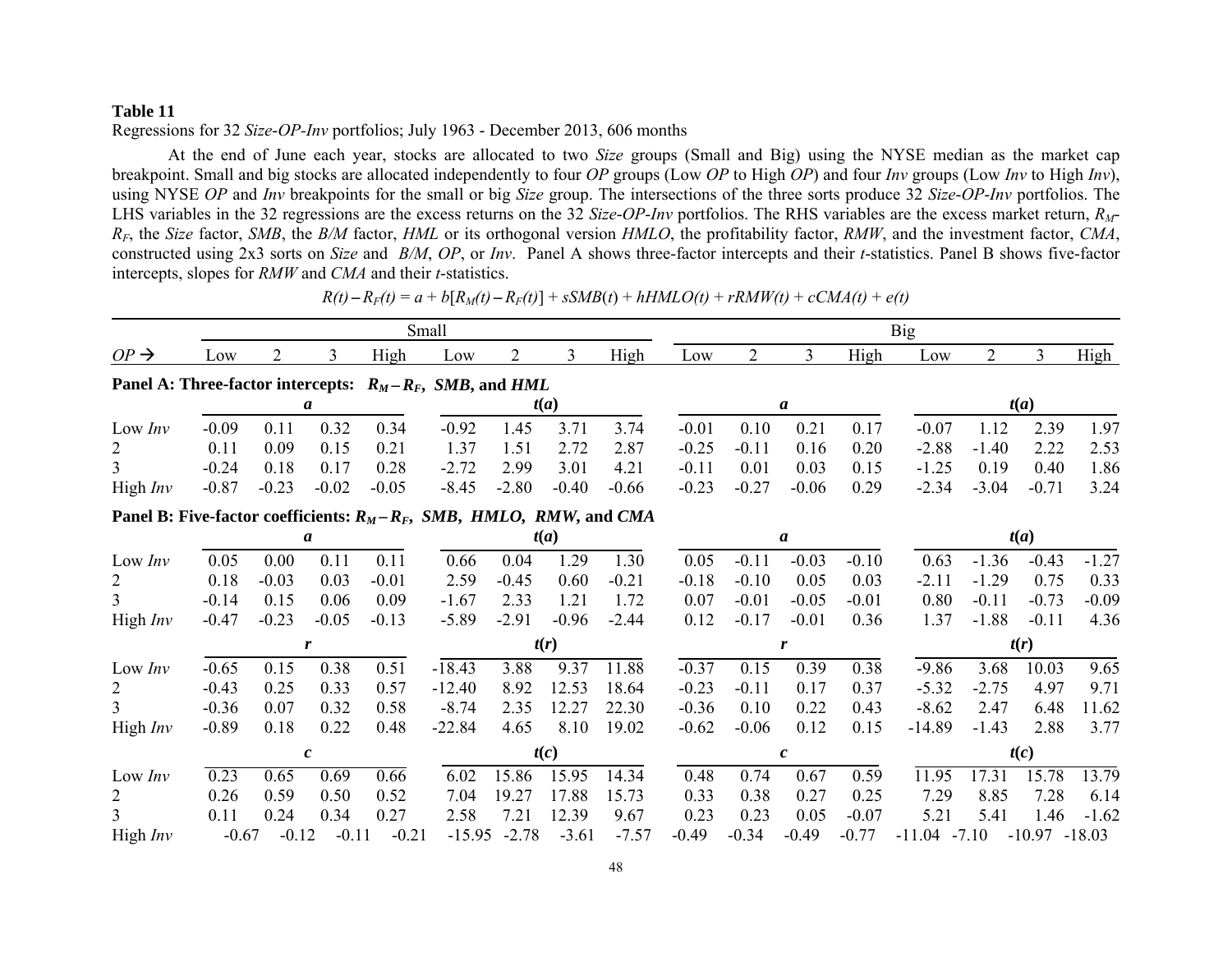# **Average percent returns, standard deviations (Std Dev) and** *t***-statistics for the average return for the portfolios used to construct** *SMB***,**  *HML***,** *RMW***, and** *CMA***; July 1963 - December 2013, 606 months**

We use independent sorts to form two *Size* groups, and two or three *B/M*, operating profitability (*OP*), and investment (*Inv*) groups. The VW portfolios defined by the intersections of the groups are the building blocks for the factors. We label the portfolios with two or four letters. The first is small (*S*) or big (*B*). In the 2x3 and 2x2 sorts, the second is the *B/M* group, high (*H*), neutral (*N*), or low (*L*), the *OP* group, robust (*R*), neutral (*N*), or weak (*W*), or the *Inv* group, conservative (C), neutral (*N*), or aggressive (A). In the 2x2x2x2 sorts, the second character is the *B/M* group, the third is the *OP* group, and the fourth is the *Inv* group.

|                |      |           |        | 2x3 Sorts |      |      |      |           | 2x2 Sorts |      |
|----------------|------|-----------|--------|-----------|------|------|------|-----------|-----------|------|
| $Size-B/M$     | SL   | <b>SN</b> | SH     | BL        | BN   | BH   | SL   | SH        | BL        | BН   |
| Mean           | 0.93 | 1.31      | 1.46   | 0.89      | 0.94 | 1.10 | 1.03 | 1.43      | 0.88      | 1.04 |
| <b>Std Dev</b> | 6.87 | 5.44      | 5.59   | 4.65      | 4.34 | 4.68 | 6.41 | 5.42      | 4.50      | 4.38 |
| t-statistic    | 3.32 | 5.93      | 6.44   | 4.69      | 5.36 | 5.78 | 3.95 | 6.51      | 4.82      | 5.86 |
| $Size-OP$      | SW   | SN        | SR     | BW        | BN   | BR   | SW   | <b>SR</b> | BW        | BR   |
| Mean           | 1.02 | 1.27      | 1.35   | 0.81      | 0.87 | 0.98 | 1.10 | 1.32      | 0.82      | 0.95 |
| <b>Std Dev</b> | 6.66 | 5.32      | 5.96   | 4.98      | 4.38 | 4.39 | 6.16 | 5.69      | 4.53      | 4.39 |
| t-statistic    | 3.77 | 5.87      | 5.60   | 4.00      | 4.91 | 5.50 | 4.41 | 5.71      | 4.47      | 5.33 |
| Size-Inv       | SC   | <b>SN</b> | $S\!A$ | BC        | BN   | BA   | SC   | $S\!A$    | BC        | BA   |
| Mean           | 1.41 | 1.34      | 0.96   | 1.07      | 0.94 | 0.85 | 1.40 | 1.06      | 0.99      | 0.88 |
| <b>Std Dev</b> | 6.12 | 5.22      | 6.59   | 4.38      | 4.08 | 5.18 | 5.73 | 6.17      | 4.09      | 4.69 |
| t-statistic    | 5.66 | 6.35      | 3.59   | 5.99      | 5.69 | 4.03 | 6.01 | 4.25      | 5.98      | 4.62 |

| $2x2x2x2$ Size-B/M-OP-Inv Sorts |             |             |             |             |             |             |             |             |  |  |  |
|---------------------------------|-------------|-------------|-------------|-------------|-------------|-------------|-------------|-------------|--|--|--|
|                                 | <i>SLWC</i> | <b>SLWA</b> | <b>SLRC</b> | <b>SLRA</b> | <b>SHWC</b> | <b>SHWA</b> | <b>SHRC</b> | <b>SHRA</b> |  |  |  |
| Mean                            | 1.13        | 0.70        | 1.36        | 1.16        | l.43        | 1.24        | 1.64        | 1.54        |  |  |  |
| <b>Std Dev</b>                  | 7.18        | 7.36        | 5.38        | 6.15        | 5.55        | 5.62        | 5.23        | 5.52        |  |  |  |
| t-statistic                     | 3.89        | 2.34        | 6.24        | 4.64        | 6.34        | 5.42        | 7.72        | 6.88        |  |  |  |
|                                 | <b>BLWC</b> | BLWA        | <b>BLRC</b> | BLRA        | <b>BHWC</b> | <b>BHWA</b> | <b>BHRC</b> | <b>BHRA</b> |  |  |  |
| Mean                            | 0.77        | 0.78        | 1.02        | 0.91        | 1.02        | 0.93        | 1.24        | 1.17        |  |  |  |
| <b>Std Dev</b>                  | 5.16        | 5.47        | 4.16        | 4.74        | 4.36        | 4.69        | 4.79        | 5.51        |  |  |  |
| t-statistic                     | 3.69        | 3.51        | 6.04        | 4.75        | 5.78        | 4.87        | 6.38        | 5.23        |  |  |  |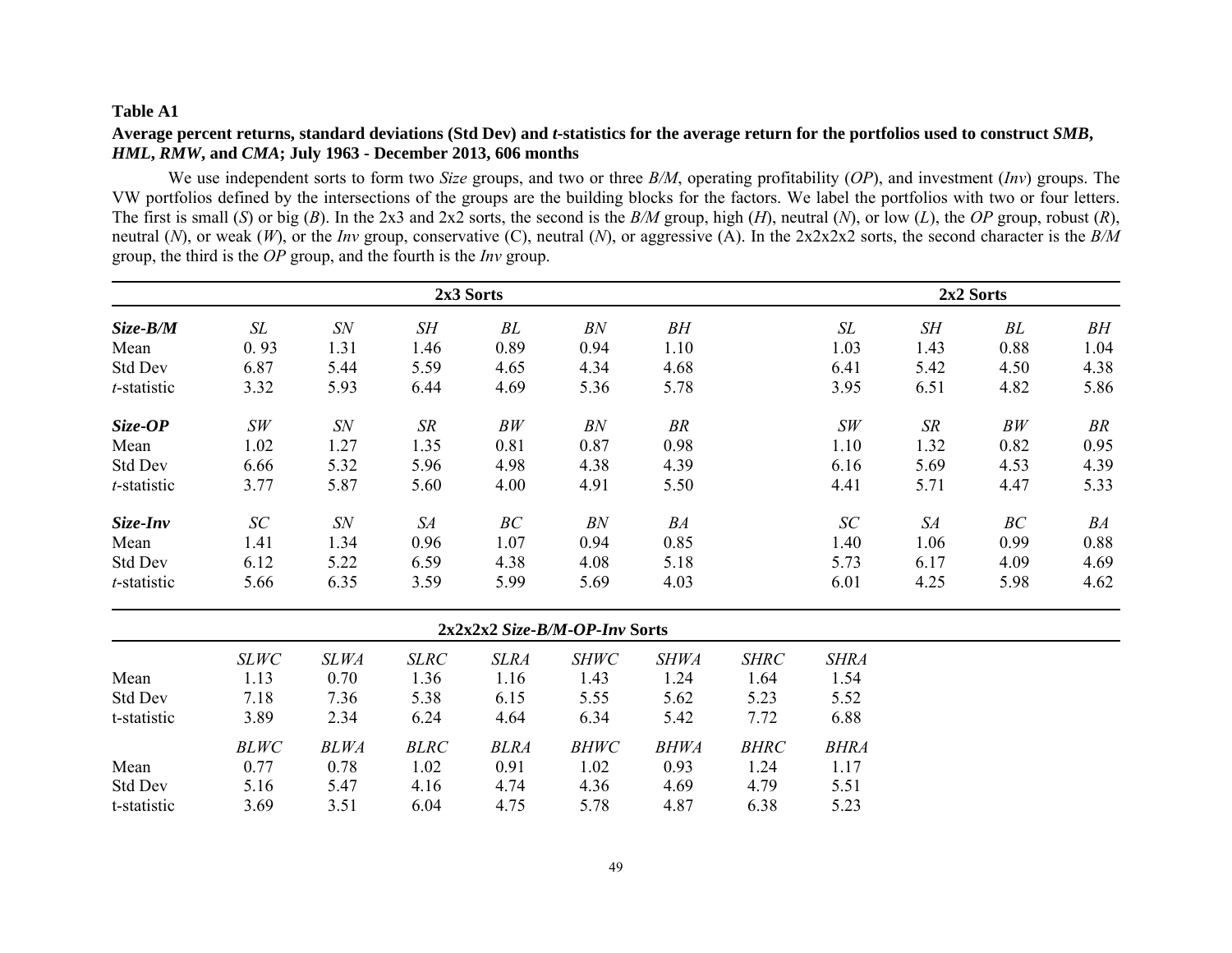Five-factor regression results for 32 *Size*-*B/M-OP* portfolios; July 1963 - December 2013, 606 months

At the end of June each year, stocks are allocated to two *Size* groups (Small and Big) using the NYSE median as the market cap breakpoint. Small and big stocks are allocated independently to four *B/M* groups (Low *B/M* to High *B/M*) and four *OP* groups (Low *OP* to High *OP*), using NYSE *B/M* and *OP* breakpoints for the small or big *Size* group. The intersections of the three sorts produce 32 *Size*-*B/M*-*OP* portfolios. The LHS variables are the excess returns on the 32 *Size*-*B/M*-*OP* portfolios. The RHS variables are the excess market return, *RM*-*RF*, the *Size* factor, *SMB*, the *B/M* factor, *HML* or its orthogonal version *HMLO*,, the profitability factor, *RMW*, and the investment factor, *CMA*, constructed using 2x3 sorts on *Size* and *B/M*, *OP*, or *Inv*. The table shows five-factor regression intercepts, *HMLO*, *RMW*, and *CMA* slopes, and *t*-statistics for the intercepts and slopes.

|                   |                  |                |         |         | Small    |                |         |         | Big     |                  |         |         |          |                |         |         |  |
|-------------------|------------------|----------------|---------|---------|----------|----------------|---------|---------|---------|------------------|---------|---------|----------|----------------|---------|---------|--|
| $B/M \rightarrow$ | Low              | $\overline{2}$ | 3       | High    | Low      | $\overline{2}$ | 3       | High    | Low     | $\overline{2}$   | 3       | High    | Low      | $\overline{2}$ | 3       | High    |  |
|                   |                  |                | a       |         | t(a)     |                |         |         |         | a                |         |         |          | t(a)           |         |         |  |
| Low OP            | $-0.33$          | 0.03           | $-0.08$ | $-0.11$ | $-3.49$  | 0.36           | $-1.09$ | $-1.67$ | 0.34    | $-0.18$          | $-0.13$ | $-0.11$ | 2.01     | $-1.72$        | $-1.53$ | $-1.88$ |  |
| 2                 | $-0.00$          | $-0.13$        | $-0.05$ | 0.01    | $-0.02$  | $-1.84$        | $-0.90$ | 0.13    | 0.20    | $-0.17$          | $-0.21$ | $-0.12$ | 1.79     | $-1.97$        | $-2.58$ | $-1.50$ |  |
| 3                 | $-0.13$          | $-0.06$        | 0.09    | 0.25    | $-2.14$  | $-1.10$        | 1.67    | 2.04    | 0.05    | $-0.06$          | $-0.12$ | 0.18    | 0.69     | $-0.93$        | $-1.34$ | 1.42    |  |
| High OP           | $-0.14$          | 0.08           | 0.12    | 0.35    | $-2.94$  | 1.34           | 1.26    | 1.80    | 0.07    | $-0.13$          | 0.07    | $-0.20$ | 1.25     | $-1.36$        | 0.53    | $-0.97$ |  |
|                   |                  |                | h       |         | t(h)     |                |         |         |         |                  |         |         | t(h)     |                |         |         |  |
| Low OP            | $-0.54$          | $-0.14$        | 0.13    | 0.55    | $-12.12$ | $-3.27$        | 3.71    | 16.89   | $-0.53$ | $-0.08$          | 0.20    | 0.63    | $-6.58$  | $-1.60$        | 5.16    | 22.21   |  |
| $\overline{2}$    | $-0.34$          | 0.17           | 0.38    | 0.79    | $-7.52$  | 5.12           | 14.56   | 23.38   | $-0.60$ | $-0.04$          | 0.17    | 0.84    | $-11.40$ | $-0.91$        | 4.45    | 22.73   |  |
| 3                 | $-0.16$          | 0.29           | 0.54    | 0.79    | $-5.71$  | 11.66          | 20.64   | 13.82   | $-0.32$ | 0.05             | 0.44    | 0.76    | $-9.91$  | 1.52           | 10.39   | 12.57   |  |
| High OP           | 0.01             | 0.52           | 0.67    | 0.74    | 0.40     | 18.56          | 14.91   | 7.96    | $-0.26$ | 0.06             | 0.45    | 1.01    | $-9.55$  | 1.45           | 6.97    | 10.63   |  |
|                   |                  |                | r       |         | t(r)     |                |         |         |         | r                |         |         |          | t(r)           |         |         |  |
| Low OP            | $-1.05$          | $-0.52$        | $-0.12$ | 0.03    | $-22.91$ | $-11.60$       | $-3.24$ | 1.04    | $-1.02$ | $-0.38$          | $-0.21$ | 0.02    | $-12.23$ | $-7.47$        | $-5.25$ | 0.61    |  |
| $\overline{2}$    | $-0.12$          | 0.31           | 0.29    | 0.33    | $-2.48$  | 8.86           | 10.67   | 9.30    | $-0.43$ | 0.26             | 0.13    | 0.34    | $-7.77$  | 6.26           | 3.24    | 8.95    |  |
| $\overline{3}$    | 0.18             | 0.44           | 0.42    | 0.33    | 6.25     | 16.69          | 15.62   | 5.58    | 0.15    | 0.30             | 0.41    | 0.26    | 4.55     | 9.32           | 9.35    | 4.09    |  |
| High OP           | 0.57             | 0.58           | 0.57    | 0.50    | 24.51    | 20.26          | 12.18   | 5.17    | 0.36    | 0.52             | 0.33    | 0.43    | 12.82    | 11.44          | 4.89    | 4.32    |  |
|                   | $\boldsymbol{c}$ |                |         |         | t(c)     |                |         |         |         | $\boldsymbol{c}$ |         |         |          | t(c)           |         |         |  |
| Low OP            | $-0.73$          | $-0.06$        | 0.40    | 0.67    | $-14.79$ | $-1.17$        | 10.47   | 18.62   | $-1.28$ | $-0.08$          | 0.30    | 0.67    | $-14.30$ | $-1.39$        | 7.10    | 21.40   |  |
| $\overline{2}$    | $-0.41$          | 0.29           | 0.58    | 0.80    | $-8.05$  | 7.71           | 20.05   | 21.27   | $-0.61$ | 0.27             | 0.58    | 0.75    | $-10.33$ | 5.94           | 13.75   | 18.42   |  |
| 3                 | $-0.16$          | 0.45           | 0.61    | 0.71    | $-4.94$  | 16.03          | 21.01   | 11.16   | $-0.45$ | 0.26             | 0.62    | 0.45    | $-12.73$ | 7.75           | 13.25   | 6.72    |  |
| High OP           | $-0.05$          | 0.48           | 0.68    | 0.86    | $-1.95$  | 15.56          | 13.50   | 8.33    | $-0.28$ | 0.36             | 0.31    | 0.61    | $-9.31$  | 7.38           | 4.27    | 5.75    |  |

 $R(t) - R_F(t) = a + b[R_M(t) - R_F(t)] + sSMB(t) + hHMLO(t) + rRMW(t) + cCMA(t) + e(t)$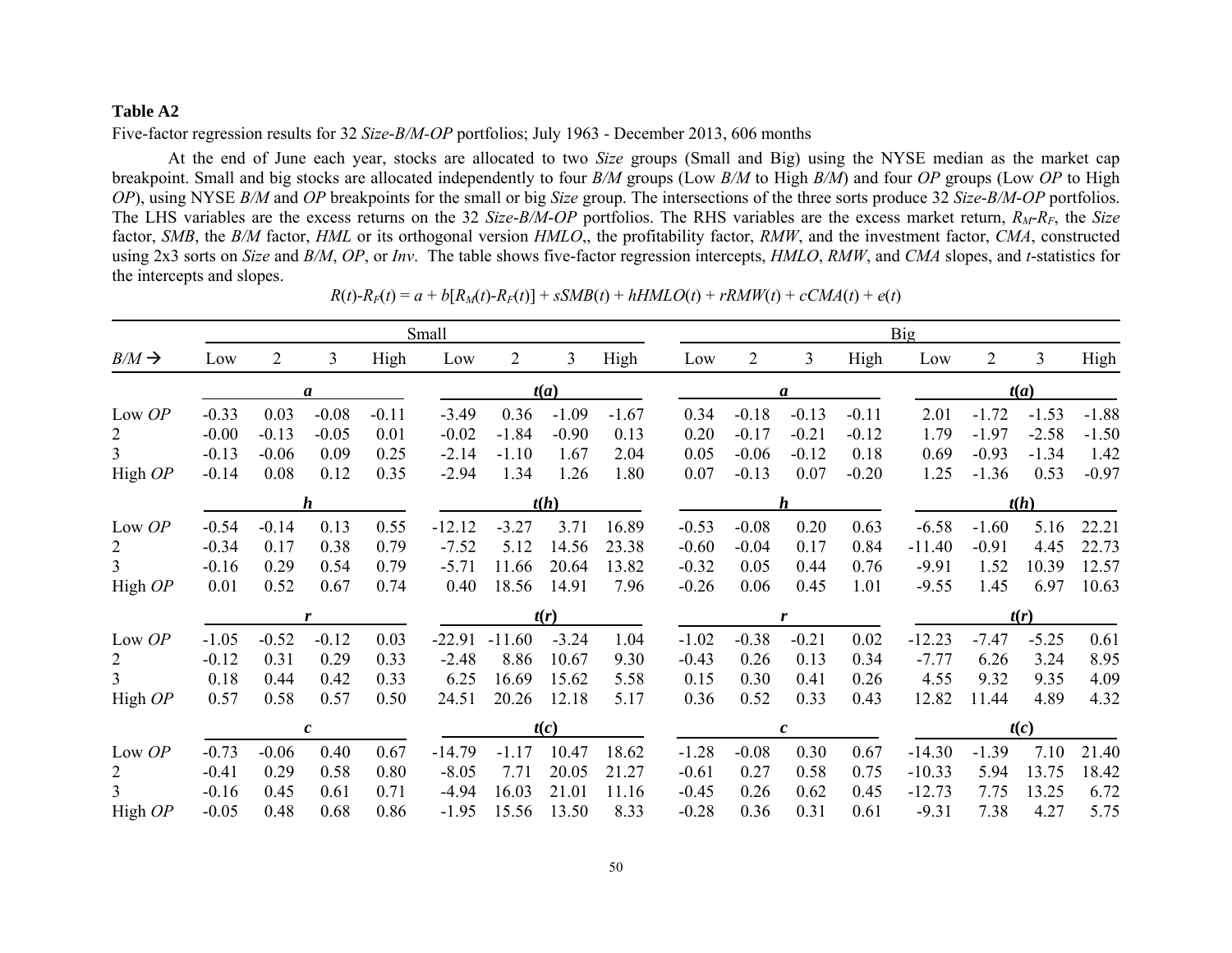Five-factor regression results for 32 *Size*-*B/M-Inv* portfolios; July 1963 - December 2013, 606 months

At the end of June each year, stocks are allocated to two *Size* groups (Small and Big) using the NYSE median as the market cap breakpoint. Small and big stocks are allocated independently to four *B/M* groups (low *B/M* to High *B/M*) and four *Inv* groups (low *Inv* to High *Inv*), using NYSE breakpoints for the small or big *Size* group. The intersections of the three sorts produce 32 *Size*-*B/M*-*Inv* portfolios. The LHS variables in the 32 regressions are the excess returns on the 32 *Size*-*B/M*-*Inv* portfolios. The RHS variables are the excess market return, *RM*-*RF*, the *Size* factor, *SMB*, the orthogonal version of the *B/M* factor, *HMLO*, the profitability factor, *RMW*, and the investment factor, *CMA*, constructed using 2x3 sorts on *Size* and *B/M*, *OP*, or *Inv*. The table shows five-factor regression intercepts, *HMLO*, *RMW*, and *CMA* slopes, and *t*-statistics for the intercepts and slopes.

|                   |         |                |                  |         | Small    |                |         |         | <b>Big</b> |                  |                  |         |          |                |         |         |  |
|-------------------|---------|----------------|------------------|---------|----------|----------------|---------|---------|------------|------------------|------------------|---------|----------|----------------|---------|---------|--|
| $B/M \rightarrow$ | Low     | $\overline{2}$ | 3                | High    | Low      | $\overline{2}$ | 3       | High    | Low        | $\overline{2}$   | 3                | High    | Low      | $\overline{2}$ | 3       | High    |  |
|                   |         |                | a                |         | t(a)     |                |         |         |            |                  | $\boldsymbol{a}$ |         | t(a)     |                |         |         |  |
| Low $Inv$         | $-0.05$ | 0.06           | 0.18             | 0.04    | $-0.64$  | 0.81           | 2.46    | 0.53    | $-0.06$    | $-0.08$          | $-0.18$          | $-0.10$ | $-0.64$  | $-0.95$        | $-2.20$ | $-1.37$ |  |
| 2                 | 0.10    | $-0.01$        | $-0.04$          | 0.04    | 1.37     | $-0.18$        | $-0.83$ | 0.54    | $-0.03$    | $-0.09$          | $-0.08$          | $-0.11$ | $-0.32$  | $-1.07$        | $-0.95$ | $-1.39$ |  |
| 3                 | 0.08    | 0.02           | 0.07             | $-0.06$ | 1.45     | 0.30           | 1.36    | $-0.68$ | 0.06       | $-0.08$          | $-0.12$          | $-0.02$ | 0.83     | $-0.99$        | $-1.39$ | $-0.21$ |  |
| High $Inv$        | $-0.20$ | $-0.07$        | $-0.03$          | $-0.02$ | $-4.18$  | $-1.27$        | $-0.47$ | $-0.14$ | 0.37       | $-0.18$          | $-0.22$          | $-0.06$ | 5.39     | $-2.07$        | $-2.18$ | $-0.60$ |  |
|                   |         |                | h                |         |          | t(h)           |         |         |            |                  | h.               |         | t(h)     |                |         |         |  |
| Low $Inv$         | $-0.45$ | $-0.07$        | 0.25             | 0.58    | $-11.39$ | $-1.92$        | 7.43    | 15.13   | $-0.44$    | $-0.20$          | 0.10             | 0.53    | $-9.85$  | $-5.19$        | 2.65    | 15.52   |  |
| $\overline{2}$    | $-0.25$ | 0.23           | 0.35             | 0.73    | $-7.49$  | 8.35           | 13.91   | 21.74   | $-0.28$    | $-0.05$          | 0.27             | 0.73    | $-7.02$  | $-1.43$        | 6.74    | 20.22   |  |
| 3                 | $-0.18$ | 0.27           | 0.45             | 0.66    | $-7.48$  | 10.22          | 17.34   | 15.51   | $-0.22$    | 0.02             | 0.33             | 1.00    | $-6.59$  | 0.63           | 7.72    | 23.05   |  |
| High $Inv$        | $-0.23$ | 0.32           | 0.46             | 0.83    | $-10.26$ | 11.63          | 13.54   | 15.97   | $-0.42$    | 0.29             | 0.53             | 0.73    | $-12.73$ | 6.94           | 11.32   | 14.41   |  |
|                   |         |                |                  |         | t(r)     |                |         |         |            | r                |                  |         |          | t(r)           |         |         |  |
| Low $Inv$         | $-0.49$ | $-0.12$        | 0.05             | 0.14    | $-12.01$ | $-3.47$        | 1.48    | 3.55    | 0.18       | 0.26             | 0.18             | 0.23    | 3.97     | 6.61           | 4.47    | 6.57    |  |
| $\overline{2}$    | $-0.07$ | 0.32           | 0.32             | 0.22    | $-2.08$  | 11.02          | 12.17   | 6.46    | 0.27       | 0.17             | 0.07             | 0.17    | 6.51     | 4.37           | 1.69    | 4.44    |  |
| 3                 | 0.12    | 0.41           | 0.34             | 0.21    | 4.73     | 14.86          | 12.76   | 4.70    | 0.28       | 0.31             | 0.21             | 0.16    | 8.06     | 8.18           | 4.75    | 3.65    |  |
| High $Inv$        | $-0.15$ | 0.16           | 0.15             | 0.26    | $-6.48$  | 5.66           | 4.21    | 4.79    | $-0.15$    | 0.30             | 0.16             | 0.15    | $-4.49$  | 7.04           | 3.35    | 2.82    |  |
|                   |         |                | $\boldsymbol{c}$ |         | t(c)     |                |         |         |            | $\boldsymbol{c}$ |                  |         |          | t(c)           |         |         |  |
| Low $Inv$         | $-0.00$ | 0.44           | 0.64             | 0.92    | $-0.06$  | 11.54          | 16.97   | 21.72   | 0.21       | 0.61             | 0.76             | 0.89    | 4.15     | 14.60          | 17.88   | 23.20   |  |
| $\overline{2}$    | 0.07    | 0.52           | 0.66             | 0.80    | 1.89     | 16.80          | 23.59   | 21.44   | 0.01       | 0.31             | 0.52             | 0.64    | 0.17     | 7.32           | 11.68   | 16.01   |  |
| 3                 | $-0.06$ | 0.38           | 0.55             | 0.70    | $-2.31$  | 12.85          | 18.96   | 14.81   | $-0.22$    | 0.14             | 0.49             | 0.61    | $-5.88$  | 3.55           | 10.46   | 12.57   |  |
| High $Inv$        | $-0.65$ | 0.06           | 0.32             | 0.41    | $-25.95$ | 1.91           | 8.55    | 7.04    | $-1.06$    | $-0.02$          | 0.10             | 0.42    | $-29.26$ | $-0.44$        | 1.94    | 7.39    |  |

 $R(t) - R_F(t) = a + b[R_M(t) - R_F(t)] + sSMB(t) + hHMLOW(t) + rRMW(t) + cCMA(t) + e(t)$